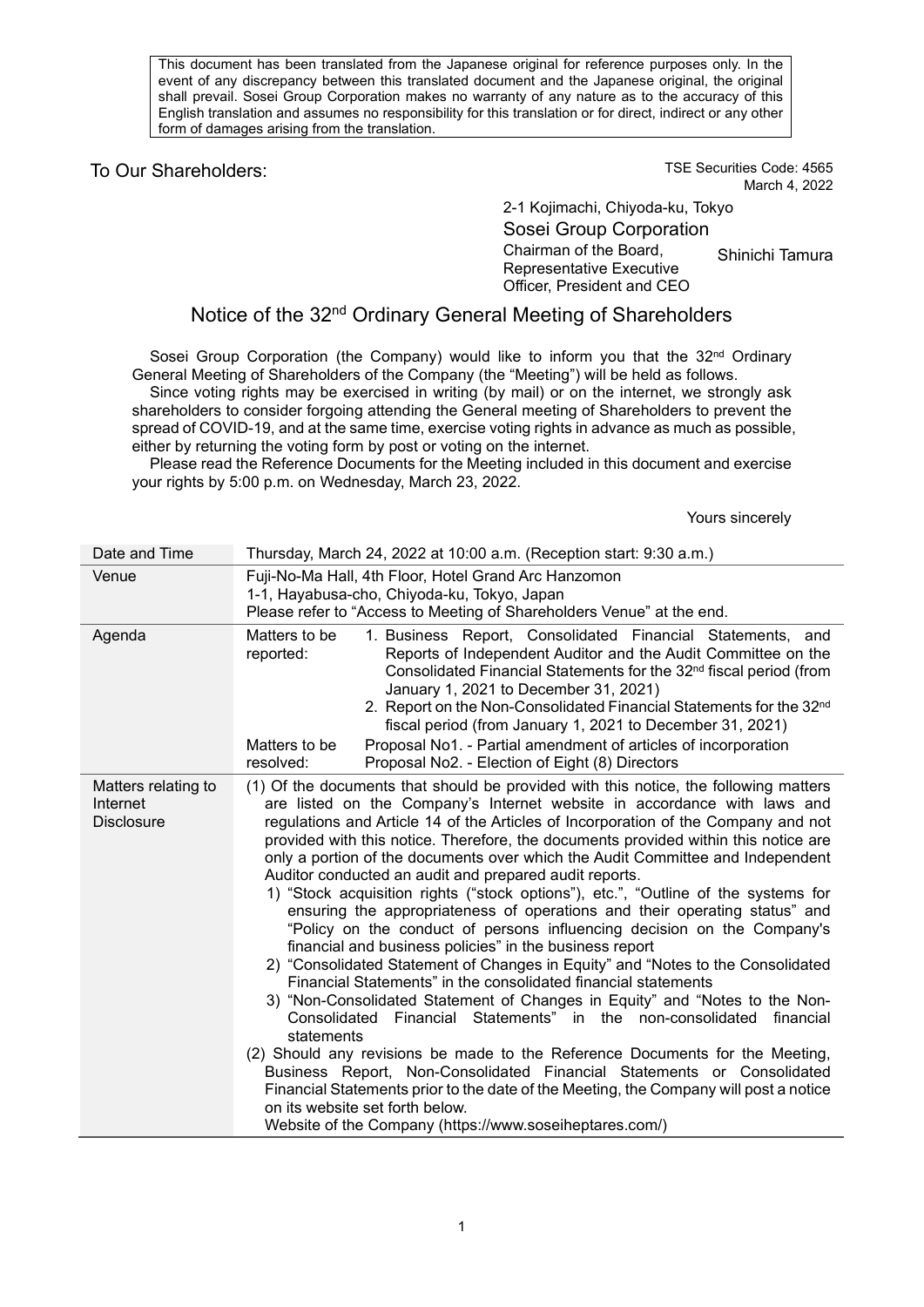# Exercise of Voting Rights

You may exercise your voting rights using one of the following three methods.

#### **Exercising voting rights in writing (by mail)**

Please indicate your approval or disapproval of each proposal on the enclosed Voting Form and post it without affixing postage stamps.

Exercise due date: To be received no later than 5:00 p.m. on Wednesday, March 23, 2022

#### **Exercising voting rights on the Internet**

Please use a personal computer or smartphone to access the voting website designated by the Company. Please enter the "voting code" and "password" printed on the enclosed Voting Form and exercise your voting rights by following the instructions displayed on the screen. Exercise due date: No later than 5:00 p.m. on Wednesday, March 23, 2022

#### **For those attending the Meeting in person**

Please submit the Voting Form at the reception desk at the venue. (No seal is necessary.) Date and Time: Thursday, March 24, 2022 at 10:00 a.m. (Reception start: 9:30 a.m.)<br>Venue: Fuii-No-Ma Hall, 4th Floor, Hotel Grand Arc Hanzomon Fuji-No-Ma Hall, 4th Floor, Hotel Grand Arc Hanzomon 1-1, Hayabusa-cho, Chiyoda-ku, Tokyo, Japan

| The Company designated voting website                 | https://www.web54.net |
|-------------------------------------------------------|-----------------------|
| You can connect to the voting website via smartphone. |                       |

### **<Smart Vote>**

Smartphone users may log in to the voting website without entering the "voting code" and "password" by scanning the QR Code printed on the bottom right of the enclosed Voting Form. For details, please refer to the enclosed leaflet.

### **<Cautionary matters>**

- Each shareholder shall bear any fees for accessing the voting website (Internet connection fees, communications fees, etc.).
- If you exercise voting rights multiple times via the Internet, the final vote cast will be regarded as the effective vote.
- If you exercise voting rights redundantly in writing (by mail) and via the Internet, the votes cast via the Internet will be regarded as the effective votes.

## **Inquiries related to exercise of voting rights via the Internet**

The Sumitomo Mitsui Trust Bank, Limited, Stock Transfer Agency Web Support Helpline Telephone: 0120-652-031 (toll-free in Japan only; hours: 9:00 a.m. to 9:00 p.m.)

#### **To institutional investors**

You may use the Electronic Voting Platform operated by ICJ Inc., as a method of exercising your voting rights.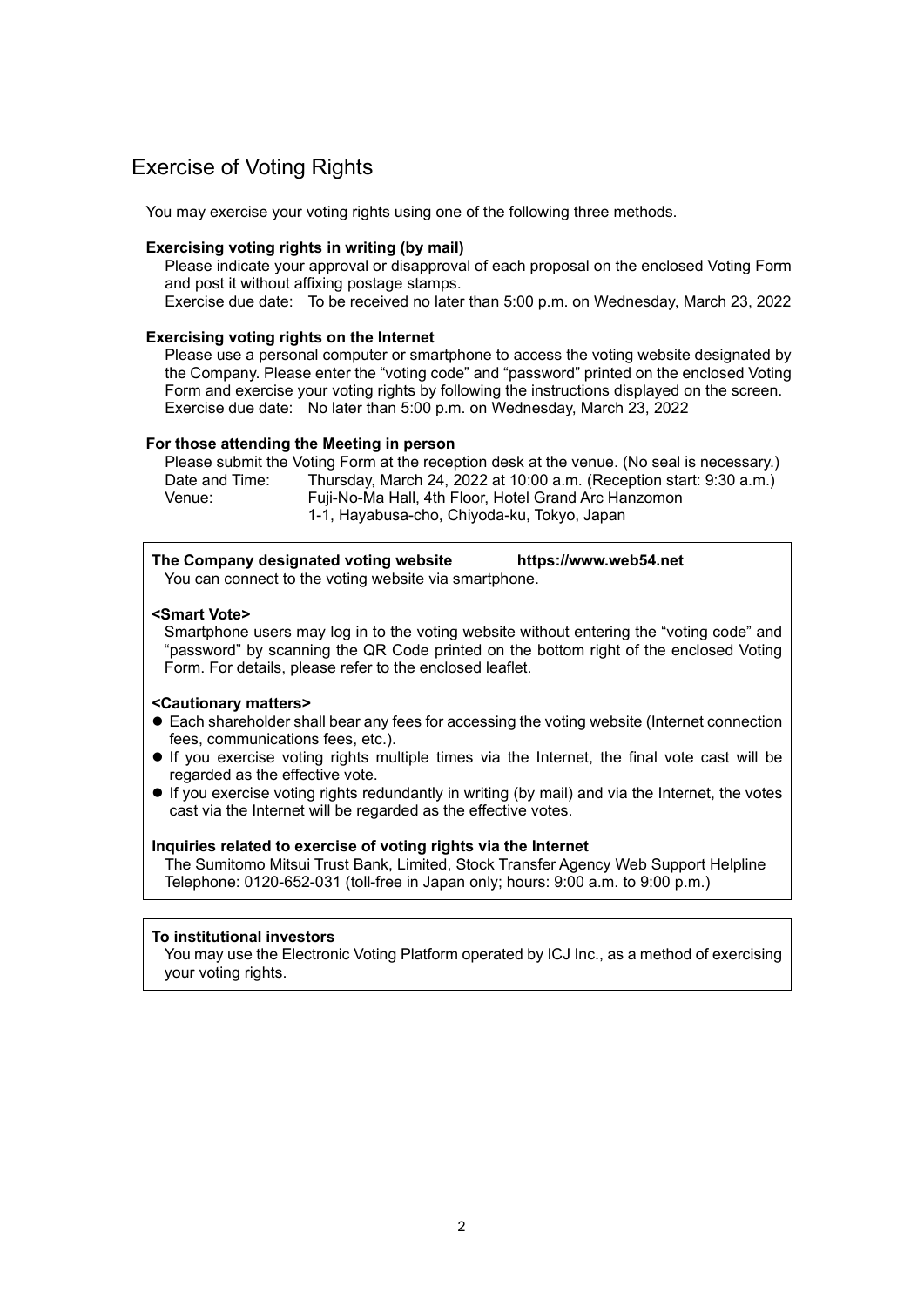# Measures to prevent the spread of COVID-19

This General Meeting of Shareholders will give top priority to the health and safety of Shareholders and the prevention of the spread of COVID-19, and we ask for your understanding and cooperation as follows.

1.Request to Shareholders

・Shareholders are asked to **consider forgoing attending the General meeting of Shareholders and at the same time, exercise voting rights in advance as much as possible, either by returning the voting form by post or voting via the internet.**

2.On our response

- ・Staff shall attend wearing masks.
- ・Hand sanitizers will be available in the reception area and the venue.
- ・We will take your temperature at the entrance. Please refrain from entering or we may ask Shareholders to leave the venue in the following cases;
	- In the case of Pyrexia is confirmed by taking your temperature.
	- In the case of coughing or other symptoms are observed.
	- In the case of the uncooperation in wearing a mask or using hand sanitizers.
- ・The seats at the venue will be spaced. **Since the number of seats are reduced from the previous year, you may not be admitted if seats are full.**
- ・We will do our best to shorten the meeting time as much as possible.

We are pleased to inform you of any significant changes in the management of the meeting on our website (https://soseiheptares.com/).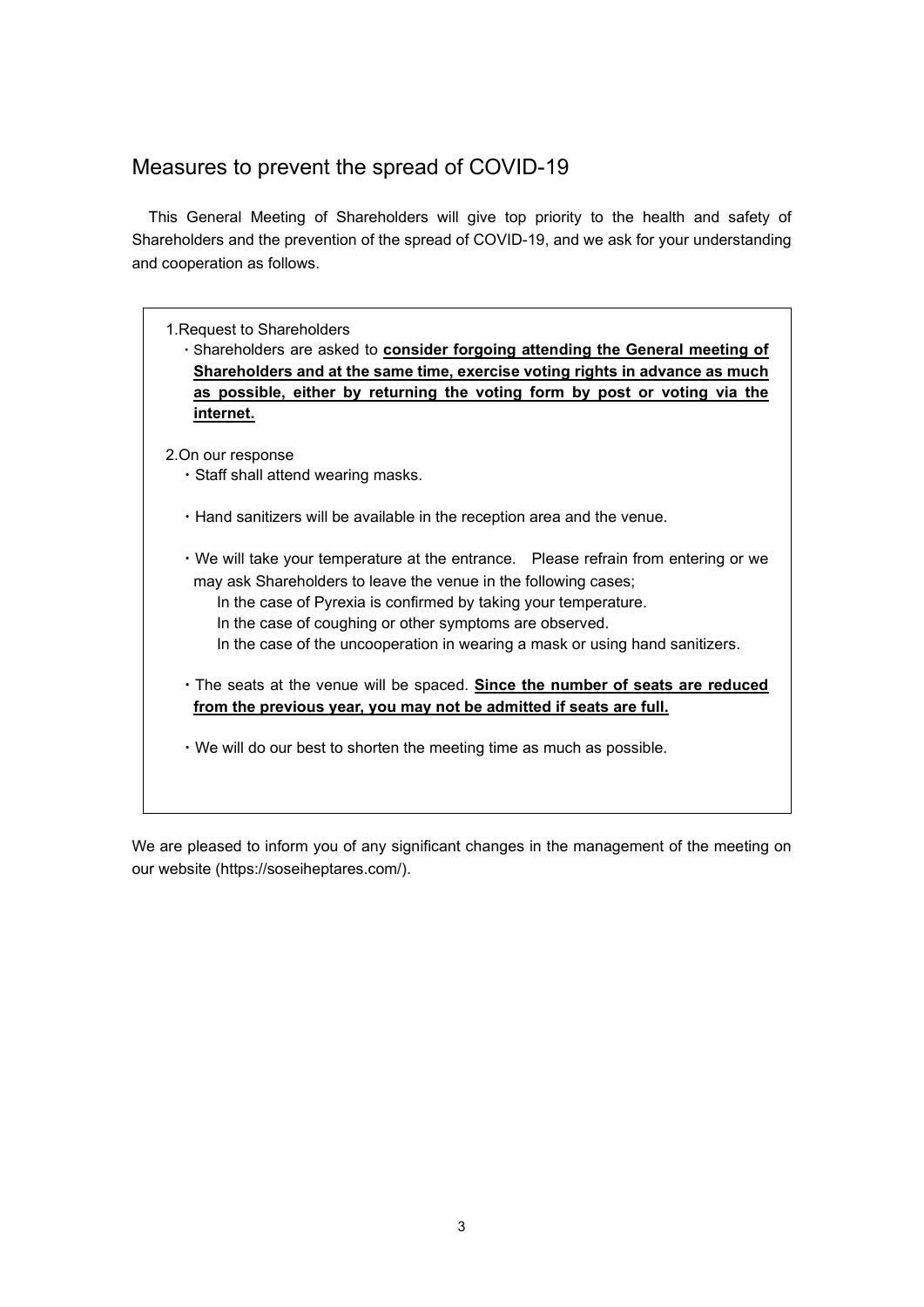# Proposal No. 1 Partial amendments to the Articles of Incorporation

# 1. Reasons for proposal

- (1) The Act Partially Amending the Companies Act (Act No. 70 of 2019) approves measures for providing reference documents for shareholder meetings, etc. in electronic format. Once the amendment concerning these measures has been enacted, companies will be obligated to take measures to provide information that constitutes the content of reference documents for general shareholder meetings, etc. in electronic format. Therefore, relevant sections need to be amended in preparation for this.
- (2) Article 15 of the current Articles of Incorporation stipulates that a General Meeting of Shareholders shall be convened and chaired by a Representative Executive Officer pursuant to a resolution of the Board of Directors. However, relevant sections shall be amended in order to allow Directors predetermined by the Board of Directors to convene General Meetings of Shareholders and Directors or Executive Officers predetermined by the Board of Directors to act as chair pursuant to a resolution of the Board of Directors.

# 2. Content of the Amendment

The proposed Amendments are as follows.

|                                                                                                                                                                                                                                                                                                                                                                                                                                                    | The underlined portions show the changes.)                                                                                                                                                                                                                                                                                                                                                                         |
|----------------------------------------------------------------------------------------------------------------------------------------------------------------------------------------------------------------------------------------------------------------------------------------------------------------------------------------------------------------------------------------------------------------------------------------------------|--------------------------------------------------------------------------------------------------------------------------------------------------------------------------------------------------------------------------------------------------------------------------------------------------------------------------------------------------------------------------------------------------------------------|
| <b>Current Articles of Incorporation</b>                                                                                                                                                                                                                                                                                                                                                                                                           | <b>Proposed Amendments</b>                                                                                                                                                                                                                                                                                                                                                                                         |
| Chapter 3 General Meeting of Shareholders                                                                                                                                                                                                                                                                                                                                                                                                          | Chapter 3 General Meeting of Shareholders                                                                                                                                                                                                                                                                                                                                                                          |
| (Disclosure on the Internet and Deemed Delivery                                                                                                                                                                                                                                                                                                                                                                                                    | (Measures for Provision of Information in                                                                                                                                                                                                                                                                                                                                                                          |
| of Shareholder Meeting Reference Documents,                                                                                                                                                                                                                                                                                                                                                                                                        | Electronic Format, etc.)                                                                                                                                                                                                                                                                                                                                                                                           |
| <u>etc.)</u>                                                                                                                                                                                                                                                                                                                                                                                                                                       |                                                                                                                                                                                                                                                                                                                                                                                                                    |
| Article 14                                                                                                                                                                                                                                                                                                                                                                                                                                         | Article 14                                                                                                                                                                                                                                                                                                                                                                                                         |
| The Company may, in convening a General<br>Meeting of Shareholders, deem that the<br>information required to be stated or displayed in<br>reference documents for shareholder meeting,<br>business reports, and financial statements and<br>consolidated financial statements shall have<br>been provided to shareholders when such<br>information is disclosed on the internet in<br>accordance with the Ordinance of the Ministry of<br>Justice. | The Company, in convening a General Meeting of<br>Shareholders, shall take measures to provide<br>information that constitutes the content of<br>reference documents for shareholder meeting,<br>etc. in electronic format.                                                                                                                                                                                        |
| (Newly established)                                                                                                                                                                                                                                                                                                                                                                                                                                | Among items for which the measures for<br>2<br>providing information in electronic format will<br>be taken, the Company may exclude all or<br>some of those items designated by the Ministry<br>of Justice Order from statements in the paper-<br>documents<br>be<br>delivered<br>based<br>to<br>to<br>shareholders who requested the delivery of<br>paper-based documents by the record date of<br>voting rights. |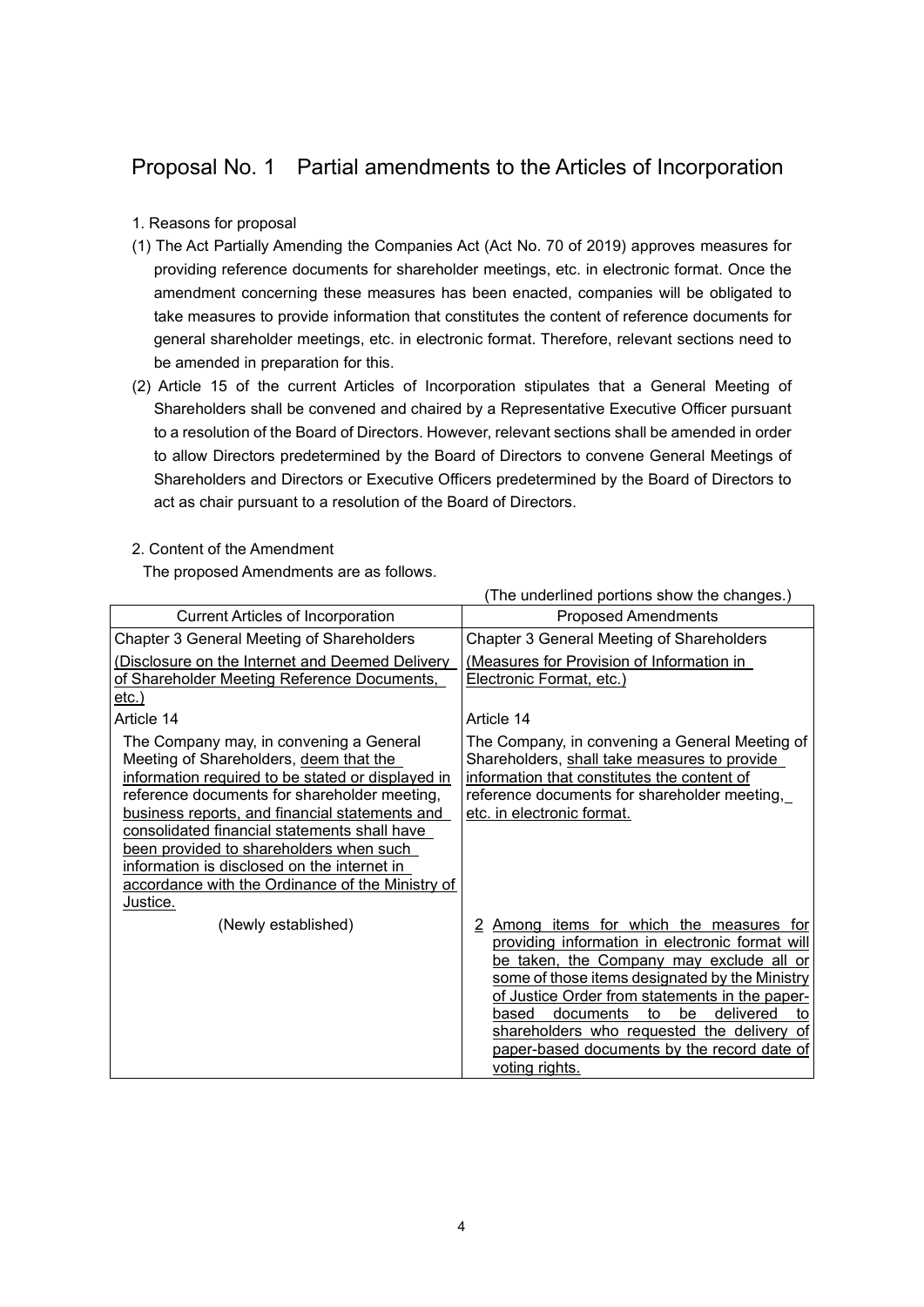| <b>Current Articles of Incorporation</b>                                                                                                                                                                                                                                                                          | <b>Proposed Amendments</b>                                                                                                                                                                                                                                                                                                                                                                                                                                                                                                                                                                                                                                                                                                                                                                                                                                                                                                                                                                 |
|-------------------------------------------------------------------------------------------------------------------------------------------------------------------------------------------------------------------------------------------------------------------------------------------------------------------|--------------------------------------------------------------------------------------------------------------------------------------------------------------------------------------------------------------------------------------------------------------------------------------------------------------------------------------------------------------------------------------------------------------------------------------------------------------------------------------------------------------------------------------------------------------------------------------------------------------------------------------------------------------------------------------------------------------------------------------------------------------------------------------------------------------------------------------------------------------------------------------------------------------------------------------------------------------------------------------------|
| (Convocation and Chairperson)                                                                                                                                                                                                                                                                                     | (Convocation and Chairperson)                                                                                                                                                                                                                                                                                                                                                                                                                                                                                                                                                                                                                                                                                                                                                                                                                                                                                                                                                              |
| Article 15                                                                                                                                                                                                                                                                                                        | Article 15                                                                                                                                                                                                                                                                                                                                                                                                                                                                                                                                                                                                                                                                                                                                                                                                                                                                                                                                                                                 |
| Unless otherwise provided by law, a General<br>Meeting of Shareholders shall be convened and<br>chaired by a Representative Executive Officer<br>pursuant to a resolution of the Board of<br>Directors.                                                                                                           | Unless otherwise provided by law, a General<br>Meeting of Shareholders shall be convened by a<br>Director predetermined by the Board of<br>Directors and chaired by a Director or Executive<br>Officer predetermined by the Board of Directors<br>pursuant to a resolution of the Board of<br>Directors.                                                                                                                                                                                                                                                                                                                                                                                                                                                                                                                                                                                                                                                                                   |
| 2 If more than one Representative Executive<br>Officers are in office, the Representative<br><b>Executive Officer predetermined by the Board</b><br>of Directors shall act as the person to<br>convene and preside at the meeting as<br>provided in the foregoing paragraph.                                      | (Deleted)                                                                                                                                                                                                                                                                                                                                                                                                                                                                                                                                                                                                                                                                                                                                                                                                                                                                                                                                                                                  |
| $\frac{3}{2}$ If the person who shall preside at the meeting<br>pursuant to the foregoing two paragraphs is<br>unable to act, one of the other Executive<br>Officers shall convene and preside at a<br>General Meeting of Shareholders in the order<br>of priority as predetermined by the Board of<br>Directors. | $2$ If the person who shall preside at the meeting<br>pursuant to the foregoing paragraph is unable<br>to act, one of the other Directors shall<br>convene and one of the other Directors or<br><b>Executive Officers shall preside at a General</b><br>Meeting of Shareholders in the order of<br>priority as predetermined by the Board of<br>Directors.                                                                                                                                                                                                                                                                                                                                                                                                                                                                                                                                                                                                                                 |
| Articles $16 - 42$<br>(Omitted)                                                                                                                                                                                                                                                                                   | Articles 16 - 42 (Same as current version)                                                                                                                                                                                                                                                                                                                                                                                                                                                                                                                                                                                                                                                                                                                                                                                                                                                                                                                                                 |
| (Newly established)                                                                                                                                                                                                                                                                                               | (Supplementary Provisions)<br>1. The deletion of Article 14 of the current<br>Articles of Incorporation (Disclosure on the<br><b>Internet and Deemed Delivery of Shareholder</b><br>Meeting Reference Documents, etc.) and the<br>new establishment of Article 14 (Measures for<br>Provision of Information in Electronic Format,<br>etc.) in the proposed amendments shall be<br>effective as of September 1, 2022 (hereinafter<br>the "Date of Enforcement").<br>2. Notwithstanding the preceding paragraph,<br>Article 14 of the current Articles of<br>Incorporation shall remain effective regarding<br>any General Meeting of Shareholders held on<br>a date within six months from the Date of<br>Enforcement.<br>3. These supplementary provisions shall be<br>deleted on the day when six months have<br>elapsed from the Date of Enforcement or the<br>day when three months have elapsed from<br>the date for the General Meeting of<br>Shareholders mentioned in the preceding |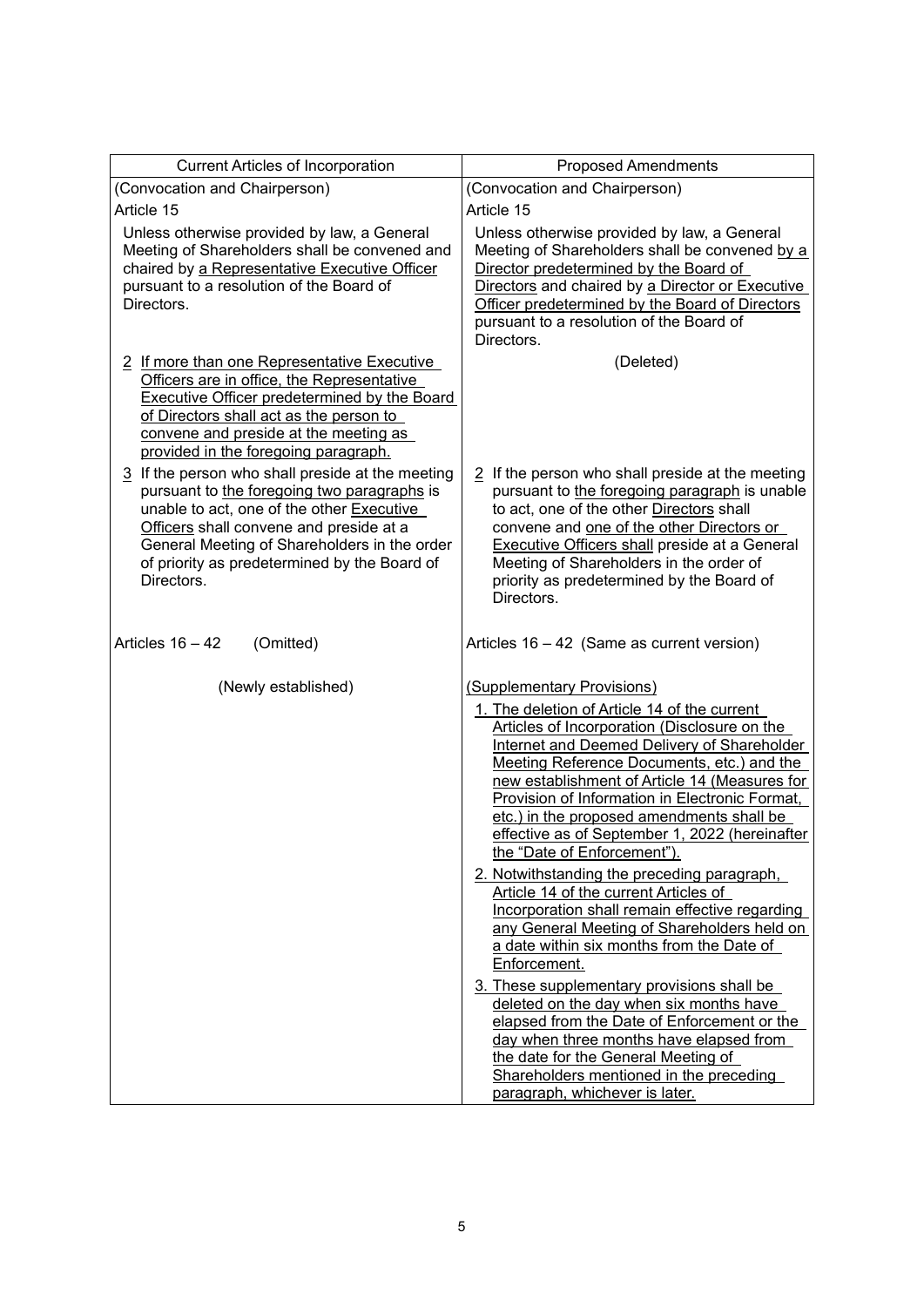# Proposal No.2 Election of Eight (8) Directors

The term of office of all six directors currently in office will expire at the conclusion of the Meeting. To strengthen the function of the Board of Directors, according to the decision by the Nominating Committee, the election of total eight directors with two more new directors which includes one external director shall be proposed. The candidates are as follows:

| Candidate<br>No. | Name                       | Current positions and<br>responsibilities at the Company                                                                                                   | Attribute                                    | Number of<br>times<br>attended<br>Board of<br><b>Directors</b><br>Meetings |
|------------------|----------------------------|------------------------------------------------------------------------------------------------------------------------------------------------------------|----------------------------------------------|----------------------------------------------------------------------------|
| 1                | Shinichi Tamura            | Chairman of the Board,<br>Representative Executive Officer,<br>CEO<br>Chair of the Nomination<br>Committee, Member of the<br><b>Compensation Committee</b> | Re-<br>appointed                             | 26/26<br>times                                                             |
| $\overline{2}$   | <b>Christopher Cargill</b> | Executive Officer, CFO                                                                                                                                     | <b>Newly</b><br>appointed                    |                                                                            |
| 3                | Tomohiro Tohyama           | <b>External Director,</b><br>Chair of the Audit Committee,<br>Member of the Compensation<br>Committee                                                      | Re-<br>External<br>Ind<br>appointed          | 26/26<br>times                                                             |
| 4                | Kuniaki Kaga               | <b>External Director,</b><br>Member of the Nomination<br>Committee,<br>Member of the Audit Committee                                                       | Re-<br>External<br>Ind<br>appointed          | 26/26<br>times                                                             |
| 5                | David Roblin               | <b>External Director,</b><br>Chair of the Compensation<br>Committee<br>Member of the Nomination<br>Committee,                                              | Re-<br>External<br>Ind<br>appointed          | 25/26<br>times                                                             |
| 6                | Noriaki Nagai              | <b>External Director,</b><br>Member of the Audit Committee                                                                                                 | Re-<br>External<br>Ind<br>appointed          | 25/26<br>times                                                             |
| $\overline{7}$   | <b>Rolf Soderstrom</b>     | <b>External Director,</b><br>Member of the Audit Committee<br>Member of the Compensation<br>Committee                                                      | Re-<br>External<br>Ind<br>appointed          | 25/26<br>times                                                             |
| 8                | Miwa Seki                  |                                                                                                                                                            | <b>Newly</b><br>External<br>Ind<br>appointed |                                                                            |

| Reappointed     | Candidate as Reappointed Director                                                                |
|-----------------|--------------------------------------------------------------------------------------------------|
| Newly appointed | Candidates as newly appointed Directors                                                          |
| External        | Candidate as External Director                                                                   |
| Ind             | Independent Director designated in accordance with the listing regulations of<br>stock exchanges |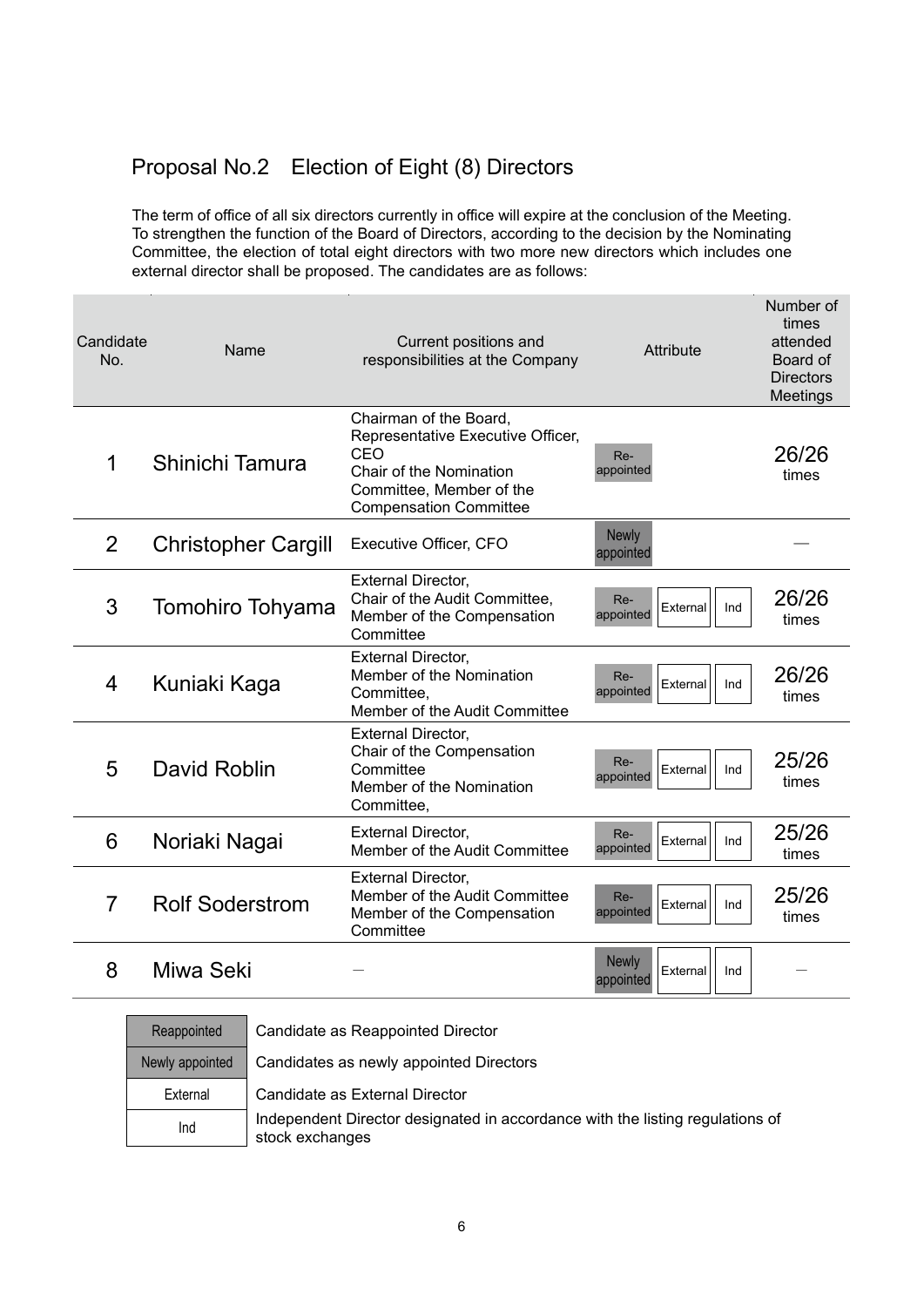- Notes 1. There is no special conflict of interests between the Director candidates and the Company.
	- 2. Mr. Tomohiro Tohyama, Mr. Kuniaki Kaga, Dr. David Roblin, Mr. Noriaki Nagai, Mr. Rolf Soderstrom, and Ms. Miwa Seki are candidates for External Directors.
	- 3. Summary of liability limitation agreements with the candidates
	- In accordance with Article 427, Paragraph 1 of the Companies Act, the Company entered into an agreement that limits liability for damages under Article 423, Paragraph 1 of the said Act with each of Mr. Tomohiro Tohyama, Mr. Kuniaki Kaga, Dr. David Roblin, Mr. Noriaki Nagai, and Mr. Rolf Soderstrom. The limit on the liability for damages under the agreements is the minimum amount of liability stipulated in Article 425, Paragraph 1 of the Companies Act.
	- 4. We have a liability insurance (D&O insurance) policy in which all of our directors are insured. The Company is paying the full amount of premiums for this policy. To a director who is an insured person being liable for the execution of his/her duties or a request pertaining to the pursuance of such liability damage that may be caused by such damage is covered. If this proposal is approved by the Meeting, each candidate will be included as an insured person under the relevant insurance policy. Moreover, we plan to renew D&O insurance with same content for the next contract renewal.
	- 5. If this proposal is approved at the Meeting, the Company intends to continue the liability limitation agreements with Mr. Tomohiro Tohyama, Mr. Kuniaki Kaga, Dr. David Roblin, Mr. Noriaki Nagai, and Mr. Rolf Soderstrom stated in 3. above. and to conclude the liability limitation agreements equivalent to the agreements stated in 3. above with Ms. Miwa Seki.
	- 6. The Company has notified Tokyo Stock Exchange, Inc. of Mr. Tomohiro Tohyama, Mr. Kuniaki Kaga, Dr. David Roblin, Mr. Noriaki Nagai, and Mr. Rolf Soderstrom as Independent Directors in accordance with the regulations of Tokyo Stock Exchange, Inc.
	- 7. If this proposal is approved at the Meeting, the Company intends to notify the Tokyo Stock Exchange of the appointment of Ms. Miwa Seki as an Independent Director in accordance with the regulations of Tokyo Stock Exchange, Inc.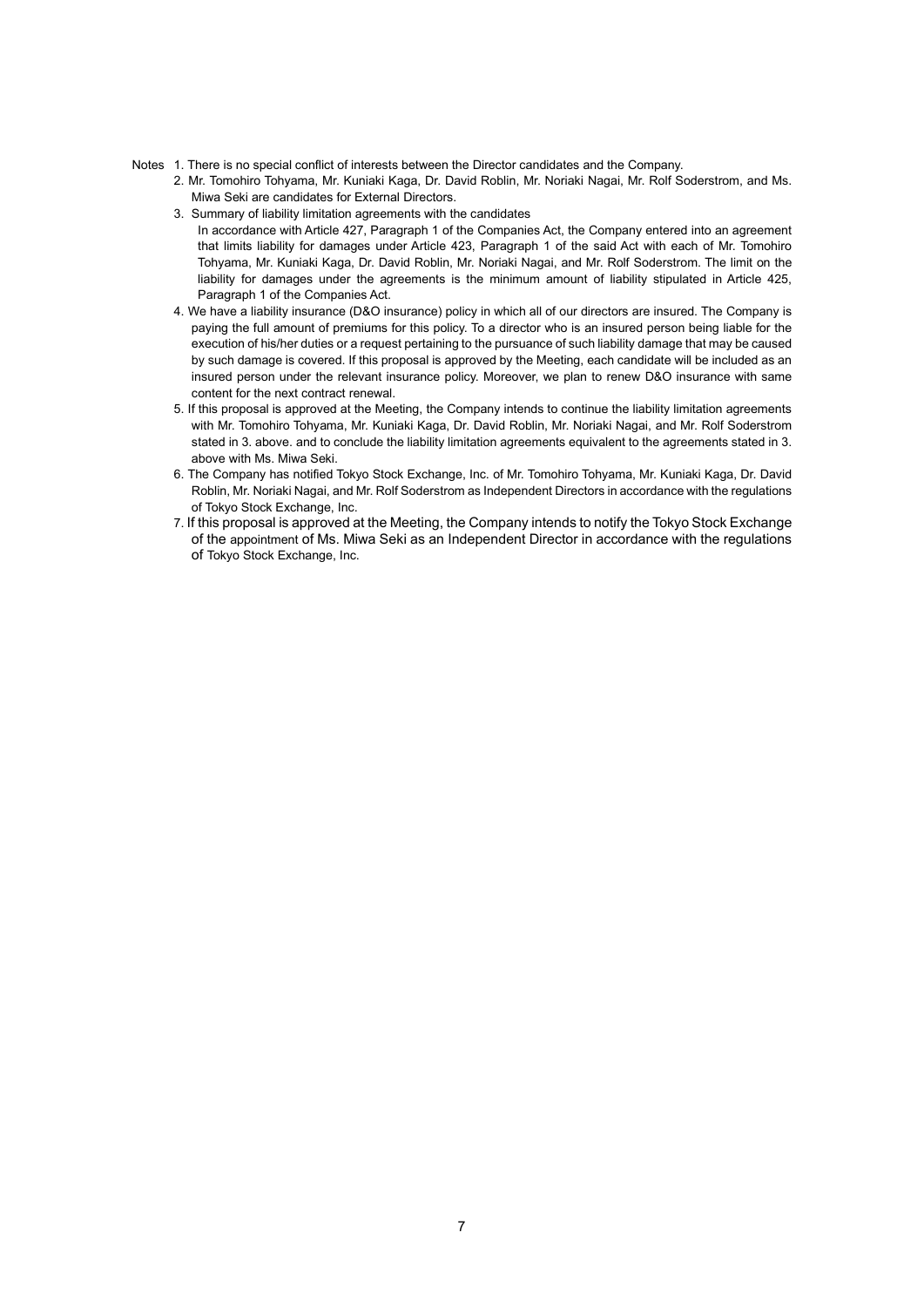| $\overline{\mathcal{A}}$ | Shinichi Tamura  |  |
|--------------------------|------------------|--|
|                          | (Born 9/17/1949) |  |

| No. of shares owned:              | 1.145, 237  |
|-----------------------------------|-------------|
| Term of office as Board Director: | 32 years    |
| Attendance at Board Meetings:     | 26/26 times |

Reappointed | [Career summary, and positions and responsibilities at the Company]

|  |  | Apr. 1978 Joined Fujisawa Pharmaceutical Co., Ltd. |  |
|--|--|----------------------------------------------------|--|
|  |  |                                                    |  |

- (current Astellas Pharma Inc.)
- Feb. 1987 Joined Genentech Inc.
- Jul. 1989 Representative Director & President, Genentech Limited
- Jun. 1990 Representative Director & CEO of the Company
- Jun. 2005 Board Director, Representative Executive Officer and President, CEO of the Company
- Mar. 2012 Managing Director, Sosei R&D Ltd.
- Jun. 2016 Chairman of the Board of the Company (to the present) Representative Executive Officer and Executive Chairman of the Company
- Jan. 2019 Representative Executive Officer, Chairman, President and CEO of the Company
- Sep. 2021 Representative Executive Officer, CEO of the Company (to the present)

<Committee membership>

Chair of the Nomination Committee; Member of the Compensation Committee

[Significant concurrent posts] N/A

## Reason for selection of the candidate as Director

Mr. Shinichi Tamura is the founder of the Company and has led the Company's business expansion by utilizing his extensive experience in corporate management in the pharmaceutical industry. For the continued development of the Company's business, the Company proposes that he continue to be elected as a Director.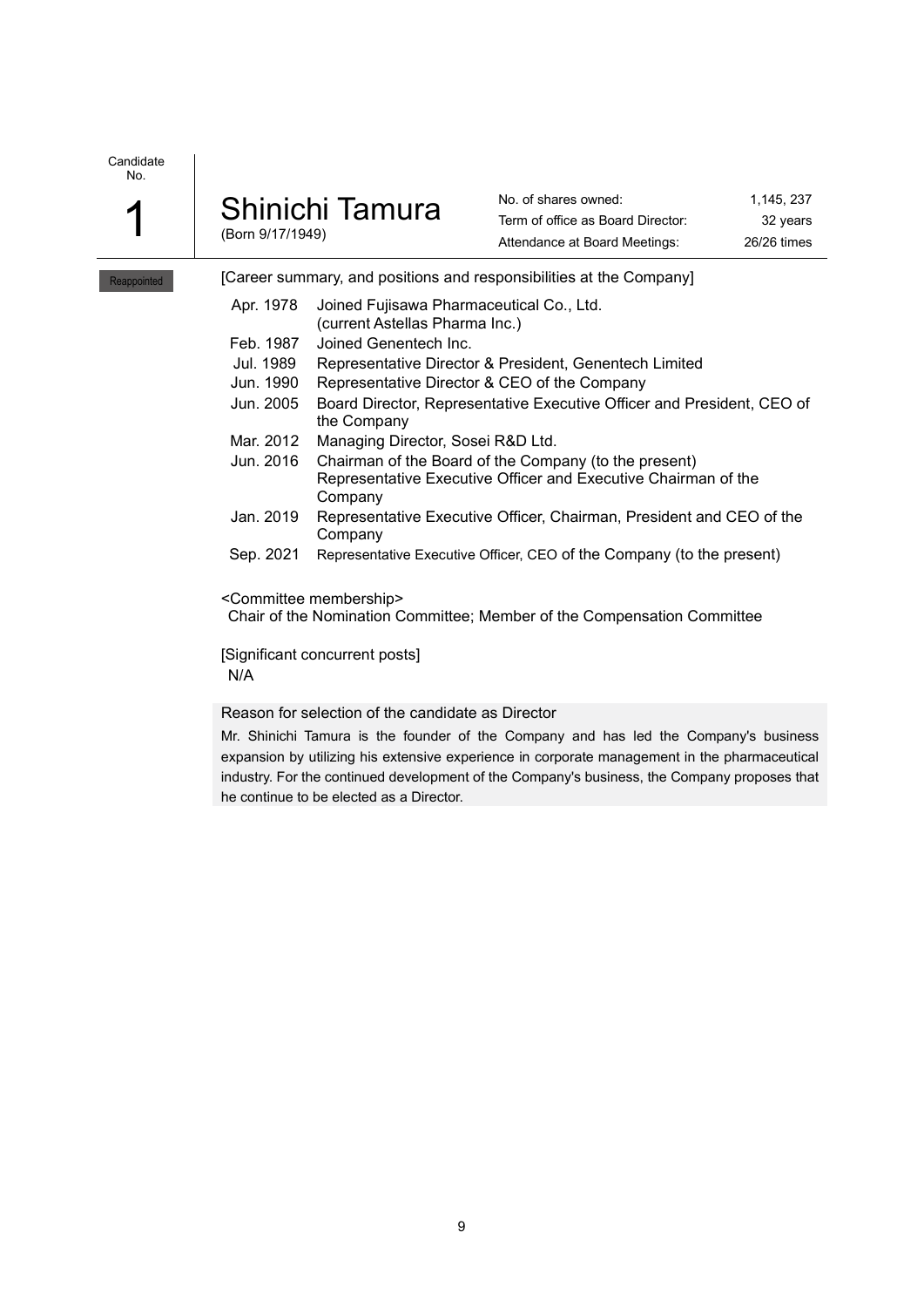| <b>Christopher Cargill</b><br>∩<br>(Born 3/1/1984) |
|----------------------------------------------------|
|----------------------------------------------------|

No. of shares owned: 4,358 Term of office as Board Director: Attendance at Board Meetings: The Contract of the Attendance at Board Meetings:

Newly appointed

| [Career summary, and positions and responsibilities at the Company] |
|---------------------------------------------------------------------|
| Joined KPMG                                                         |
| Joined J.P. Morgan Chase & Co.                                      |
| Head of IR and Corporate Communication Dept of the Company          |
| Interim CFO of the Company                                          |
| Director, Sosei R&D Ltd.                                            |
| Executive Officer and Executive Vice President, CFO of the Company  |
| Director, Heptares Therapeutics Ltd. (to the present)               |
| Executive Officer, COO, CFO of the Company                          |
| Executive Officer, CFO of the Company (to the present)              |
|                                                                     |

[Significant concurrent posts] Director, Heptares Therapeutics Ltd.

Reason for selection of the candidate as Director

Mr. Christopher Cargill has extensive expertise in finance and accounting based on his business experience at a major overseas financial institution, etc. Since joining the Company in 2017, he has been responsible for formulating business strategies as CFO and has demonstrated a high level of business management skills as a Director of Heptares Therapeutics Ltd. He understands the overall management of the Company and is expected to demonstrate a high level of expertise, so that the Company proposes that he be newly elected as a Director.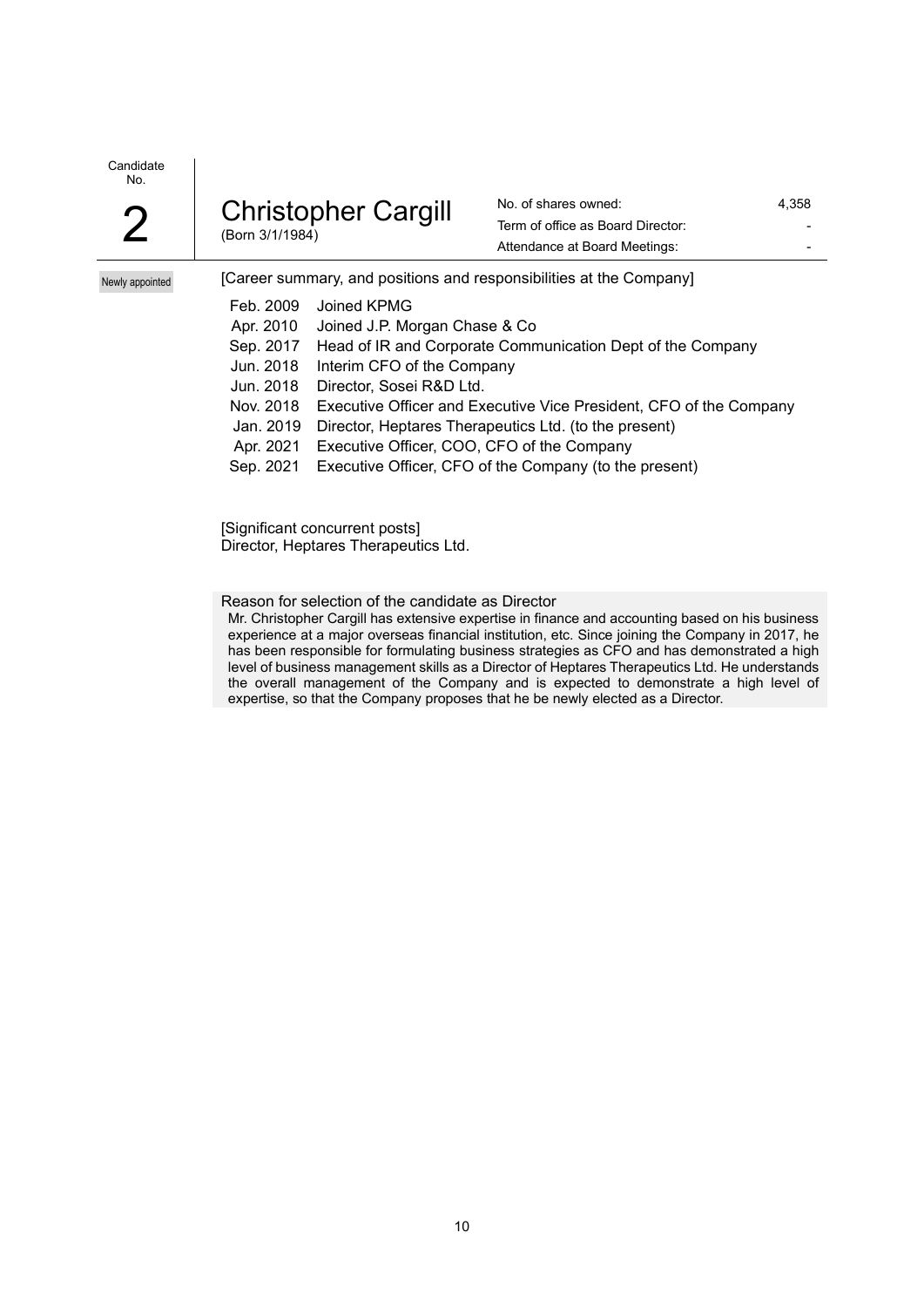| ı |  |
|---|--|

| ⌒ | <b>Tomohiro Tohyama</b> |  |
|---|-------------------------|--|
| J | (Born 2/21/1950)        |  |

No. of shares owned: 33,860 Term of office as External Director: 11years Attendance at Board Meetings: 26/26 times

| <b>Reappointed</b> |  |
|--------------------|--|
| External           |  |
| Independent        |  |

|  | [Career summary, and positions and responsibilities at the Company] |  |
|--|---------------------------------------------------------------------|--|
|  |                                                                     |  |

| Apr. 1978 | Entered Legal Training and Research Institute, Supreme Court of Japan |
|-----------|-----------------------------------------------------------------------|
| Apr. 1980 | Registered with Dai-ichi Tokyo Bar Association                        |
|           | Joined Nishimura & Sanada Law Office                                  |
| May 1984  | Mason & Sloane LLP., USA                                              |
| Feb. 1985 | Pollock, Bloom & Dekom, USA                                           |
| Jun. 1985 | Pryor, Cashman, Sherman & Flynn, USA                                  |
| Aug. 1985 | Returned to Nishimura & Sanada Law Office as a partner                |
| Oct. 1990 | Partner (one of founders) at TMI Associates (to the present)          |
| Nov. 1999 | External Corporate Auditor, Nippon Shikizai, Inc.                     |
| Jun. 2010 | External Director, Avex Group Holdings Inc.                           |
| Jun. 2011 | External Director of the Company (to the present)                     |
| May 2016  | External Director, Member of the Audit and Supervisory Committee,     |
|           | Nippon Shikizai, Inc. (to the present)                                |
| May 2016  | External Director, Trust Capital Co., Ltd.                            |
| Jun. 2016 | Outside Statutory Auditor, WOWOW Inc.                                 |
|           |                                                                       |

<Committee membership>

Chair of the Audit Committee; Member of the Compensation Committee

#### [Significant concurrent posts]

Partner at TMI Associates

External Director and Audit and Supervisory Committee Member of Nippon Shikizai, Inc.

Reason for selection of the candidate as External Director and summary of expexted roles

Mr. Tomohiro Tohyama has extensive experience and expertise in international corporate legal affairs as a partner at a major law firm in Japan, whilst he has no experience of being involved in corporate management other than as an External Director and Corporate Auditor. He has actively provided useful advice and suggestions on overall management by utilizing his expert perspective on corporate management and legal affairs. It is expected that his performance of these important roles will further strengthen the supervision to the management and the governance system, so that the Company proposes that he continue to be elected as an External Director.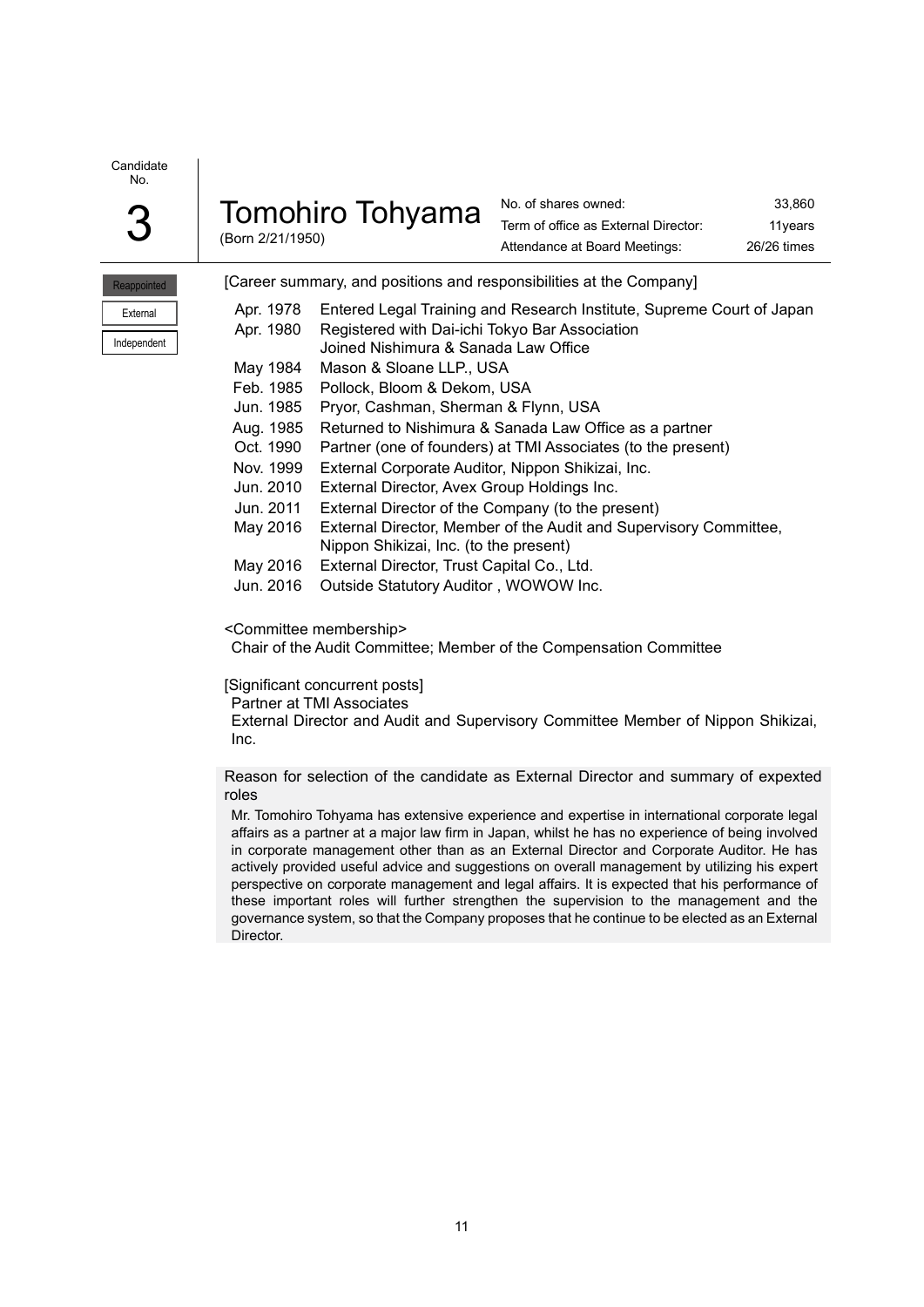| Kuniaki Kaga    | No. of shares owned:                 | 26,000      |
|-----------------|--------------------------------------|-------------|
|                 | Term of office as External Director: | 4 vears     |
| (Born 9/1/1951) | Attendance at Board Meetings:        | 26/26 times |

Reappointed External Independent

|           | [Career summary, and positions and responsibilities at the Company]                                                                                                                |
|-----------|------------------------------------------------------------------------------------------------------------------------------------------------------------------------------------|
| Apr. 1975 | Joined Mitsubishi Kasei Kogyo Kabushiki Kaisha (current Mitsubishi<br><b>Chemical Corporation)</b>                                                                                 |
| Jun. 2004 | Deputy Director, Head of Healthcare Planning Department, Mitsubishi<br><b>Chemical Corporation</b>                                                                                 |
| Oct. 2005 | Deputy Director, Mitsubishi Chemical Holdings Corporation<br>Head of Healthcare Strategy Office                                                                                    |
| Jun. 2006 | Executive Officer and Head of Healthcare Strategy Office, Mitsubishi<br><b>Chemical Holdings Corporation</b>                                                                       |
|           | Executive Officer, Head of Healthcare Business Domain, and General<br>Manager of Healthcare Planning Office, Healthcare Business Domain,<br>Mitsubishi Chemical Corporation        |
| Jun. 2009 | Board Director, Mitsubishi Tanabe Pharma Corporation                                                                                                                               |
| Jun. 2010 | Representative Director, Managing Executive Officer, General Manager<br>of International Business Department, Mitsubishi Tanabe Pharma<br>Corporation                              |
| Apr. 2012 | Representative Director, Senior Managing Executive Officer, General<br>Manager of Research Division and International Business Department,<br>Mitsubishi Tanabe Pharma Corporation |
| Apr. 2014 | President and Representative Director, Life Science Institute, Inc.<br>Board Director, Mitsubishi Tanabe Pharma Corporation<br>Board Director, The KAITEKI Institute, Inc.         |
| Feb. 2015 | President and Representative Director, The KAITEKI Institute, Inc.                                                                                                                 |
| Jun. 2018 | External Director of the Company (to the present)                                                                                                                                  |
| Jan. 2021 | External Director, SUSMED, Inc (to the present)                                                                                                                                    |

<Committee membership>

Member of the Nomination Committee; Member of the Audit Committee

[Significant concurrent posts]

External Director, SUSMED, Inc

Reason for selection of the candidate as External Director and summary of expexted roles

Mr. Kuniaki Kaga has held several senior positions at leading Japanese chemical and pharmaceutical companies. He actively provides useful advice and suggestions on overall management by leveraging his expertise in corporate management, technology, research and development, business strategy and marketing. It is expected that his performance of these important roles will further strengthen the supervision to the management and the governance system, so that the Company proposes that he continue to be elected as an External Director.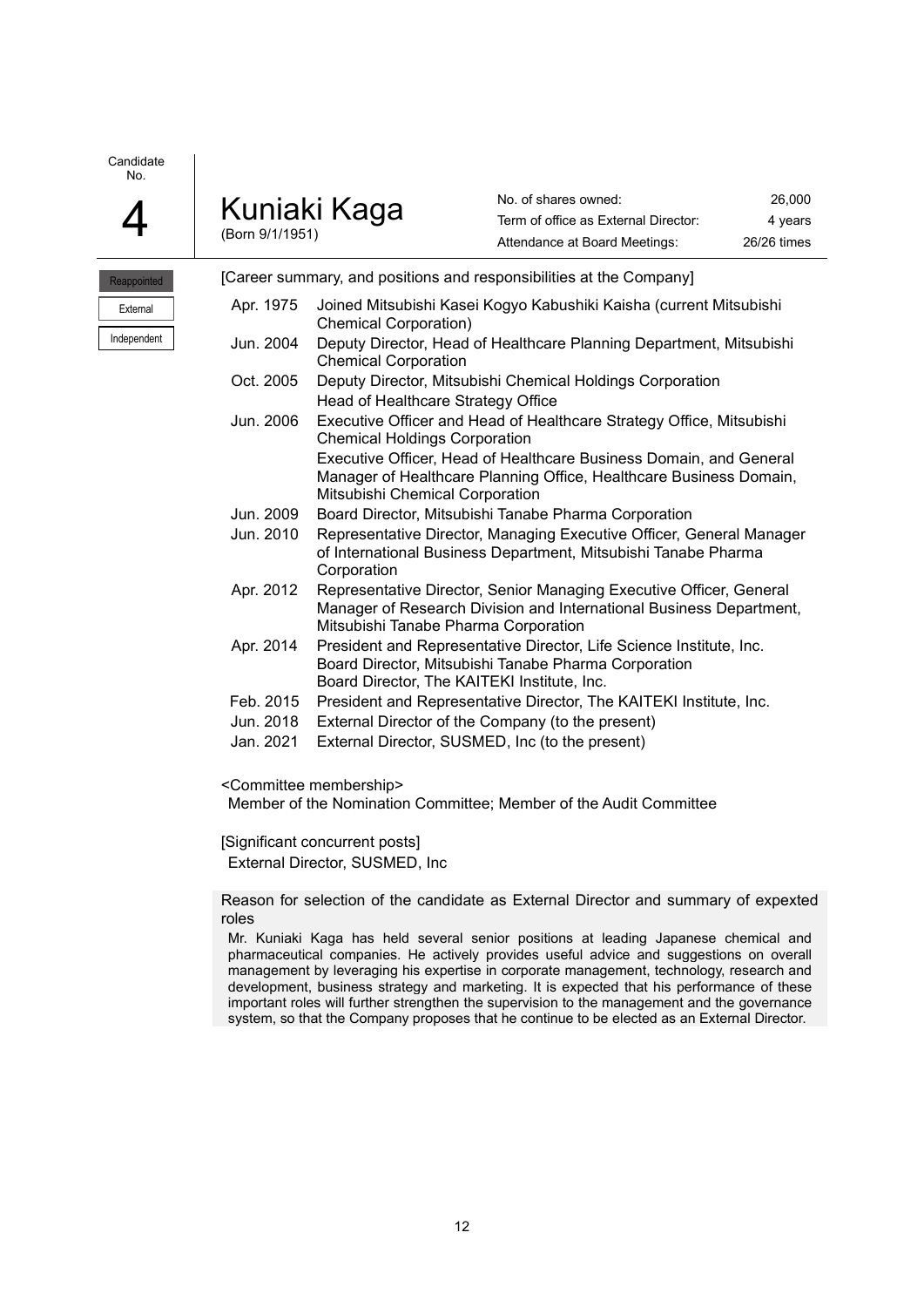|                     | David Roblin     |
|---------------------|------------------|
| $\boldsymbol{\cup}$ | (Born 9/25/1966) |

No. of shares owned: Term of office as External Director: 4 years Attendance at Board Meetings: 25/26 times

| Reappointed |           | [Career summary, and positions and responsibilities at the Company]                                         |
|-------------|-----------|-------------------------------------------------------------------------------------------------------------|
| External    | Apr. 1991 | Medical practice at St George's and St Bartholomew's Hospital, London                                       |
|             | Apr. 1997 | Head of Therapy Area for Anti-Infectives, Bayer Pharma AG                                                   |
| Independent | Dec. 2008 | Senior Vice President, Head of Research, Site Head, Chief Medical<br>Officer (CMO), Europe R&D, Pfizer Inc. |
|             | Apr. 2011 | CMO, Creabilis                                                                                              |
|             | Sep. 2013 | Honorary Professor, Swansea University, School of Medicine (to the<br>present)                              |
|             | Feb 2014  | COO, The Francis Crick Institute                                                                            |
|             | Jun. 2015 | Honorary Professor of Translational Medicine, St George's Hospital<br>Medical School (to the present)       |
|             | Feb. 2017 | Chairman of Scientific Translation, The Francis Crick Institute (to the<br>present)                         |

- Feb. 2017 President of R&D, Summit Therapeutics
- Jun. 2018 External Director of the Company (to the present)
- Mar. 2020 COO and CEO JuvRX, Juvenescence Ltd (to the present)

#### <Committee membership>

Chair of the Compensation Committee; Member of the Nomination Committee

#### [Significant concurrent posts]

Honorary Professor, Swansea University, School of Medicine Honorary Professor of Translational Medicine, St George's Hospital Medical School Chairman of Scientific Translation, The Francis Crick Institute COO and CEO JuvRX, Juvenescence Ltd

Reason for selection of the candidate as External Director and summary of expexted roles

Dr. David Roblin gained clinical experience as a physician, and later followed with a distinguished career in the pharmaceutical industry, most notably as SVP and Head of R&D in Europe for a major pharmaceutical company. He has been actively providing useful advice and suggestions on R&D in general, utilizing his expert perspective on corporate management, technology, R&D, business strategy and marketing. It is expected that his performance of these important roles will further strengthen the supervision to the management and the governance system, so that the Company proposes that he continue to be elected as an External Director.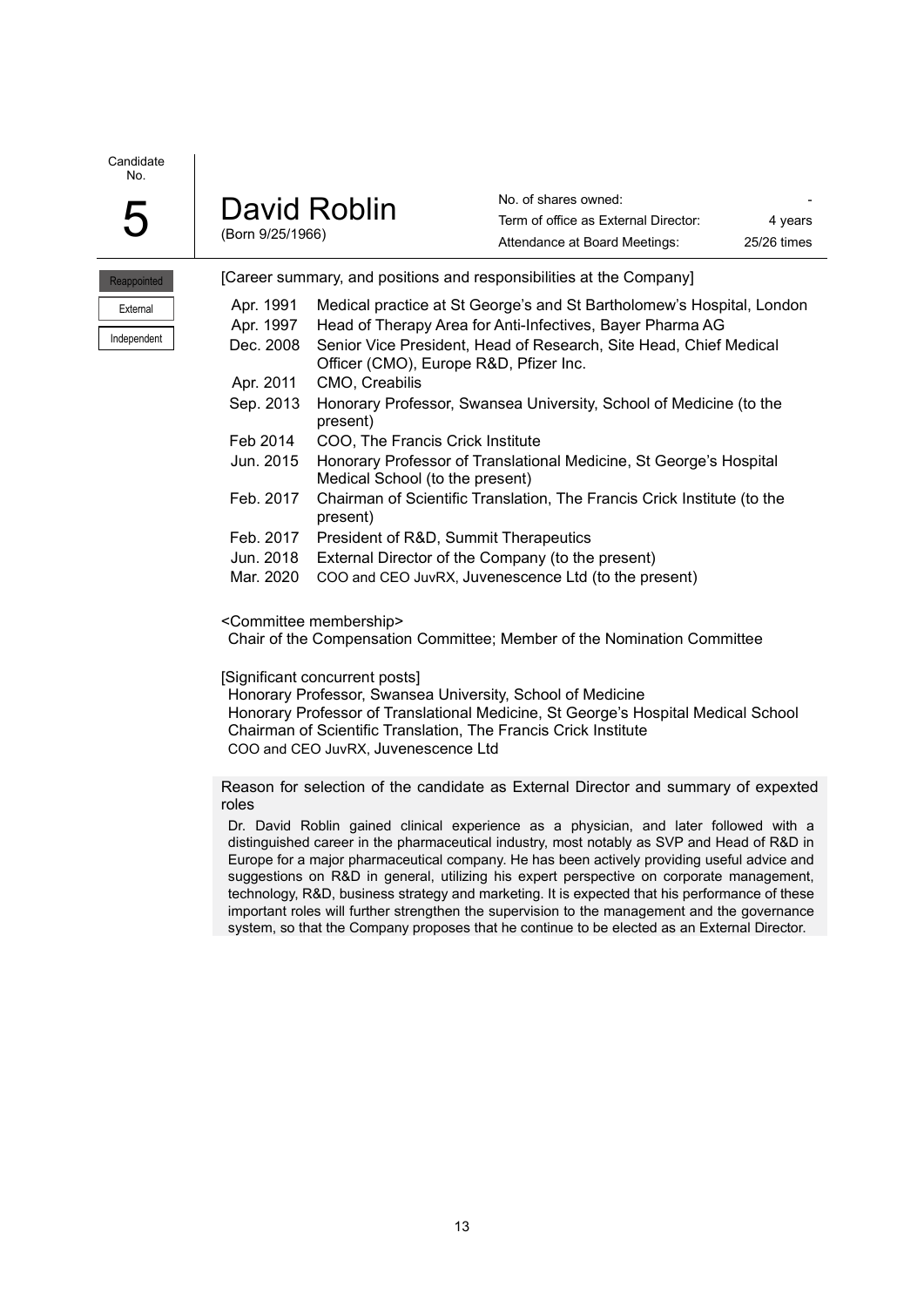| 6 | Noriaki Nagai    |
|---|------------------|
|   | (Born 12/1/1957) |

No. of shares owned: 16,677 Term of office as External Director: 3 year Attendance at Board Meetings: 25/26 times

| Reappointed |
|-------------|
| External    |
| Independent |

| [Career summary, and positions and responsibilities at the Company] |                                                                                                                                            |  |
|---------------------------------------------------------------------|--------------------------------------------------------------------------------------------------------------------------------------------|--|
| Apr. 1981                                                           | Joined Nomura Securities, Co., Ltd. (NSC)                                                                                                  |  |
| Sep. 1998                                                           | Managing Director, Head of European Administration Division of<br>Nomura International plc                                                 |  |
| Jun. 2000                                                           | General Manager, Legal Dept., NSC                                                                                                          |  |
| Apr. 2006                                                           | Executive Officer in charge of Corporate, Nomura Holdings, Inc. (NHI)<br>Executive Officer in charge of Legal, NSC                         |  |
| Apr. 2010                                                           | Executive Managing Director in charge of corporate planning, legal and<br>secretary, NSC                                                   |  |
| Apr. 2011                                                           | Executive Officer and Chief Legal Officer, NHI<br>Executive Managing Director in charge of legal and secretary, NSC                        |  |
| Jun. 2013                                                           | External Director, Japan Securities Depository Center, Inc.                                                                                |  |
| Jun. 2013                                                           | External Director, Japan Securities Clearing Corporation                                                                                   |  |
| Apr. 2014                                                           | Executive Officer in charge of Corporate and Chief Legal Officer, NHI<br>Executive Managing Director in charge of planning management, NSC |  |
| Apr. 2015                                                           | Professor of Law, Doshisha University                                                                                                      |  |
| Mar. 2019                                                           | External Director of the Company (to the present)                                                                                          |  |

<Committee membership> Member of the Audit Committee

[Significant concurrent posts] N/A

Reason for selection of the candidate as External Director and summary of expexted roles

Mr. Noriaki Nagai held key positions in the corporate division of a major securities company and was a university professor at faculty of law. He has been actively providing useful advice and suggestions to the Company's management in general, utilizing his expertise in business strategy and marketing, finance and accounting, and legal affairs. It is expected that his performance of these important roles will further strengthen the supervision to the management and the governance system, so that the Company proposes that he continue to be elected as an External Director.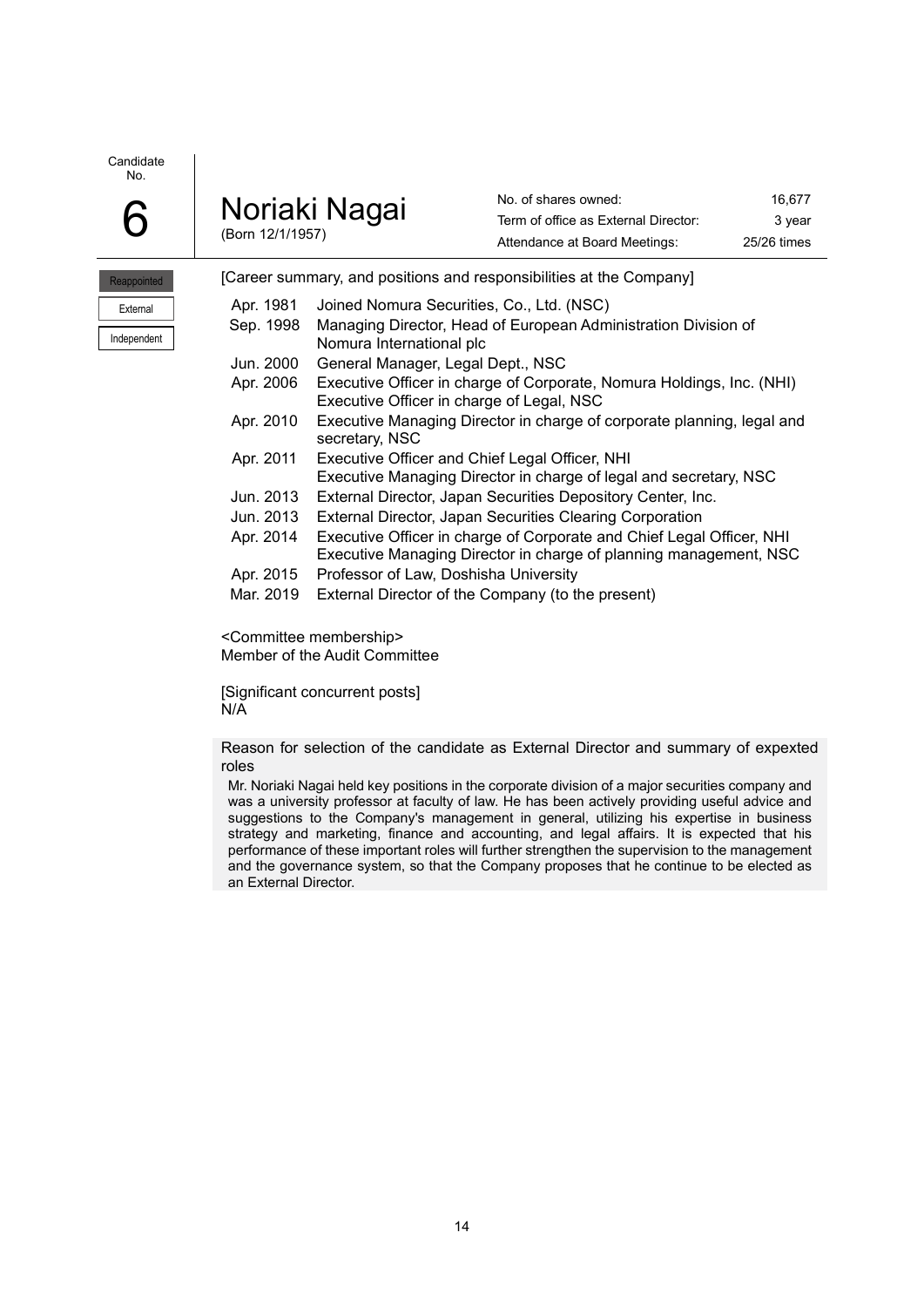Reappointed External Independent

|  | <b>Rolf Soderstrom</b> |
|--|------------------------|
|  | (Born 7/29/1965)       |

No. of shares owned: 2,451 Term of office as External Director: 2 years Attendance at Board Meetings: 25/26 times

| (Born 7/29/1965) |                                  | Attendance at Board Meetings:                                       | 25/26 time |
|------------------|----------------------------------|---------------------------------------------------------------------|------------|
|                  |                                  | [Career summary, and positions and responsibilities at the Company] |            |
|                  | Jan. 1988 PricewaterhouseCoopers |                                                                     |            |

|           | Jan. 1988 PricewaterhouseCoopers                                        |
|-----------|-------------------------------------------------------------------------|
| Dec. 2000 | Corporate Finance Director, Cable & Wireless plc                        |
| Jun. 2002 | External Director, MobileOne Ltd. (current M1 Ltd.)                     |
| Jun. 2004 | Divisional Finance Director, Cobham plc                                 |
| Aug. 2008 | Chief Financial Officer, Protherics plc (current BTG plc)               |
| Mar. 2020 | External Director of the Company (to the present)                       |
|           | May. 2020 Senior Independent Director, Ergomed plc                      |
|           | Sep. 2020 Non Executive Director, BioPharma Credit plc (to the present) |
| Jul. 2021 | Chief Financial Officer of Healthcare Investment Fund, Syncona plc (to  |
|           | the present)                                                            |

<Committee membership>

Member of the Audit Committee; Member of the Compensation Committee

[Significant concurrent posts]

Chief Financial Officer of Healthcare Investment Fund, Syncona plc Non Executive Director, BioPharma Credit plc

Reason for selection of the candidate as External Director and summary of expexted roles

Mr. Rolf Soderstrom is a chartered qualified accountant in the United Kingdom and has extensive experience and achievements in M&A, risk management and governance as a leader in financerelated matters for companies in Europe, North America and Asia. He actively provides useful advice and suggestions on overall management by leveraging his expertise in corporate management, business strategy and marketing, and finance and accounting. It is expected that his performance of these important roles will further strengthen the supervision to the management and the governance system, so that the Company proposes that he continue to be elected as an External Director.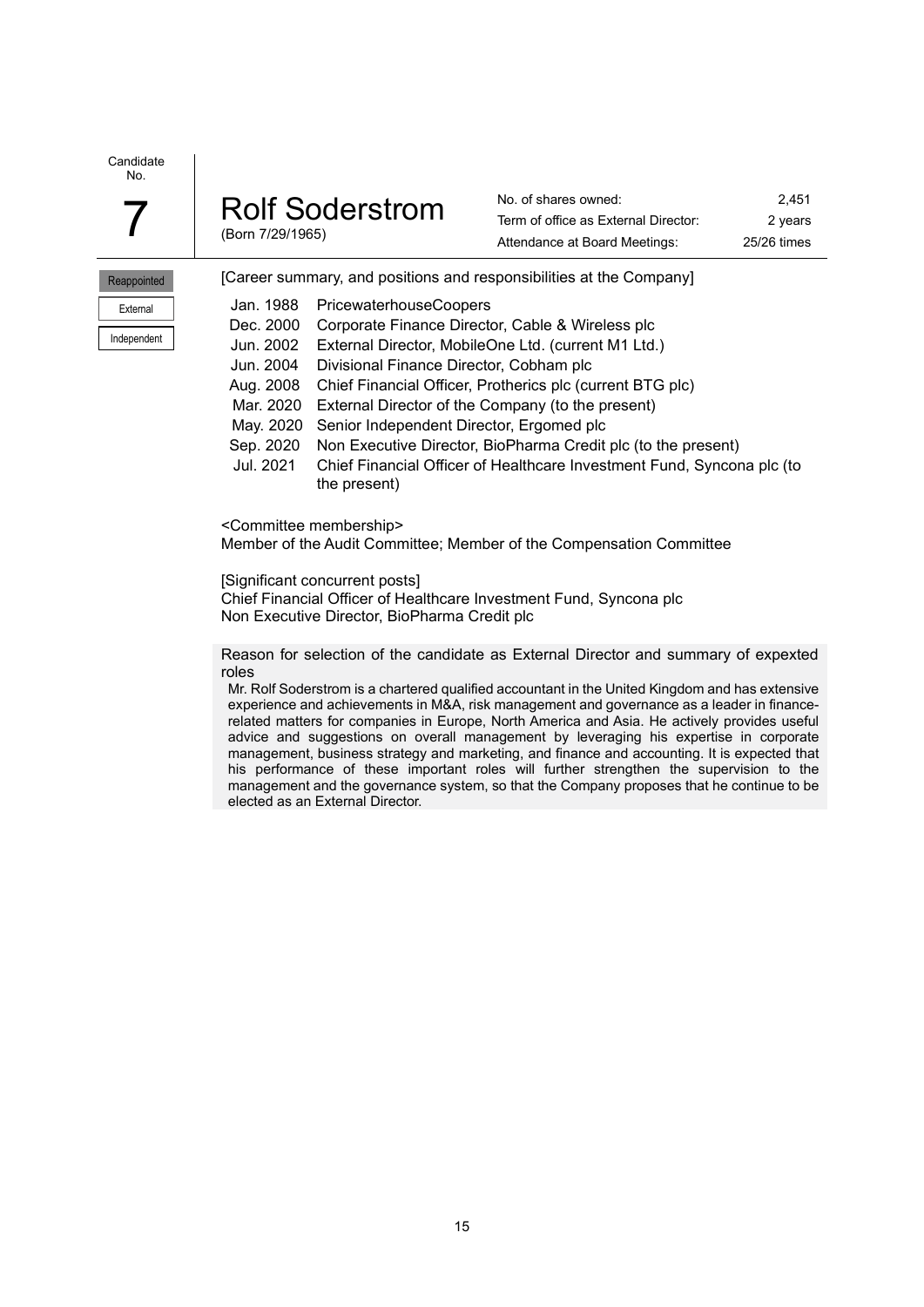| Miwa Seki        |
|------------------|
| (Born 2/25/1965) |

No. of shares owned: Term of office as External Director: Attendance at Board Meetings: The Contract of the Attendance of Board Meetings:

| Newly appointed |  |  |
|-----------------|--|--|
| External        |  |  |
| Independent     |  |  |

|           | [Career summary, and positions and responsibilities at the Company]                                                                                          |
|-----------|--------------------------------------------------------------------------------------------------------------------------------------------------------------|
| Apr. 1988 | Joined DENTSU INC.                                                                                                                                           |
| Apr. 1989 | Joined Smith Barney                                                                                                                                          |
| Sep. 1993 | Joined Morgan Stanley                                                                                                                                        |
| Feb. 1997 | Joined Clay Finlay Limited                                                                                                                                   |
| Jan. 2003 | General Manager, Tokyo Branch, Clay Finlay Limited                                                                                                           |
| Apr. 2015 | Associate Professor, Faculty of Foreign Studies, Kyorin University                                                                                           |
| Jun. 2018 | External Director, World Co., Ltd. (to the present)                                                                                                          |
| Jun. 2020 | External Director, DAIWA HOUSE INDUSTRY CO., LTD. (to the<br>present)                                                                                        |
| Apr. 2021 | Specially Appointed Associate Professor, Faculty of Foreign Studies,<br>Kyorin University (to the present (Scheduled to retire at the end of<br>March 2022)) |
| May.2021  | General Partner MPOWER PARTNERS FUND (to the present)                                                                                                        |
|           |                                                                                                                                                              |
|           |                                                                                                                                                              |

[Significant concurrent posts] General Partner MPOWER PARTNERS FUND External Director, World Co., Ltd External Director, DAIWA HOUSE INDUSTRY CO., LTD. Standing Director, Yanai Tadashi Foundation

Reason for selection of the candidate as External Director and summary of expexted roles

Ms. Miwa Seki served as head of Japan at a foreign capital financial institution and is currently a founding partner of an ESG-oriented investment fund. Based on this experience, the Company believes that she will be able to provide useful advice and suggestions on overall management by leveraging her expert perspective on corporate management, business strategy and marketing, and finance/accounting. It is expected that her performance of these important roles will further strengthen the supervision to the management and the governance system, so that the Company proposes that she be newly elected as an External Director.

End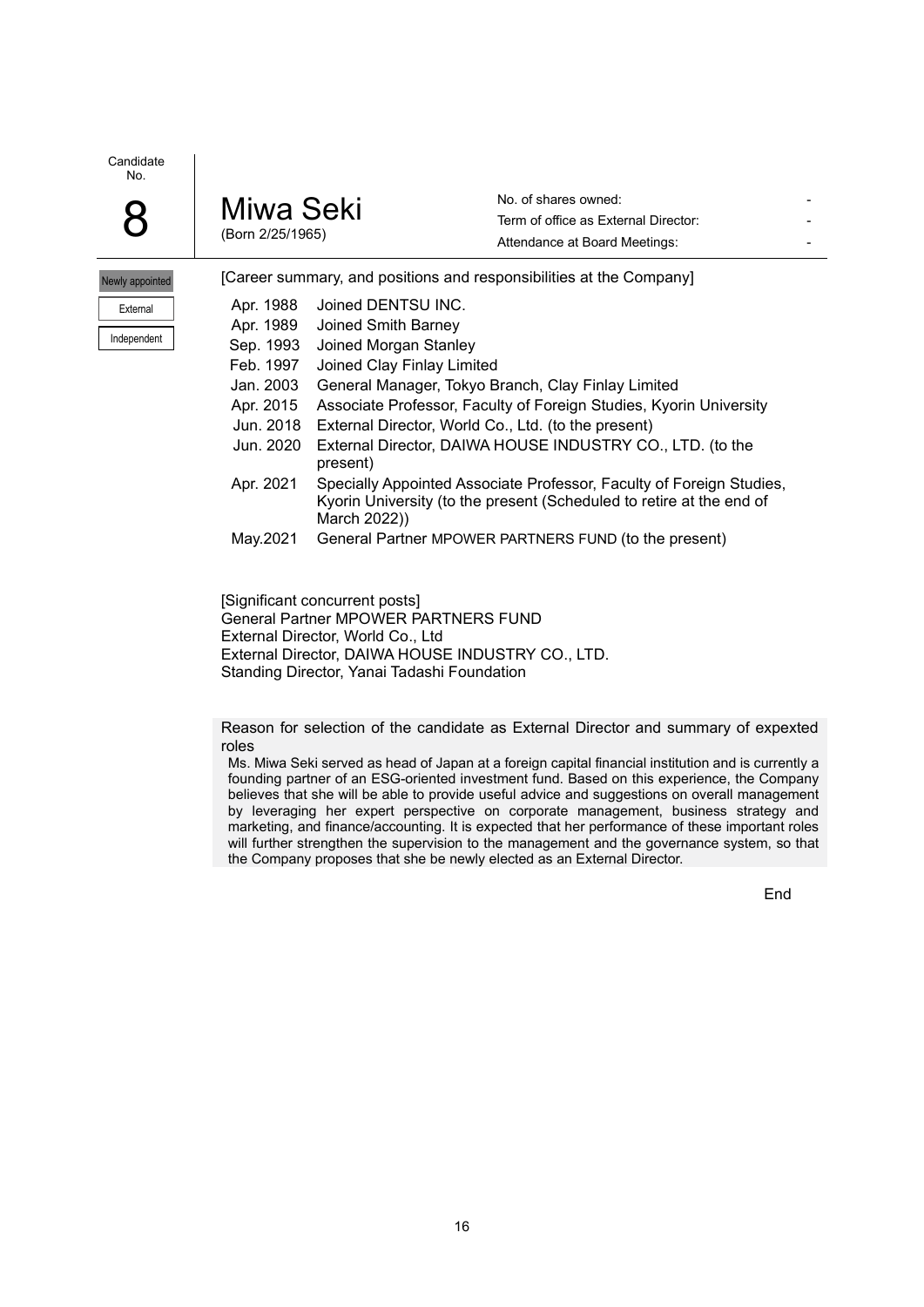| Reference<br>The expertise of each candidate for director and the committees scheduled to take office if<br>Proposal No. 2 is approved are as follows. Note that the table below does not necessarily show<br>all the expertises that the Directors have. |                          |                                 |                                                      |                                                  |                                                         |                                                   |                                                                |                                                                      |
|-----------------------------------------------------------------------------------------------------------------------------------------------------------------------------------------------------------------------------------------------------------|--------------------------|---------------------------------|------------------------------------------------------|--------------------------------------------------|---------------------------------------------------------|---------------------------------------------------|----------------------------------------------------------------|----------------------------------------------------------------------|
| Name                                                                                                                                                                                                                                                      | Shinichi<br>Tamura<br>Re | Christopher<br>Cargill<br>Newly | Tomohiro<br>Tohyama<br>Re<br>External<br>Independent | Kuniaki<br>Kaga<br>Re<br>External<br>Independent | David<br><b>Roblin</b><br>Re<br>External<br>Independent | Noriaki<br>Nagai<br>Re<br>External<br>Independent | Rolf<br>Soderstrom<br>Re<br>pointed<br>External<br>Independent | <b>Miwa</b><br>Seki<br>Newly<br>appointed<br>External<br>Independent |
| Term of office                                                                                                                                                                                                                                            | 32 years                 |                                 | 11 years                                             | 4 years                                          | 4 years                                                 | 3 years                                           | 2 years                                                        |                                                                      |
| Skill                                                                                                                                                                                                                                                     |                          |                                 |                                                      |                                                  |                                                         |                                                   |                                                                |                                                                      |
| Corporate<br>management                                                                                                                                                                                                                                   |                          |                                 |                                                      |                                                  |                                                         |                                                   |                                                                |                                                                      |
| Technology/<br>R&D                                                                                                                                                                                                                                        |                          |                                 |                                                      |                                                  |                                                         |                                                   |                                                                |                                                                      |
| <b>Business</b><br>strategy/<br>Marketing                                                                                                                                                                                                                 |                          |                                 |                                                      |                                                  |                                                         |                                                   |                                                                |                                                                      |
| Finance/<br>Accounting                                                                                                                                                                                                                                    |                          |                                 |                                                      |                                                  |                                                         |                                                   |                                                                |                                                                      |
| Legal                                                                                                                                                                                                                                                     |                          |                                 |                                                      |                                                  |                                                         |                                                   |                                                                |                                                                      |
| Scheduled to take office                                                                                                                                                                                                                                  |                          |                                 |                                                      |                                                  |                                                         |                                                   |                                                                |                                                                      |
| the Nomination<br>Committee                                                                                                                                                                                                                               |                          |                                 |                                                      |                                                  |                                                         |                                                   |                                                                |                                                                      |
| the<br>Compensation<br>Committee                                                                                                                                                                                                                          |                          |                                 |                                                      |                                                  |                                                         |                                                   |                                                                |                                                                      |
| the Audit<br>Committee                                                                                                                                                                                                                                    |                          |                                 |                                                      |                                                  |                                                         |                                                   |                                                                |                                                                      |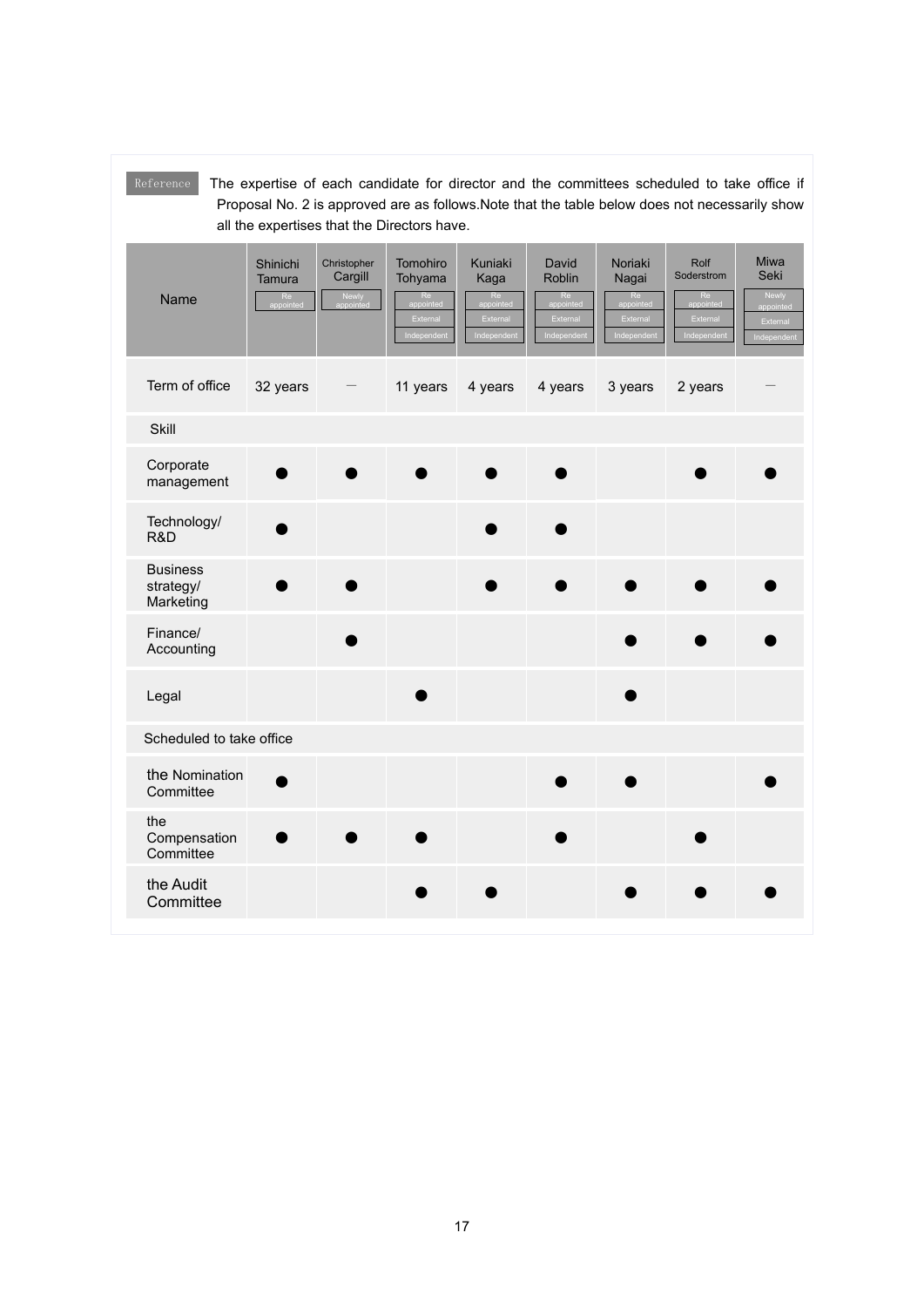# Reference the Independence Standards for External Directors

An external director will be determined to be independent if he or she does not fall under any of the following categories:

- (1) A person who is or was an executive director, executive officer or other officer or employee (hereinafter collectively referred to as "Executive") of our Group (the Company and its affiliated companies);
- (2) A person who is or was in any of the last three business years an Executive at our Group's principal business partner (a company with which the annual amount of transaction (the amount of products and services provided or procured) exceeds 2% of consolidated net sales of the Company or the partner or a financial institution from which the amount of borrowing outstanding at the end of fiscal year exceeds 2% of the Company's consolidated total asset) and its parent and subsidiary companies, and subsidiaries of such parent company;
- (3) A consultant, or accounting or legal expert who has received in any of the last three business years cash or other property exceeding 10 million yen from our Group other than the remuneration for a director or officer (or a person who belongs to an organization if the said property has been received by a juridical person, partnership or any other organization);
- (4) A person who belongs or belonged to an auditing firm that is an accounting auditor of the Company or its consolidated subsidiary in any of the last three business years;
- (5) A major shareholder of the Company (shareholder holding 10% or more on a voting rights basis of the shares in the Company in its own or other's name) at the end of the most recent business year or its Executive;
- (6) A spouse or relative within the second degree of kinship of a person who falls under any of the items (1) to (5) above provided that an Executive shall be in an "Important Position." For the purpose of this item, a person is in an "Important Position" when the person is a director (excluding external director), executive officer, officer, employee in senior management position of general manager or higher, or other person who is objectively and reasonably judged to be in a position of equivalent importance; or
- (7) A person who is reasonably judged to be unable to perform his or her duties as an independent external director due to a potential conflict of interest with shareholders.

End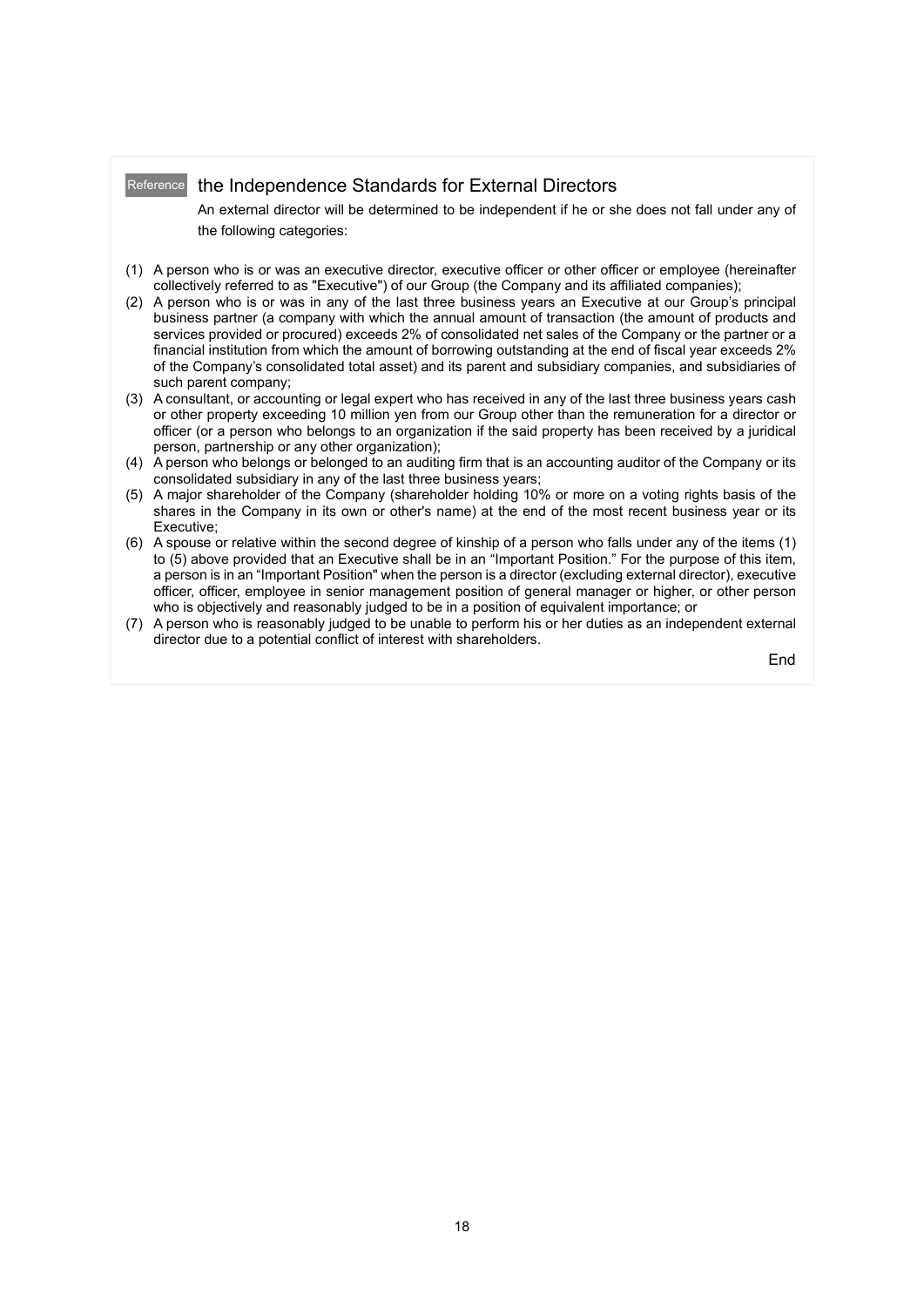#### **Current State of the Corporate Group**

#### (1) Progress and Results of Operations

#### 1) Group Overview

The Group is a science and technology-led company, specializing in drug discovery and earlystage drug development. Our mission is to make a significant contribution to improving the quality of life and health of people around the world. Our vision is to become one of Japan's global biotechnology champions.

During the 12-month period ended December 31, 2021, the Group continued to leverage and advance its proprietary StaR® ("stabilized receptor") technology and Structure-based Drug Design ("SBDD") platform.

We also continued to focus on expanding our drug discovery business and remain wellpositioned to capitalize on growth opportunities.

Our SBDD platform and highly productive drug discovery engine continues to generate multiple new exciting drug candidates, and we will continue to take steps to increase partnered and coinvestment activity to ensure all programs are rapidly advanced in a capital efficient manner. At the same time, we will invest in new technologies, tools and capabilities to maintain our competitive edge and bring forward an exciting pipeline of next-generation programs in areas of high unmet medical need.

Our business model is focused across three core areas to create value; (i) supporting our existing partnerships with major global pharmaceutical companies, (ii) advancing R&D with innovative technology companies and venture funds, and (iii) signing new high-value partnerships based on successful in-house drug discovery and early-stage development of new candidates.

As of December 31, 2021, the Group had over 20 programs in total ongoing in discovery, with multiple in-house and partnered programs currently in preclinical/clinical studies.

Our existing partnerships with major pharmaceutical companies continue to progress very well. During the year, the Group entered into a strategic collaboration and licensing agreement with Neurocrine Biosciences to develop novel muscarinic receptor agonists, of which the Group regained worldwide rights from AbbVie in January 2021. The Group received US\$100 million upfront and is eligible to receive up to \$2.6 billion in future milestones. The strategic multi-target drug discovery collaboration with Pfizer Inc. continued to demonstrate progress, having generated its third new drug candidate to enter Phase 1 clinical trials last year. Furthermore, the Group initiated Phase 1 clinical trial with CGRP antagonist under collaboration with Biohaven. The Group also received milestone from GSK for progress associated with the GPR35 agonist.

In the area of collaborations with innovative technology companies, the Group continued to make significant progress. The Group entered agreements with InveniAI, which has AI-powered platform for target discovery, and with Twist, which has proprietary synthetic antibody libraries and sophisticated bioinformatics expertise, respectively. In line with our commitment to futureproof and enhance our drug discovery capabilities and expand beyond our traditional focus in GPCRs, the Group entered into a new strategic technology collaboration with Metrion to apply its SBDD expertise and platform to ion channels for the first time.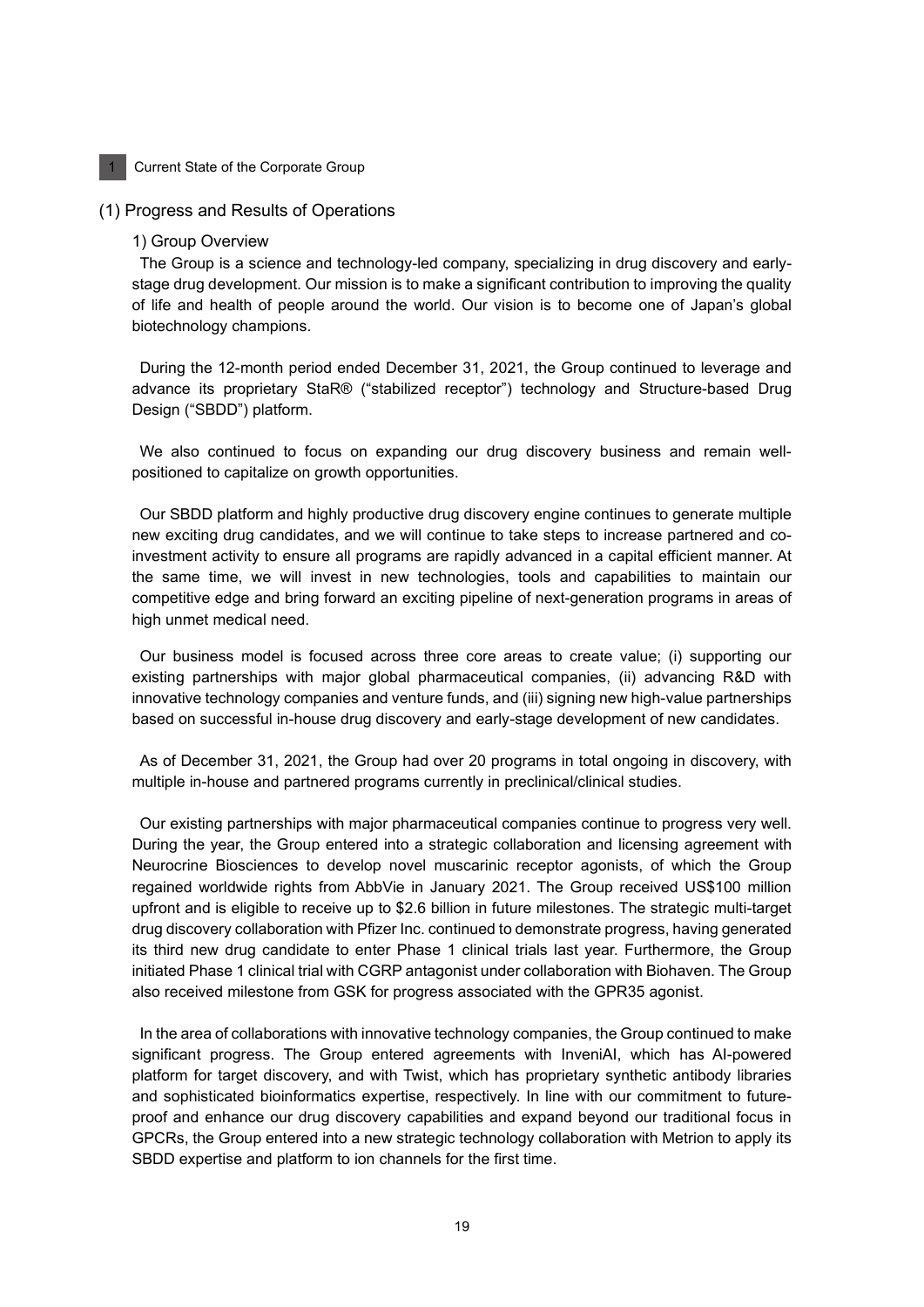In the area of in-house drug discovery and early-stage development of new candidates for future high-value partnerships, the Group continued to make the necessary investments in its pipeline, to advance multiple discovery candidates through and into early-stage development. The Group received grant funding from Wellcome to advance the development of oral anti-viral small molecules to treat COVID-19.

We will continue to promote growth in our platform technology, discovery and early-stage development businesses. We are making investments to enhance our capabilities in drug discovery and early-stage development, and to drive further improvements to our industry-leading rates of productivity. These investments will support growth across the business, as we focus on executing on existing partnered projects, as well as forming new high-value collaborations with world-leading partners. At the same time, we will continue to rigorously manage costs and remain flexible to all value-creating opportunities.

Financial results for the year ended December 31, 2021 were revenue of 17,712 million yen (an increase of 8,870 million yen vs. the prior year), operating profit of 3,775 million yen (an increase of 2,847 million yen vs. the prior year) and net profit of 1,017 million yen (a decrease of 462 million yen vs. the prior year).

|                                   |                   | The 31st Term<br>January 1, 2020 -<br>December 31, 2020 | The 32nd Term<br>January 1, 2021 -<br>December 31, 2021 |        | vs. the prior year |
|-----------------------------------|-------------------|---------------------------------------------------------|---------------------------------------------------------|--------|--------------------|
|                                   |                   | Value                                                   | Value                                                   | Value  | Rate of change     |
| Revenue                           | (JPY<br>millions) | 8,842                                                   | 17,712                                                  | 8.870  | 100.3%             |
| Operating profit                  | (JPY<br>millions) | 928                                                     | 3,775                                                   | 2.847  | 306.8%             |
| Net profit                        | (JPY<br>millions) | 1.479                                                   | 1.017                                                   | (462)  | $(31.2)\%$         |
| Net earnings per<br>share - basic | (Yen)             | 18.77                                                   | 12.53                                                   | (6.24) | $(33.2)\%$         |

The principal management indicators are as follows.

### Revenue

Revenue in the year under review totalled JPY 17,712 million (an increase of JPY 8,870 million vs. the prior year).

Revenue related to upfront fees and milestone income in the year under review totalled JPY 14,667 million (an increase of JPY 9,314 million vs. the prior year). Upfront fees and milestone income can vary considerably year on year and depend on the achievement of defined milestone events and the commencement of new partnership agreements within that year. In 2021, the Group received two upfront fees, including a fee of \$100m from Neurocrine which was substantially larger than all four of the upfront fees received in 2020 combined. In 2021, the Group also received eight development milestone related fees compared to seven in 2020.Revenue related to royalties in the year under review totalled JPY 2,311 million (a decrease of JPY 233 million vs. the prior year). The Group's royalty revenue relates to sales of Ultibro® Breezhaler®, Seebri® Breezhaler® and Enerzair® Breezhaler® by Novartis .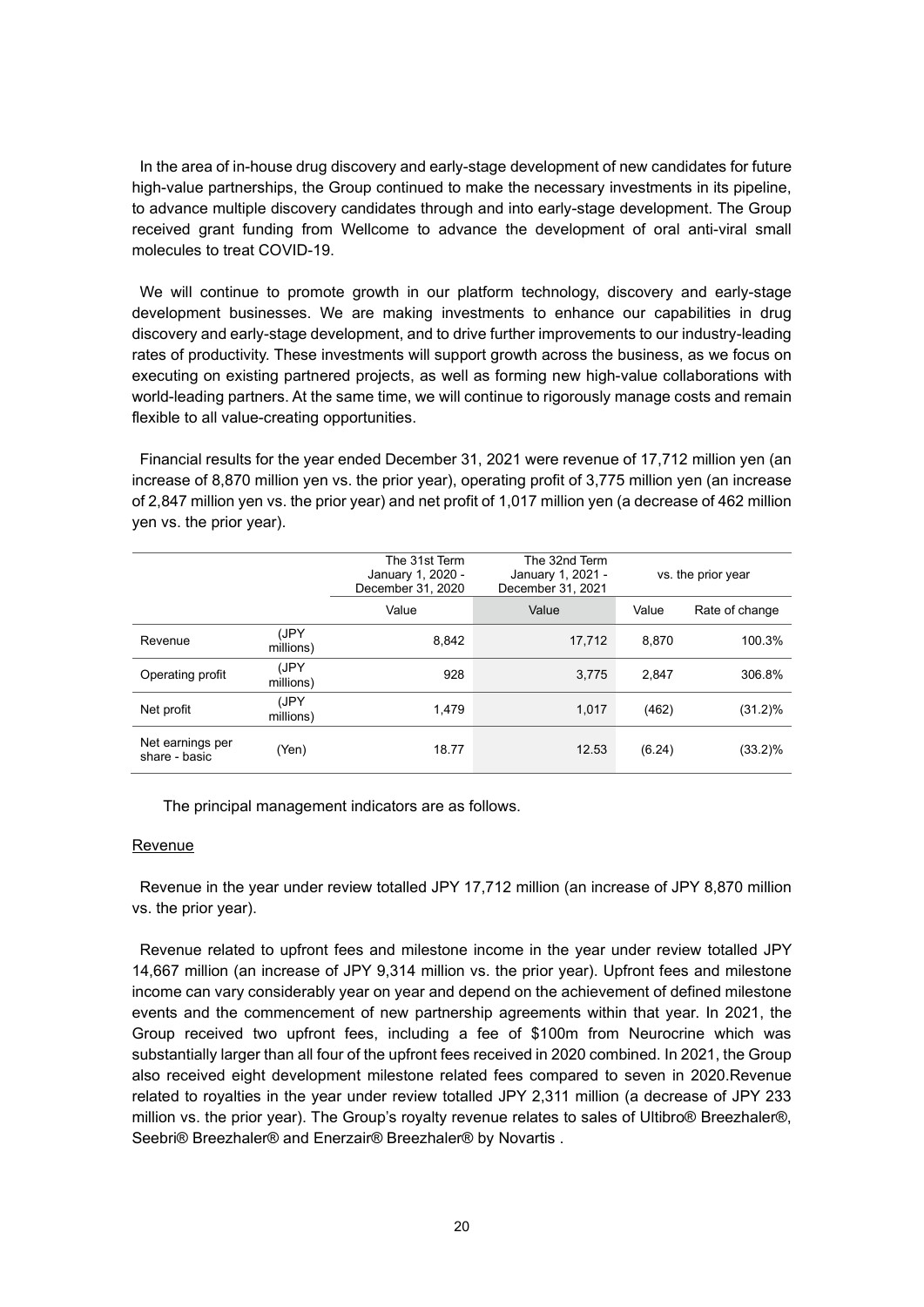(Note) Glycopyrronium bromide and certain use and formulation intellectual property were exclusively licensed to Novartis in April 2005 by Sosei and Vectura. Seebri®, Ultibro®, Enerzair® and Breezhaler® are registered trademarks of Novartis AG.

## Cash cost of sales

Cost of sales comprises the fully loaded cost of those employees providing research and development services to specific customers under contracts (including other costs directly associated with these activities such as lab consumables and an allocated share of depreciation of lab equipment) and the cost of pharmaceutical products sold to customers. Cost of sales in the year under review totalled JPY 784 million (an increase of JPY 177 million vs. the prior year). This increase is primarily due to the higher number of partnered programs in 2021 in which the Group was contracted to supply R&D services to customers.

# Cash research and development expenses

Cash research and development ("R&D") expenses in the year under review totalled JPY 5,511 million yen (an increase of JPY 2,100 million vs. the prior year). The increase in R&D spend reflects higher activity levels on in-house programs, participation in new co-development collaborations and the impact of a stronger GBP vs. JPY. In particular, the Group made increased R&D investments in the year to date in the preclinical and clinical advancement of its portfolio of lead muscarinic agonist compounds for schizophrenia and other neurological disorders, following their reversion to in-house programs from AbbVie in January 2021. It is noted that the muscarinic program was outlicensed to Neurocrine Biosciences in November 2021 and they will be responsible for future pre-clinical and clinical trial costs. In addition, costs in the prior corresponding period were lower than normal due to the slowdown in expenditure that followed the declaration of the COVID-19 global pandemic in March 2020. Furthermore, the prior corresponding period also included a one off credit relating to the successful resolution of disputed costs charged by one supplier. In the period under review, 98% of R&D spend related to our UK operations.

### Cash general and administrative expenses

Cash general and administrative ("G&A") expenses in the year under review totalled JPY 2,518 million (an increase of JPY 523 million vs. the prior year). The increase in G&A spend is primarily due to an increase in personnel related expenses and professional advisory fees as the Group continued to evaluate strategic growth opportunities. In addition, personnel related expenses in the prior corresponding period were lower than normal as a result of a reduction in the UK share based payment related National Insurance liability which was driven by share price movements in that particular period.

### Non-cash expenses

Non-cash expenses primarily consist of depreciation on property, plant and equipment, amortization of intangible assets, stock-based compensation expense and impairment loss. Noncash expenses in the year under review were JPY 5,129 million (an increase of JPY 3,153 million vs. the prior year). In total, depreciation amounted to JPY 541 million (an increase of JPY 34 million vs. the prior year). Amortization for the year under review totalled JPY 737 million (a decrease of JPY 106 million vs. the prior year). Stock-based compensation expense for the year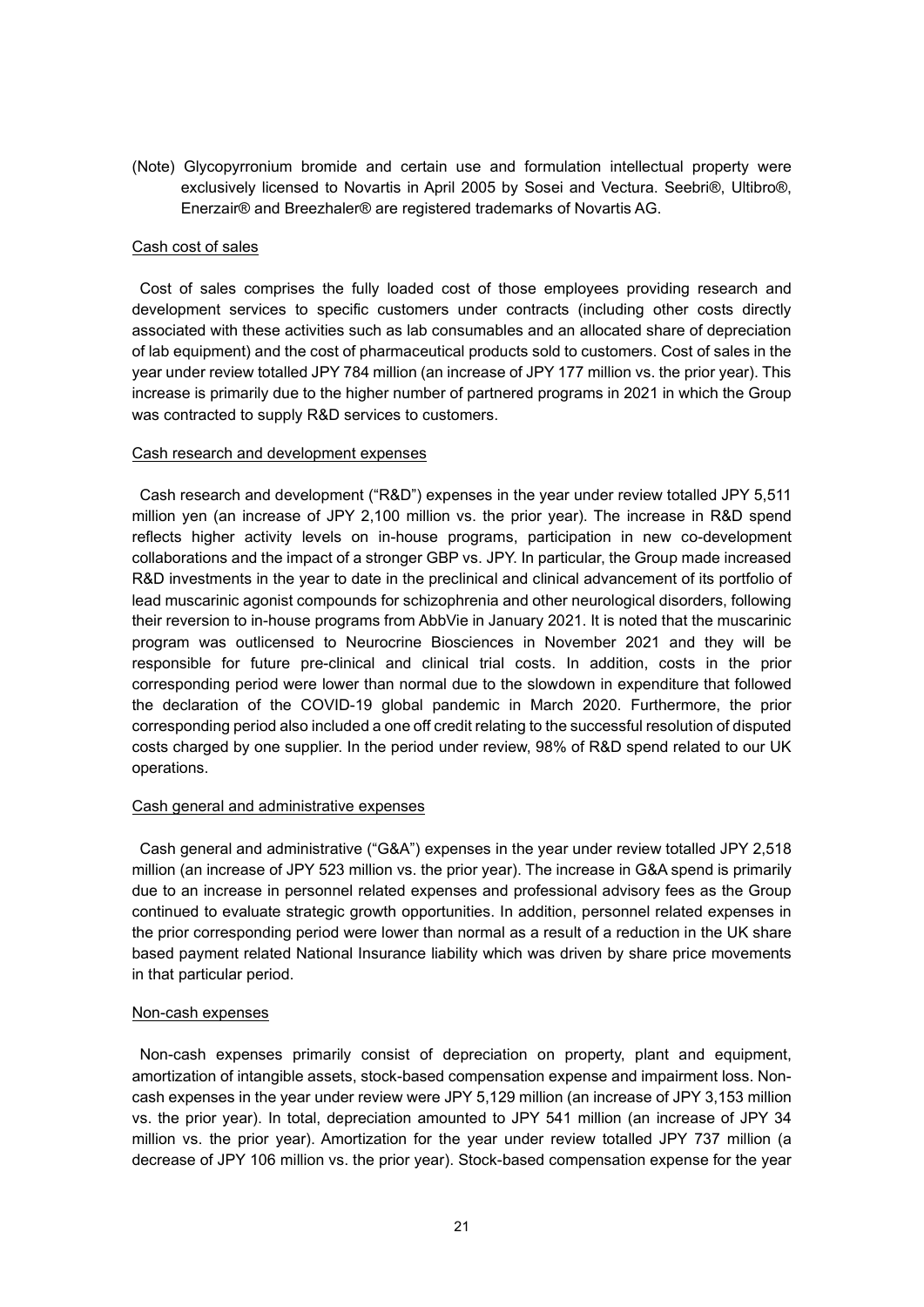was JPY 713 million (an increase of JPY 87 million vs. the prior year). Impairment loss for the year was JPY 3,138 million. This was mainly due to an intangible asset impairment charge associated with a partner's decision not to progress certain out-licensed drug candidates in clinical trials.

# Operating profit

Operating profit in the year under review totalled JPY 3,775 million (an increase of JPY 2,847 million vs. the year). The main reason for the increase in the operating profit is the increase in revenue.

### Net finance income (costs)

Net finance costs in the year under review totalled JPY 3,598 million (a decrease of JPY 4,648 million vs. the prior year). The increase is primarily due to recording a contingent consideration charge relating to the Neurocrine Biosciences licensing transaction . The contingent consideration liability is a fair value estimate by management of the amount payable to the former shareholders of Heptares Therapeutics Limited under the 2015 Share Purchase Agreement. It should be noted that a major component of the 2015 Share Purchase Agreement governing contingent consideration payments to former shareholders of Heptares Therapeutics Limited expired as of the financial year ended, 31 December 2021.

# Net profit

Net profit in the year under review totalled JPY 1,017 million (a decrease of JPY 462 million vs. the prior year). The main reason for the decrease in net profit is the increase in non-cash costs and finance costs for the reasons stated above.

# 2) Capital Expenditures

There were no significant capital expenditures during this fiscal year.

3) Significant Organizational Restructuring, etc. Not applicable.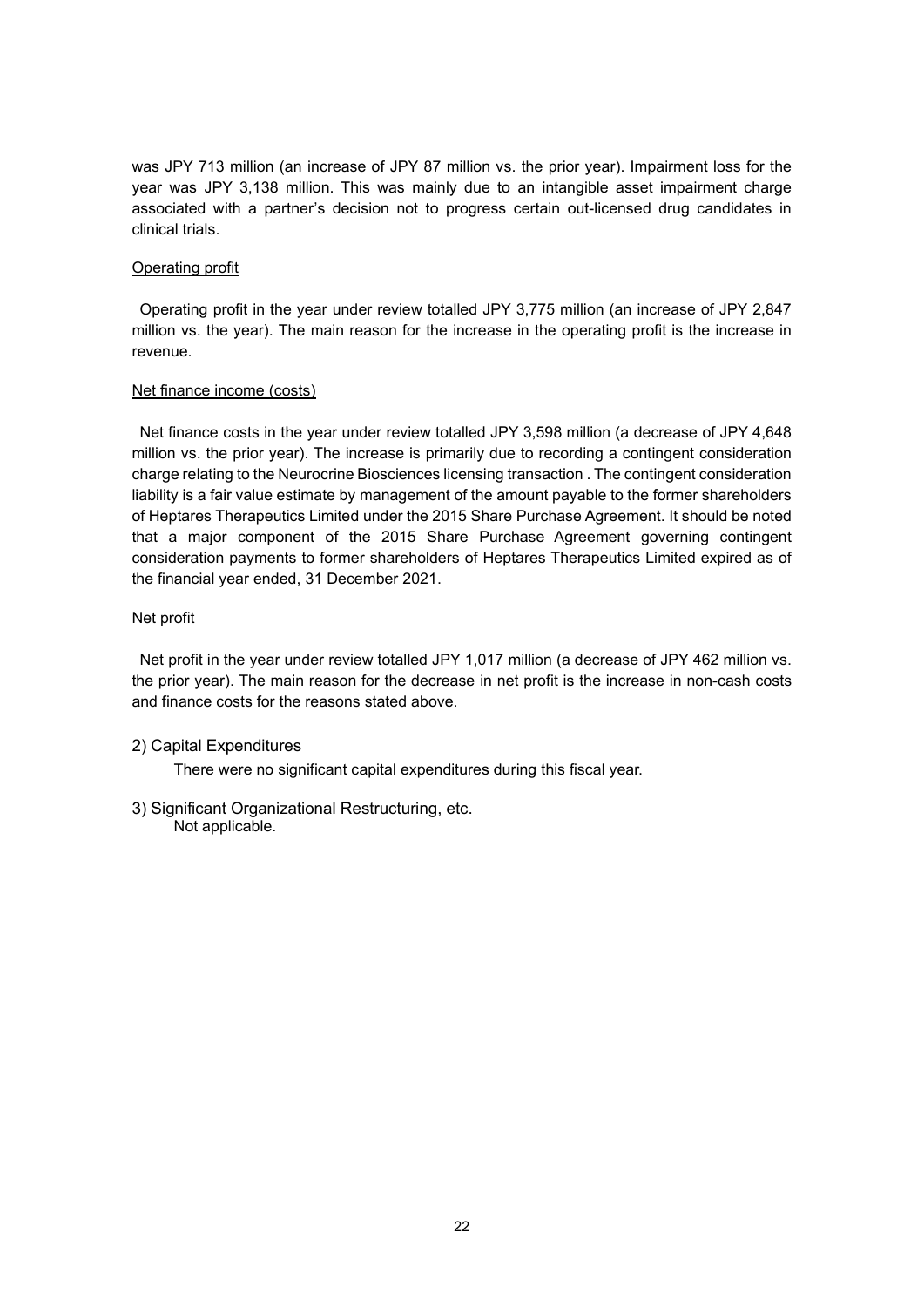| Item                                           |                   | The 29th Term<br>As of December<br>31, 2018 | The 30th Term<br>As of December<br>31, 2019 | The 31st Term<br>As of December<br>31, 2020 | The 32nd Term<br>(current term)<br>As of December<br>31, 2021 |
|------------------------------------------------|-------------------|---------------------------------------------|---------------------------------------------|---------------------------------------------|---------------------------------------------------------------|
| Revenue                                        | (JPY<br>millions) | 2.872                                       | 9.726                                       | 8.842                                       | 17.712                                                        |
| Operating proft or<br>(loss)                   | (JPY<br>millions) | (5,734)                                     | 384                                         | 928                                         | 3,775                                                         |
| Net profit or (loss)                           | (JPY<br>millions) | (5,978)                                     | 1,432                                       | 1.479                                       | 1,017                                                         |
| Net earnings or<br>(loss) per share -<br>basic | (Yen)             | (78.40)                                     | 18.70                                       | 18.77                                       | 12.53                                                         |
| Total assets                                   | (JPY<br>millions) | 58,987                                      | 56.680                                      | 76.465                                      | 96.985                                                        |
| Total equity                                   | (JPY<br>millions) | 41,580                                      | 45,078                                      | 52,381                                      | 57,468                                                        |

(2) Assets and Profit/Loss in the previous three fiscal years

(Notes)1. The Company changed the end of the fiscal year from March 31 to December 31 at the  $28<sup>th</sup>$ ordinary general meeting of shareholders and it will continue to have a December fiscal year end. The  $29<sup>th</sup>$  term is a nine-month irregular term.

2. Effective July 1, 2018, the Company executed a stock split at a ratio of 4 shares per common share. Earnings per share have been calculated as if the stock split had occurred at the beginning of the 29<sup>th</sup> consolidated fiscal year.

# (3) Issues to be addressed

### 1) Business advancement and strategy

The Group is focused on expanding its leadership position in its chosen technologies and SBDD platform, to drive novel drug discovery and early-stage development against diseases with high unmet medical need – its core competencies.

The Group has a clear strategic focus on out licensing and co-investing with partners on programs that emerge from its drug discovery and early-stage development activities; the Group also engages in selected in-house discovery and early-stage development in order to sustainably initiate new out license and co-investment partnerships in the future. Late-stage clinical development programs are currently only undertaken if a partner funds the development costs and bears the risk.

The Group will continue to invest in its technologies, platform and capabilities to maintain its leading position as a drug discovery and early-stage development business. Strategic objectives of the Group are as follows:

- $\bullet$  Maintain technology and platform leadership in our chosen field, and take steps to expand into new drug target classes
- Enter into new high-value discovery and/or early-stage development partnerships with pharma/biotech
- Achieve important milestones on existing partnered programs
- Seed multiple new in-house novel discovery candidates for potential future partnering
- Advance selected in-house programs in early-stage clinical studies
- Create new long-term co-investment companies majority funded by venture partners
- $\bullet$  Seek out revenue-generating opportunities, including via acquisition, that will support the plan for corporate value creation and expansion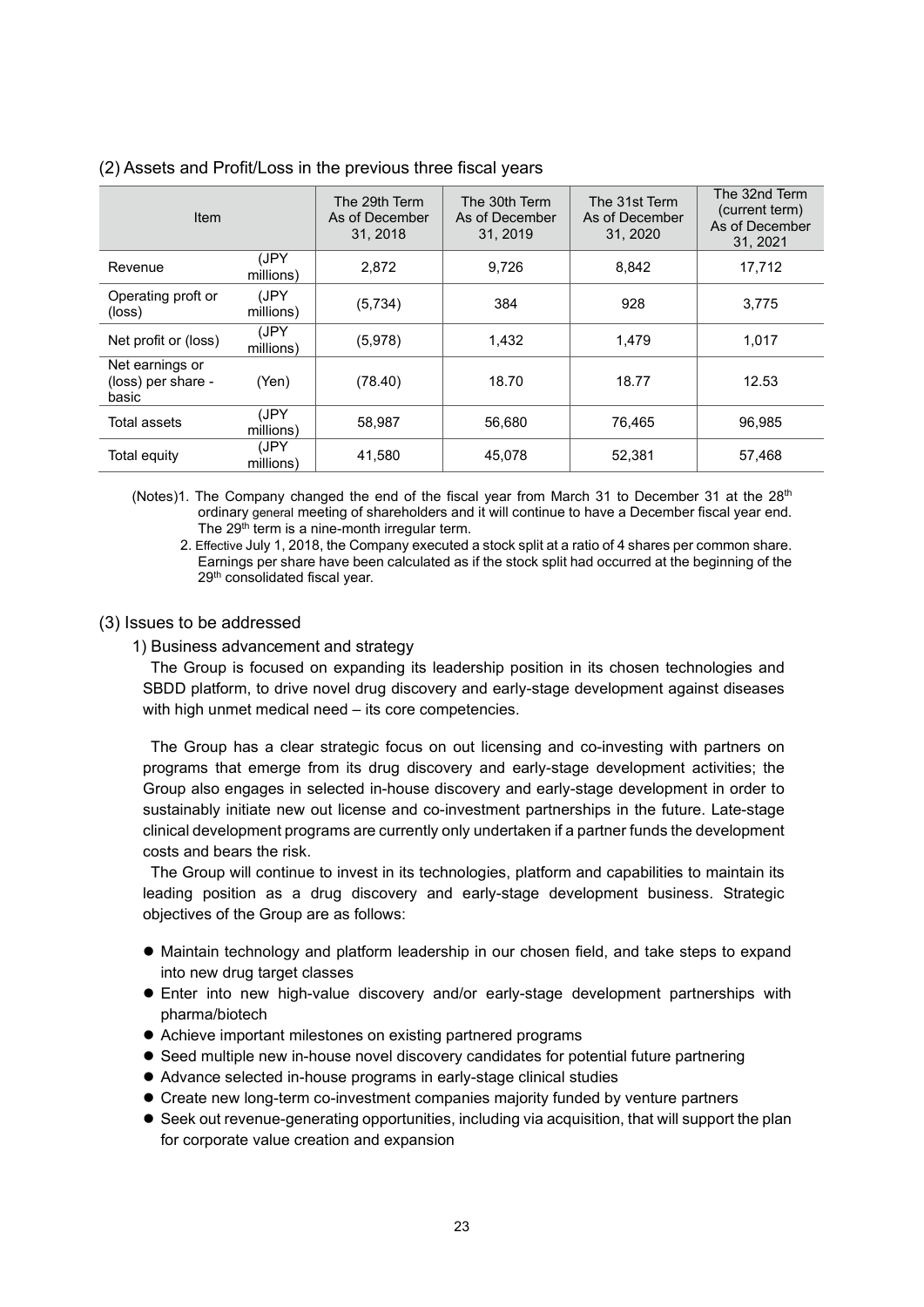#### 2) Risk recognition

The Group is exposed to a range of risks consistent with the industry in which it operates. The business, financial condition and results of the Group may be adversely impacted by any of these risks. In 2020, the Group established an Enterprise Risk Management Program to better monitor and mitigate business specific risks in both Japan and the United Kingdom. The Group has summarized its most important risks into the following categories: industry; commercial; strategic; financial; legal and compliance; and takes necessary measures to deal with these risks.

#### INDUSTRY RISKS

#### *Risks inherent to drug discovery and early-stage development*

The Group's business strategy is focused on drug discovery and early-stage development. The Group has established an unrivalled platform of technologies and tools, as well as skillful employees to seamlessly manage its discovery and early-stage development capabilities. We work closely with our partners to ensure success on all high-value partnered programs and long-term ventures. However, there are increasing challenges for the industry which generally include productivity, complexity and cost of research and development, innovative developments, changing relationships due to rapid consolidation in the industry, patent expirations, and regulatory changes. Large pharma and biotech companies regularly re-assess their business strategies to remain competitive in the industry. Drug discovery and early-stage development always carries inherent risk. There is no guarantee that the Group, together with its partners will successfully develop and commercialize potential drugs. It is possible economic returns may not be achieved, or an impairment to the carrying value of the Group's intangible assets may be required and that may impact the Group's statement of financial performance and financial position. It is also possible that the Group could be responsible for liabilities resulting from its research, discovery or early-stage development activities, and therefore the Group is covered by liability insurance to help mitigate these risks.

#### COMMERCIAL RISKS

The Group continues to be engaged in multiple active drug discovery and early-stage development programs that it intends to license to large pharma or biotech for clinical development andcommercialization, however the Group may not be able to achieve this goal. Additionally, the commercial environment for licensing might change during the lifetime of individual projects. The actual timing and commercial values of individual projects, or the financial proceeds from licensed partnering programs can change significantly from initial estimates.

The Group's reliance on partners is subject to additional risks. For example, the Group's partners may not devote sufficient time and resources to the Group's future products or may not pursue further development and commercialization of the products resulting from the partnership. We mitigate both of these risks by ensuring we have a diverse balance of partner types across the drug discovery and development continuum.

#### STRATEGIC RISKS

#### *Execution of business strategy*

The Group continues to focus its in-house activities on leveraging its platform to create drug candidates, adding to its broad pipeline with the aim to achieve important value inflection points that will enable new out-licensing and co-investment agreements. It is possible that investments might be allocated to the development of unsuccessful drug candidates, or failed technologies.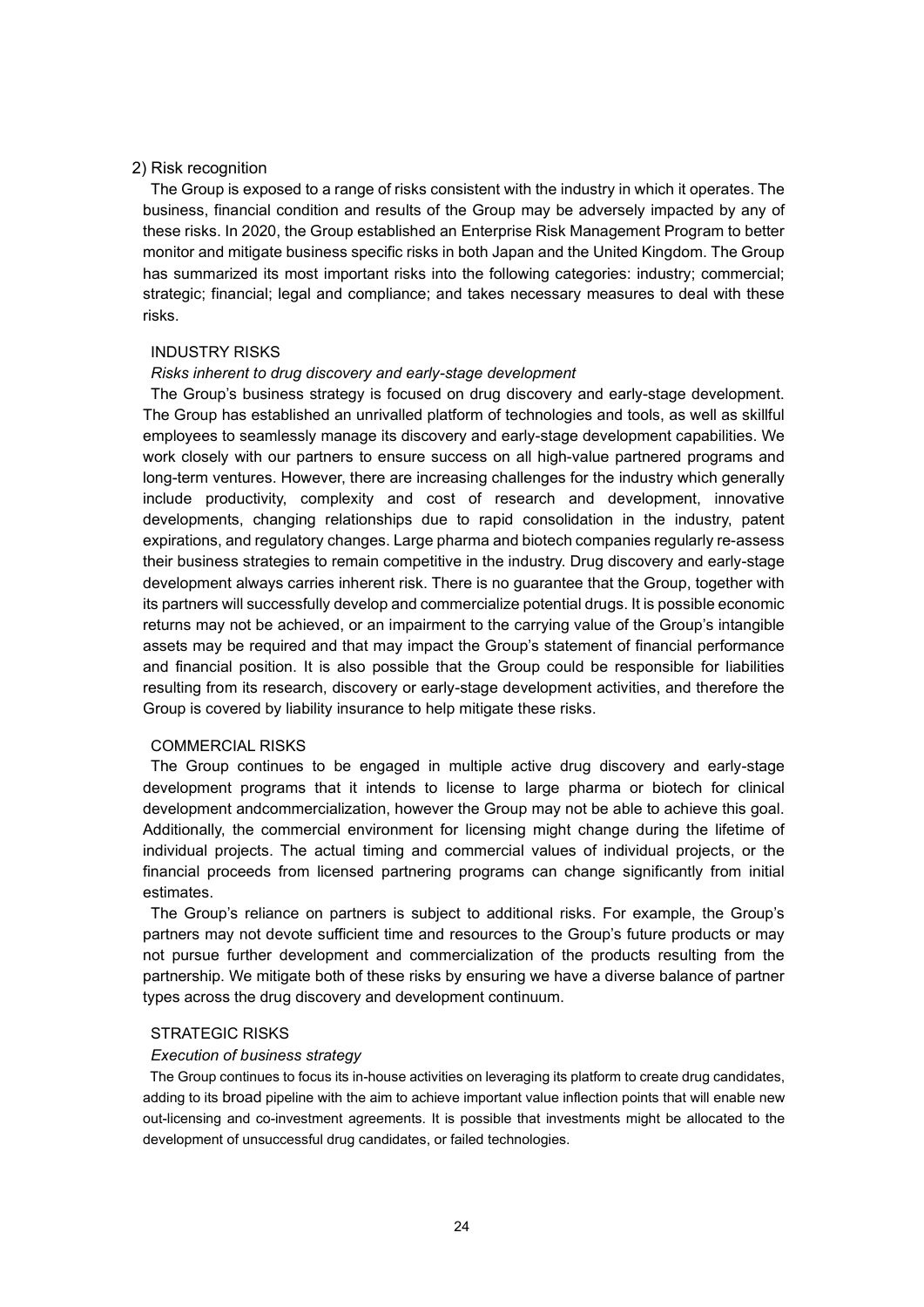#### *Risks from investment strategy*

In the past, the Group has made equity investments in companies with highly promising yet unproven technologies. These investments may enable the Group to accelerate its business model as they provide a beneficial risk-reward profile through to a significant value inflection. However, unproven technologies also carry the risk of failure which may lead to impairment of the intangible asset which may impact the Group's statement of financial performance and financial position. To mitigate this risk, the Group, in 2020, established a new Investment Committee that is responsible for conducting diligence and making recommendations to the Group's Board of Directors, who are in turn responsible for approving strategic investments. The Group's approach to investments is to balance risk and reward appropriately, ensuring excessive capital is not put at risk.

#### FINANCIAL RISKS

The Group's financial risk management focuses on liquidity and currency risks.

#### *Liquidity risks*

Revenue timing, external events and changes in the business environment might negatively impact the Group's profitability and cash. The Group is currently well-financed and able to deal with these risks. To mitigate this risk, the Group regularly reviews options for capital increases and for the use of other refinancing tools and in 2019 the Group maintains a commitment line to enhance liquidity.

#### *Currency risks*

The Group is impacted by fluctuations in foreign exchange rates mainly between the Japanese Yen, Pound Sterling and US dollar. The Group mitigates this exposure via close monitoring to manage the Group's current and upcoming currency requirements which is intended to reduce the exchange rate risks in the future.

#### LEGAL & COMPLIANCE RISKS

The Group operates in a global industry where legal compliance, contractual agreements and intellectual property rights are crucially important. Moreover, there is a trend towards greater regulatory compliance in the pharma industry. The Group ensures regulatory as well as internal compliance and employees are obliged to immediately report any incidents they suspect of having breached regulatory or compliance rules to their manager or to the Chief Compliance Officer.

#### 3) Value creation

The pharmaceutical industry is undergoing rapid change due to numerous pressures faced by large companies, such as patent expiries, higher burden of approval and ever-increasing costs. This has led to a reduction in the number of research-based businesses taking the full financial and commercial risk of drug development.

New strategies across the industry are focused on securing external innovation in an efficient way. Furthermore, ageing populations in many developed countries are driving the need for differentiated and better treatments. As a result, large pharma and biotech companies are increasingly seeking innovative solutions to their R&D challenges, and therefore increasingly executing collaborations across research, discovery and development activities with mid--sized science and technology-led companies. The Group is positioned to take advantage of this growth trend. The Group regularly identifies and evaluates opportunities for business expansion and value creation and is pursuing a capital efficient business model that will sustainably create new commercial opportunities in an evolving industry landscape.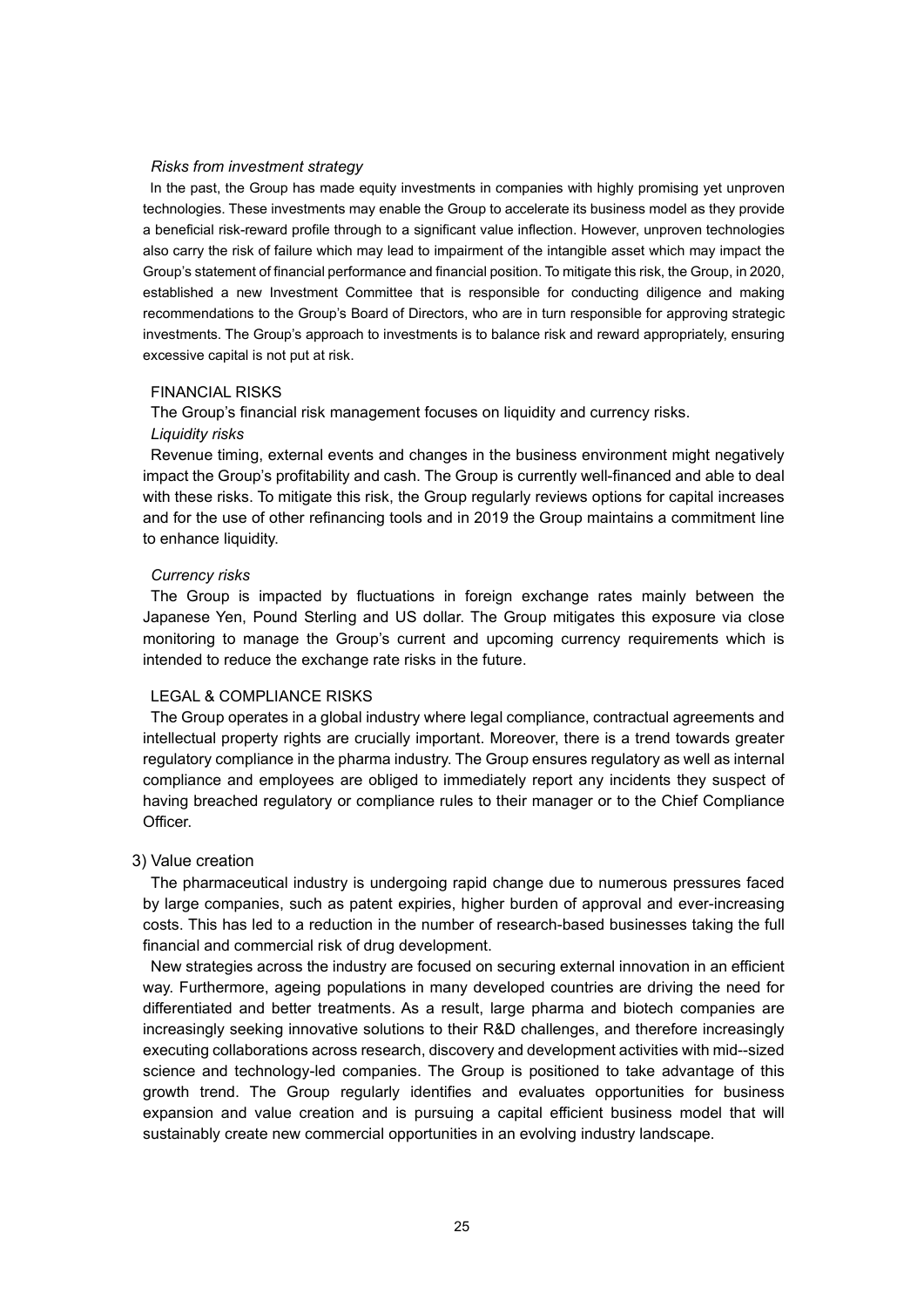# 4) Corporate Governance

The Group has business activities in multiple jurisdictions and takes corporate governance very seriously. The Group is continuously evaluating ways to enhance its systems and processes, to ensure it strictly complies with all national regulations. Furthermore, the Group will continue to promote a corporate culture that is committed to the highest standards of openness, integrity and accountability.

The Group's Board of Directors is responsible for overseeing management and conducting risk management and compliance activities to maintain standards and accountability and a majority of members are independent external directors. Executive Officers work closely with the Board of Directors to achieve long-term and sustainable growth for the Company and to create shareholder value. They agree on the Company's strategy and on business transactions that are significant.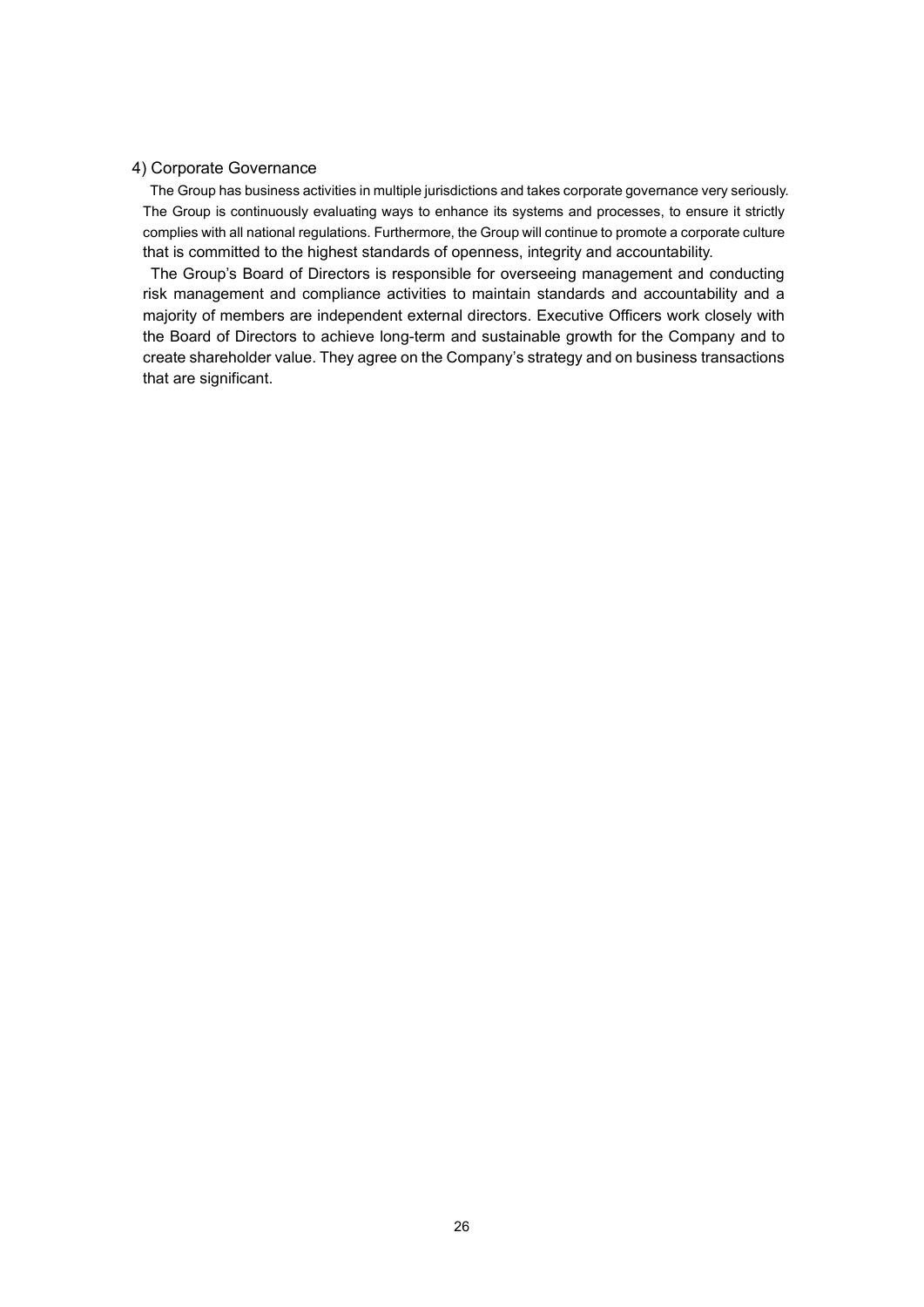# (4) Main Business Activities (as of December 31, 2021)

The Group's main business is the research, development and sale of pharmaceutical products. The Group companies are engaged in the following business activities.

| <b>Company Name</b>        | <b>Business Description</b>                                                                                                                    |
|----------------------------|------------------------------------------------------------------------------------------------------------------------------------------------|
| Sosei Group Corporation    | Responsible for setting the strategy of Sosei Group, and<br>performing centralized administrative activities on behalf of group<br>companies   |
| Sosei Co. Ltd.             | Research and development, sales of pharmaceutical drugs                                                                                        |
| Heptares Therapeutics Ltd. | Structural analysis of GPCRs, generation of initial lead<br>compounds, discovery of drug candidates through proprietary<br>$StaR^@$ technology |

# (5) Principal Parent Company and Subsidiaries (as of December 31, 2021)

- 1) Parent company
	- Not applicable.

# 2) Subsidiaries

| Company Name               | Capital             | Ratio of Voting | <b>Key Business</b>                                                                                                                                        |
|----------------------------|---------------------|-----------------|------------------------------------------------------------------------------------------------------------------------------------------------------------|
| Sosei Co. Ltd.             | JPN90 million       | 100.0%          | Research and development, sales of<br>pharmaceutical drugs                                                                                                 |
| Heptares Therapeutics Ltd. | GBP 416<br>thousand | 100.0%          | Structural analysis of GPCRs,<br>generation of initial lead compounds,<br>discovery of drug candidates through<br>proprietary StaR <sup>®</sup> technology |

3) Other significant information Not applicable.

# (6) Main Offices and Factories (as of December 31, 2021)

# 1) Main Sites of the Company

| Office        | Location          |  |  |
|---------------|-------------------|--|--|
| Head Office   | Chiyoda-ku, Tokyo |  |  |
| London Office | London, UK        |  |  |

# 2) Main Sites of Subsidiaries

| Office                     | Location          |  |
|----------------------------|-------------------|--|
| Sosei Co. Ltd.             | Chiyoda-ku, Tokyo |  |
| Heptares Therapeutics Ltd. | Cambridge, UK     |  |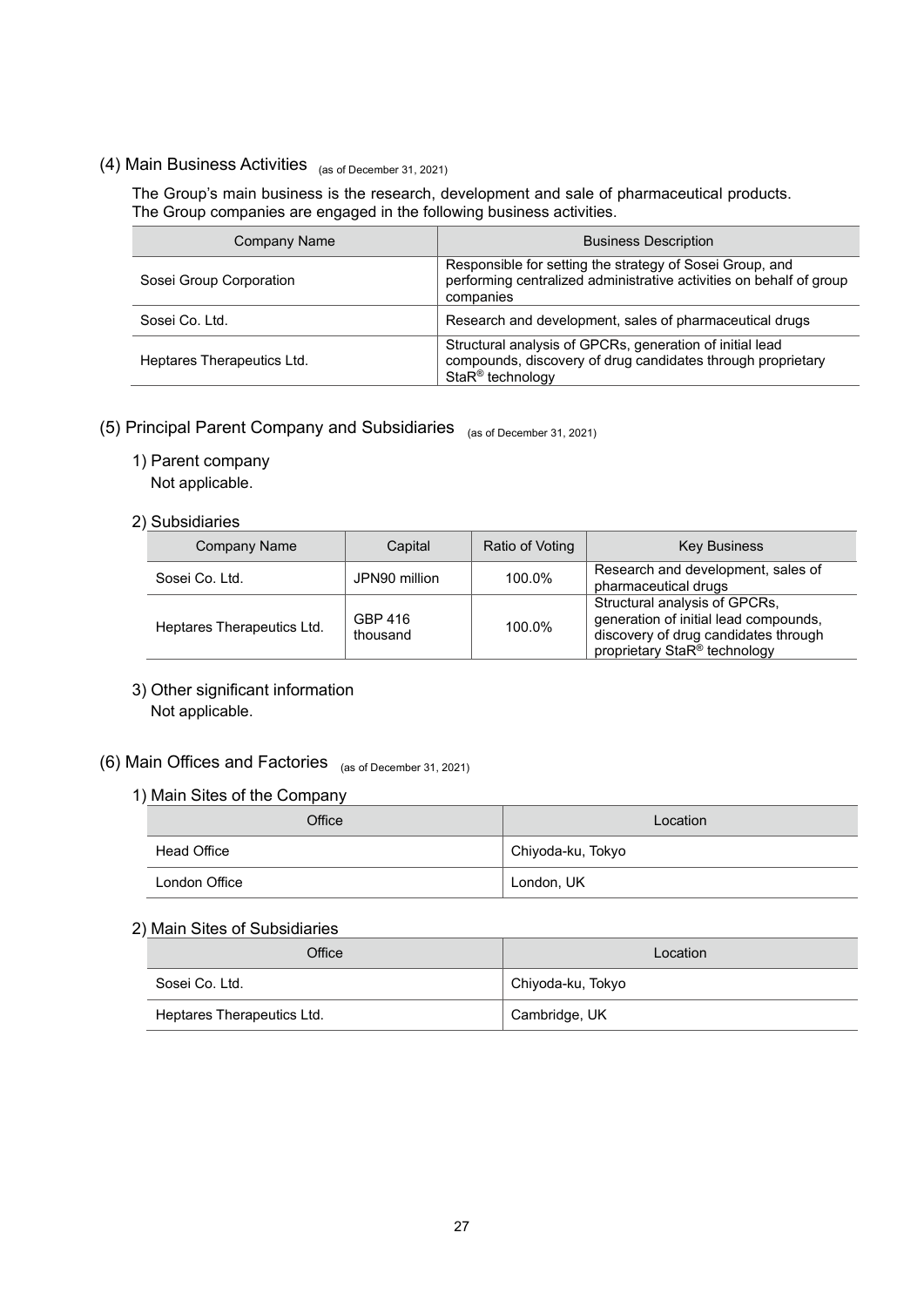# (7) Employee Information (as of December 31, 2021)

## 1) Group Employees

| <b>Business Segment</b>        | Number of Employees | Change from the End of the<br><b>Previous Fiscal Year</b> |
|--------------------------------|---------------------|-----------------------------------------------------------|
| <b>Pharmaceutical business</b> | 168<br>(7.9)        | +1                                                        |
| Group administration           | 30<br>(2.9)         | $+7$                                                      |
| Total                          | 198<br>(10.8)       | +8                                                        |

(Note) 1. The number of employees does not include the number of temporary employees, which is listed in parentheses as the average for the year.

2. Pharmaceuticals business has increased by 1 compared with the end of the previous year, mainly due to the strengthening of the research and development department.

3. Group administration has increased by 7 compared with the end of the previous year, mainly due to the strengthening of the organisation.

# 2) Company Employees

| Number of Employees | Change from the End of<br>the Previous Fiscal Year | Average Age    | Average Service Years |
|---------------------|----------------------------------------------------|----------------|-----------------------|
| 30(2.9)             |                                                    | 45.3 years old | 2.9 years             |

(Note) The number of employees is the number of people employed full-time and does not include the number of temporary employees, which is listed in parentheses as the average for the year.

# (8) Financing

The Company raised JPY 30,000 million by issuing Euro-yen Denominated Convertible Bonds due 2026 on July 27, 2021.

# (9) Principal Lenders (as of December 31, 2021)

### Not applicable.

The Company has entered into a (JPY 5,000 million) commitment line contract with Mizuho Bank, Ltd. and 3 other financial institutions in order to finance working capital more efficiently. The Company had no outstanding borrowings related to the commitment line contract at the end of this fiscal year.

# (10) Other Significant Matters on the Current Status of the Group

Not applicable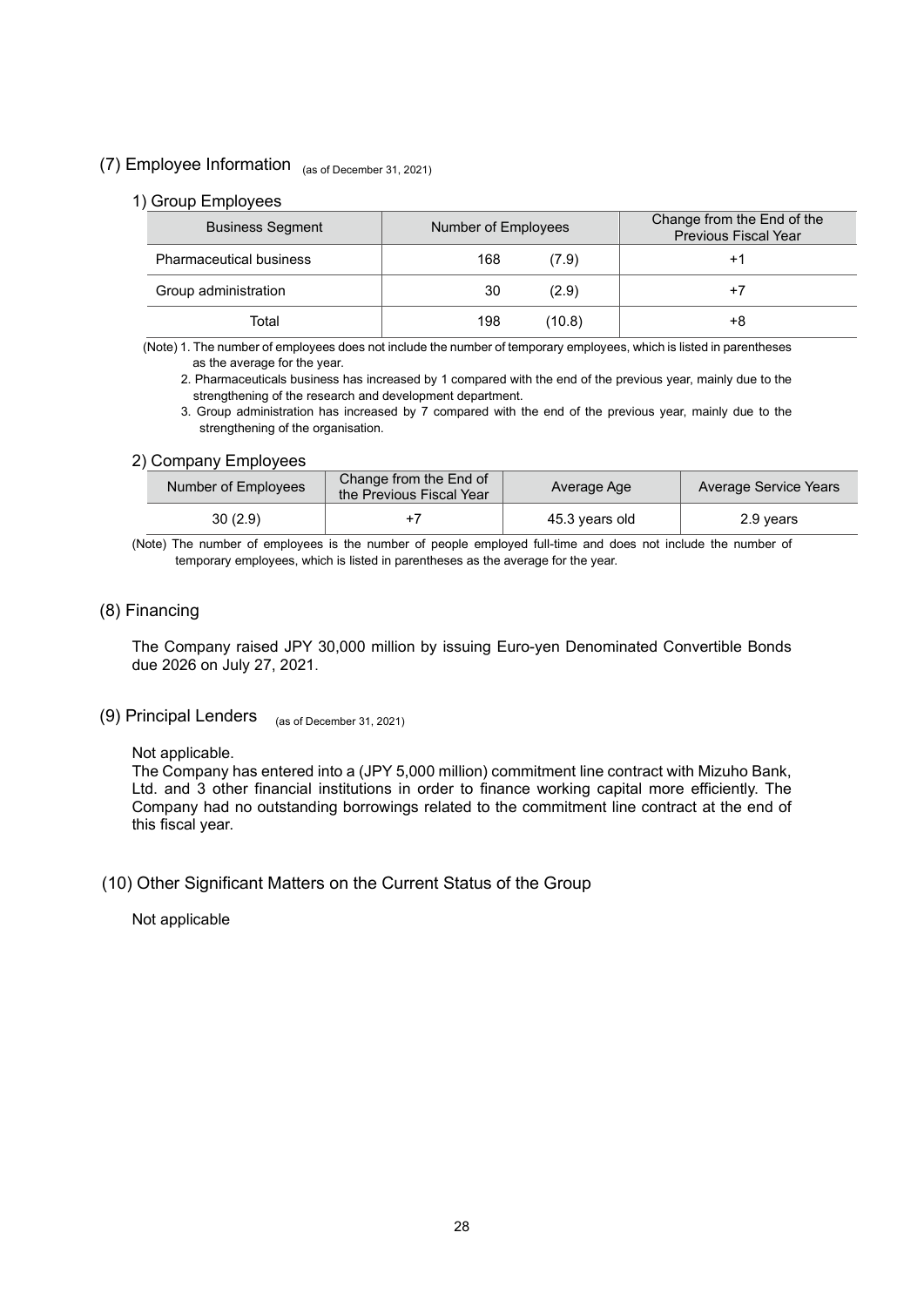# 2 Current Status of the Company

(1) State of Shares (as of December 31, 2021)

### 1) Total number of authorized shares 149,376,000 shares

| 2) Total number of outstanding shares | 81,518,316 shares |
|---------------------------------------|-------------------|
|                                       |                   |

- (Notes)1. The number of outstanding shares increased by 136,312 shares to exercise of stock acquisition rights of Euro-yen denominated convertible bonds due 2025.
	- 2. The number of outstanding shares increased by 584,000 shares to execize stock acquisition right.
	- 3. The number of outstanding shares increased by 201,876 shares to issue new shares by a post-hoc granted stock-based compensation (RSU) plan.

| 3) Number of shares constituting one unit | 100 shares |
|-------------------------------------------|------------|
|-------------------------------------------|------------|

#### 4) Number of shareholders 29,496

## 5) Major shareholders (Top 10)

| Shareholder's Name                                   | Shareholdings<br>(shares) | <b>Ownership Stake</b> |
|------------------------------------------------------|---------------------------|------------------------|
| Daisuke Gomi                                         | 6,390,000                 | 7.84%                  |
| TAIYO FUND, L.P.                                     | 3,491,200                 | 4.28 %                 |
| Custody Bank of Japan, Ltd. (trust account 9)        | 2,934,000                 | 3.60%                  |
| Custody Bank of Japan, Ltd. (trust account)          | 2,715,800                 | 3.33%                  |
| The Master Trust Bank of Japan, Ltd. (trust account) | 2,538,700                 | 3.11%                  |
| Pfizer Japan Inc.                                    | 1,885,136                 | 2.31%                  |
| TAIYO HANEI FUND, L.P.                               | 1,872,000                 | 2.30%                  |
| SSBTC CLIENT OMNIBUS ACCOUNT                         | 1,860,000                 | 2.28%                  |
| STATE STREET BANK AND TRUST COMPANY 505227           | 1,421,800                 | 1.74%                  |
| Shinichi Tamura                                      | 1,145,237                 | 1.40 %                 |

(Notes) 1. Ownership stakes have been rounded off to two decimal places.

2. Ownership stakes are calculated deducting 213 treasury shares which the Company owns.

# 6) Status of Shares Issued as Consideration for the Execution of Duties to Directors and executive officers during FY2021

|                                                                 | <b>Shares</b> | Number of<br>grantees |
|-----------------------------------------------------------------|---------------|-----------------------|
| Directors (Excluding External Directors) and Executive officers | 368.901       |                       |
| <b>External Directors</b>                                       | 95.047        | 6                     |

(Notes) 1. Directors(Excluding External Directors) and Executive officers include one retired executive officer.

2. External Directors include one retired external Director.

3. The contents of the Company's share remuneration are described 「Policy concerning decisions on the content of individual remuneration for Executive Officers, etc. by the Compensation Committee」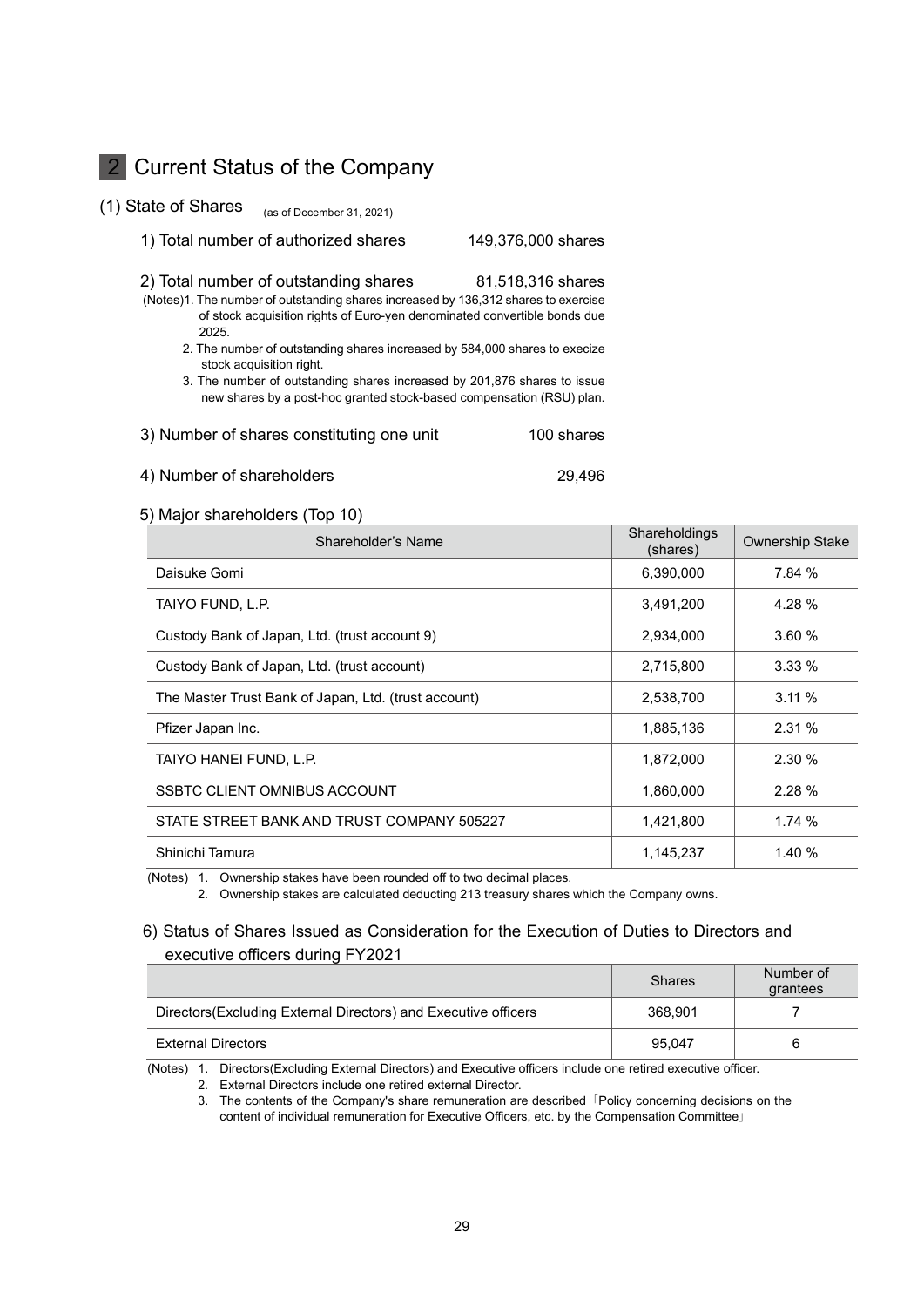# (2) Directors and executive officers (as of December 31, 2021)

# 1) Directors

| Title                    | Name                           | Responsibility                                                                     | <b>Significant Concurrent Posts</b>                                                                                                                                                                                                                                |
|--------------------------|--------------------------------|------------------------------------------------------------------------------------|--------------------------------------------------------------------------------------------------------------------------------------------------------------------------------------------------------------------------------------------------------------------|
| Chairman of<br>the Board | Shinichi<br>Tamura             | <b>Chair of Nomination</b><br>Committee:<br>Member of<br>Compensation<br>Committee |                                                                                                                                                                                                                                                                    |
| <b>Director</b>          | Tomohiro<br>$\star$<br>Tohyama | Chair of Audit<br>Committee;<br>Member of<br>Compensation<br>Committee             | Partner at TMI Associates<br>External Director and Audit and Supervisory<br>Committee Member of Nippon Shikizai, Inc.                                                                                                                                              |
| <b>Director</b>          | Kuniaki<br>$\star$<br>Kaga     | Member of<br>Nomination<br>Committee:<br><b>Member of Audit</b><br>Committee       | External Director of SUSMED, Inc.                                                                                                                                                                                                                                  |
| <b>Director</b>          | $^\star$<br>David Roblin       | Chair of<br>Compensation<br>Committee:<br>Member of<br>Nomination<br>Committee     | Honorary Professor, Swansea University, School<br>of Medicine<br>Honorary Professor of Translational Medicine, St<br>George's Hospital Medical School<br>Chairman of Scientific Translation, The Francis<br>Crick Institute<br>COO and CEO JuvRX, Juvenescence Ltd |
| Director                 | Noriaki<br>$\star$<br>Nagai    | Member of Audit<br>Committee                                                       |                                                                                                                                                                                                                                                                    |
| Director                 | Rolf<br>$\star$<br>Soderstrom  | Member of Audit<br>Committee;<br>Member of<br>Compensation<br>Committee            | Investment Fund, Syncona plc<br>Non Executive Director, BioPharma Credit plc<br>Chief Financial Officer of Healthcare                                                                                                                                              |

(Notes) 1. The directors listed above with an asterisk (\*) are external directors. The Company designates Director Tomohiro Tohyama, Director Kuniaki Kaga, Director David Roblin, Director Noriaki Nagai and Director Rolf Soderstrom as independent directors in accordance with the regulations of Tokyo Stock Exchange and has notified the Exchange accordingly.

2. Noriaki Nagai has long-term experience at a major security company, being in charge of corporate planning as an officer, and has considerable financial and accounting knowledge.

3. Rolf Soderstrom is a qualified UK accountant, has experience as a head of finance, and has considerable financial and accounting knowledge.

4. The Audit Committee has conducted audits in close coordination with the internal audit department and employees who assist in the performance of duties of the Committee, and believes it is not essential that a full-time committee member be selected. Accordingly, a full-time committee member has not been selected.

5. The Company has no special relationships with the companies at which the external directors concurrently serve the offices.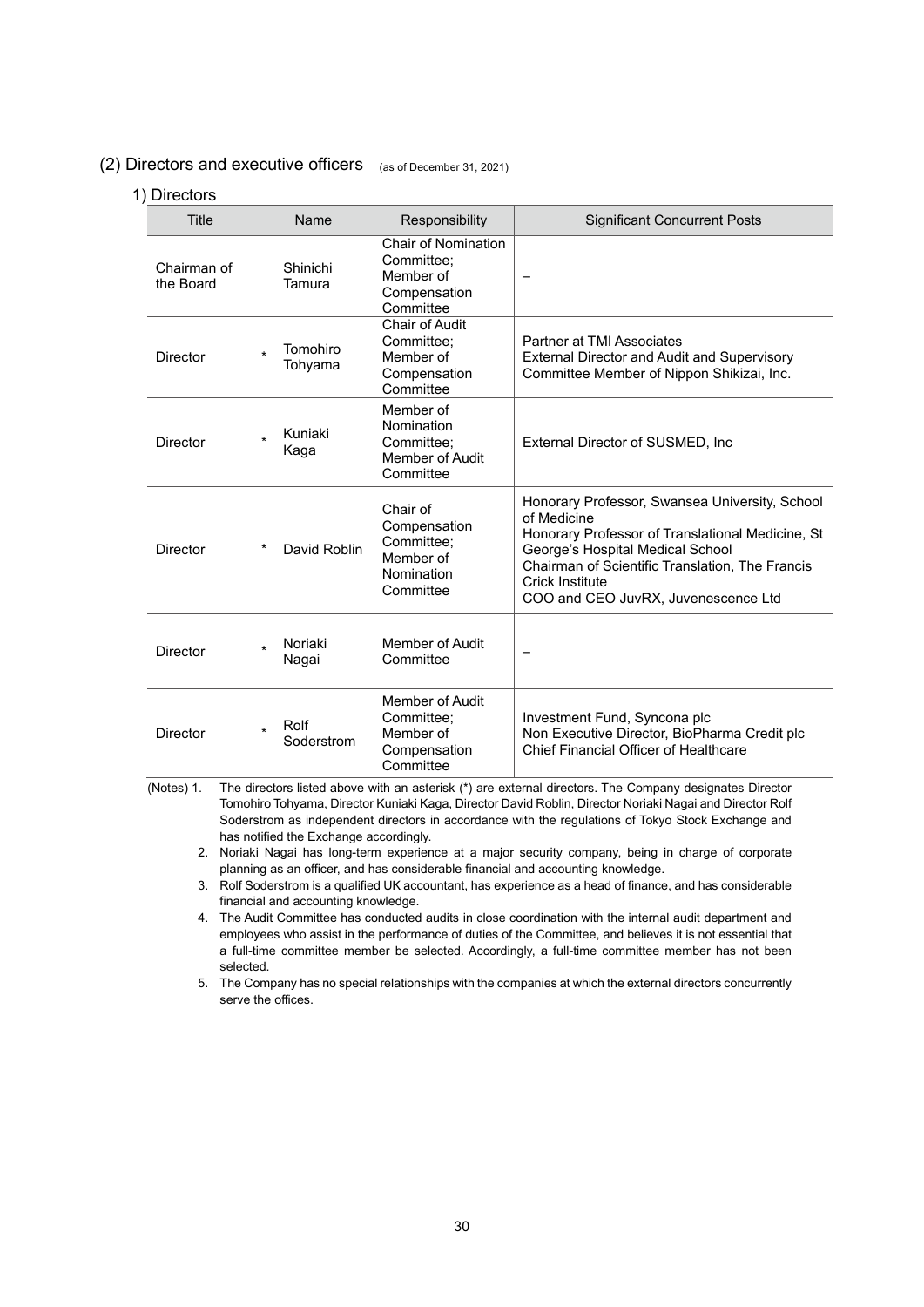# 2) Executive officers

| Title                                      | Name                   | Responsibility                    | <b>Significant Concurrent Posts</b>                  |
|--------------------------------------------|------------------------|-----------------------------------|------------------------------------------------------|
| Representative<br><b>Executive Officer</b> | Shinichi<br>Tamura     | President & CEO                   |                                                      |
| Executive Officer                          | Malcolm Weir           | Vice President                    | Director, Heptares Therapeutics Ltd.                 |
| <b>Executive Officer</b>                   | Christopher<br>Cargill | CFO                               | Director, Heptares Therapeutics Ltd.                 |
| <b>Executive Officer</b>                   | Tim Tasker             | CMO (Chief Medical<br>Officer)    | Director CMO, Heptares Therapeutics Ltd.             |
| <b>Executive Officer</b>                   | Kazuhiko<br>Yoshizumi  | CCO (Chief<br>Compliance Officer) |                                                      |
| <b>Executive Officer</b>                   | Tadayoshi<br>Yasui     |                                   | Representative Director President, Sosei<br>Co. Ltd. |

(Note) 1. The executive officer listed above with an asterisk (\*) serves concurrently as a director.

2. The changes in the responsibilities of Executive Officers during the current fiscal year are as follows:

| Name                       | Former                                                      | <b>New</b>                            | Date of change effective |
|----------------------------|-------------------------------------------------------------|---------------------------------------|--------------------------|
| Shinichi Tamura            | Chairman, President<br>& CEO                                | President & CFO                       | September 15, 2021       |
| Malcolm Weir               | Vice Chairman                                               | Vice President                        | September 15, 2021       |
|                            | Vice President, CFO                                         | COO, CFO                              | April 1, 2021            |
| <b>Christopher Cargill</b> | COO, CFO                                                    | <b>CFO</b>                            | September 15, 2021       |
| <b>Tim Tasker</b>          | Vice President, CMO<br>(Chief Medical Officer)              | <b>CMO (Chief Medical</b><br>Officer) | September 15, 2021       |
| Kazuhiko Yoshizumi         | Vice President, GCCO<br>(Group Chief Compliance<br>Officer) | CCO (Chief Compliance<br>Officer)     | September 15, 2021       |
| Tadayoshi Yasui            | Vice President                                              |                                       | September 15, 2021       |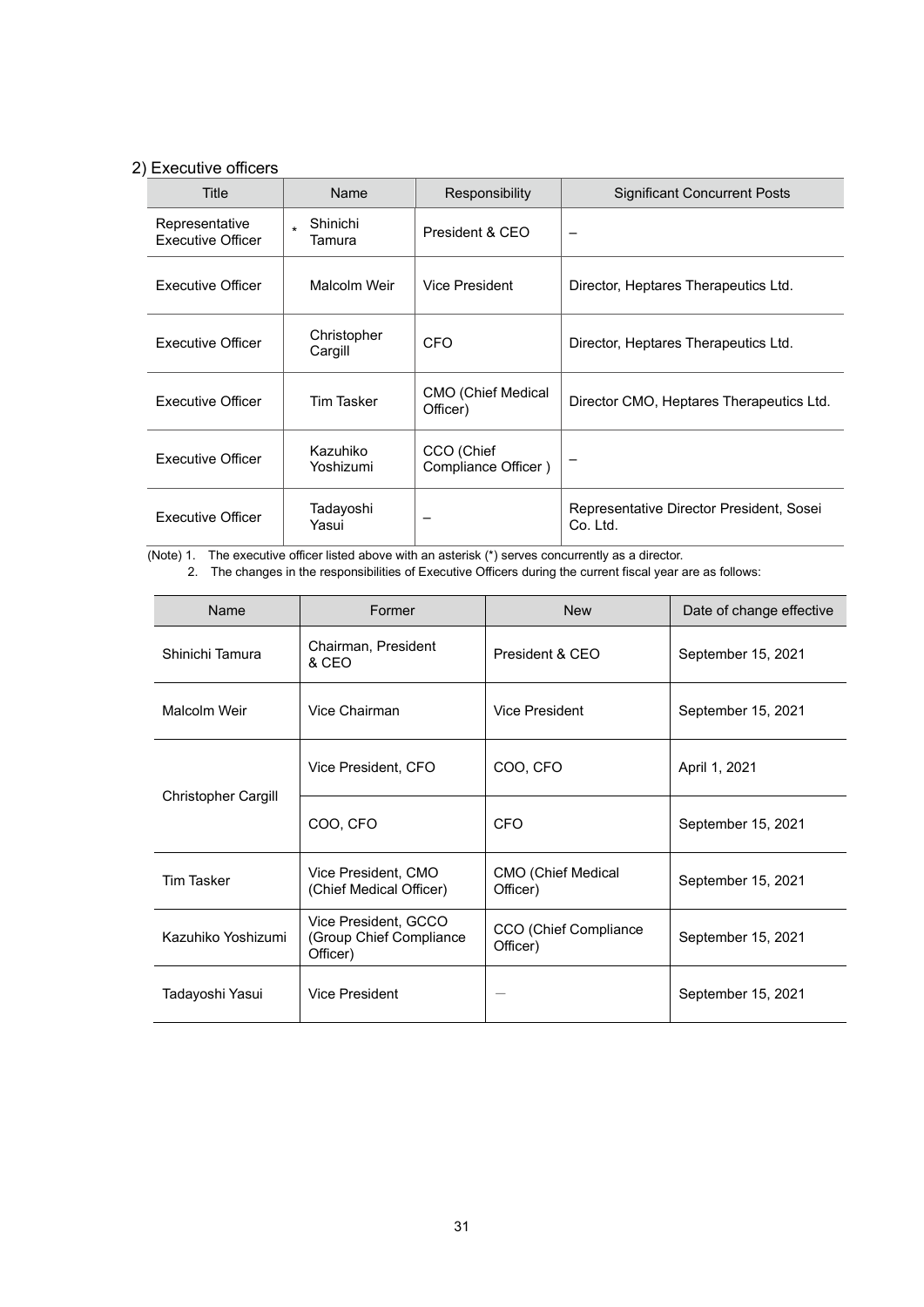# 3) Symmary of liability limitation agreements

In accordance with Article 427, Paragraph 1 of the Companies Act (the "Act") and the provisions of the Articles of Incorporation, the Company and external directors have entered into agreements that limit liability for damages as provided in Article 423, Paragraph 1 of the Act.

The limit on liability for damages applicable to each external director under the agreements is the minimum amount of liability stipulated in Article 425, Paragraph 1 of the Act

4) Outline of the directors and execctive officers, etc. liability insurance policy, etc.

The Company has concluded a directors and officers liability insurance ("D&O insurance") policy with an insurance company as provided for in Article 430-3, Paragraph 1 of the Companies Act with all Directors, Executive Officers, and Corporate Auditors of the Company and its subsidiaries as insured parties. The Company is paying the full amount of premiums for this policy.

Regarding the details of this insurance policy, it covers losses arising from the liability borne by the insured party in the course of the execution of his/her duty or claims pertaining to the pursuit of such liability.

5) Policy concerning decisions on the content of individual remuneration for Executive Officers, etc. by the Compensation Committee

The Company's Compensation Committee has set policy on decisions of the contents of individual remuneration for Executive Officers, etc. Also, regarding the individual remuneration, etc., of Executive Officers, etc. during the fiscal year under review, as the method for deciding the content of remuneration, etc., and the content of remuneration, etc. that was decided are consistent with this policy, it is judged by the Compensation Committee to be in line with policy.

- i. Basic Policies
	- The basic policy regarding officer compensation is to provide incentives for securing talented personnel, raising the corporate value of the Group, and implementing management strategies aimed at sustainable growth.
	- Policy regarding Directors' remuneration is to secure excellent personnel as Directors of the Company from a global perspective to strengthen the oversight function of Group management and, in addition to fulfilling the oversight function, enable proactive contribution to the enhancement of corporate value by sharing the benefits and risks of stock price fluctuations with shareholders. Director's remuneration shall consist of a fixed amount of base salary and a post-hoc granted stock-based compensation (RSU).
	- Executive Officers' remuneration is determined to further increase motivation to realize the Company's vision and strategy, promote management that focuses on the medium-to long-term enhancement of corporate value and shareholder value, and reflect individuals' roles and achievements. Executive Officer's remuneration shall consist of a fixed amount of base salary, a bonus determined according to the accomplishment of the individual's business objectives, retirement allowances, and a post-hoc granted stock-based compensation (RSU).
	- The Compensation Committee, of which a majority comprises external rectors, determines compensation fairly and appropriately, ensuring transparency under the chairmanship of an external director.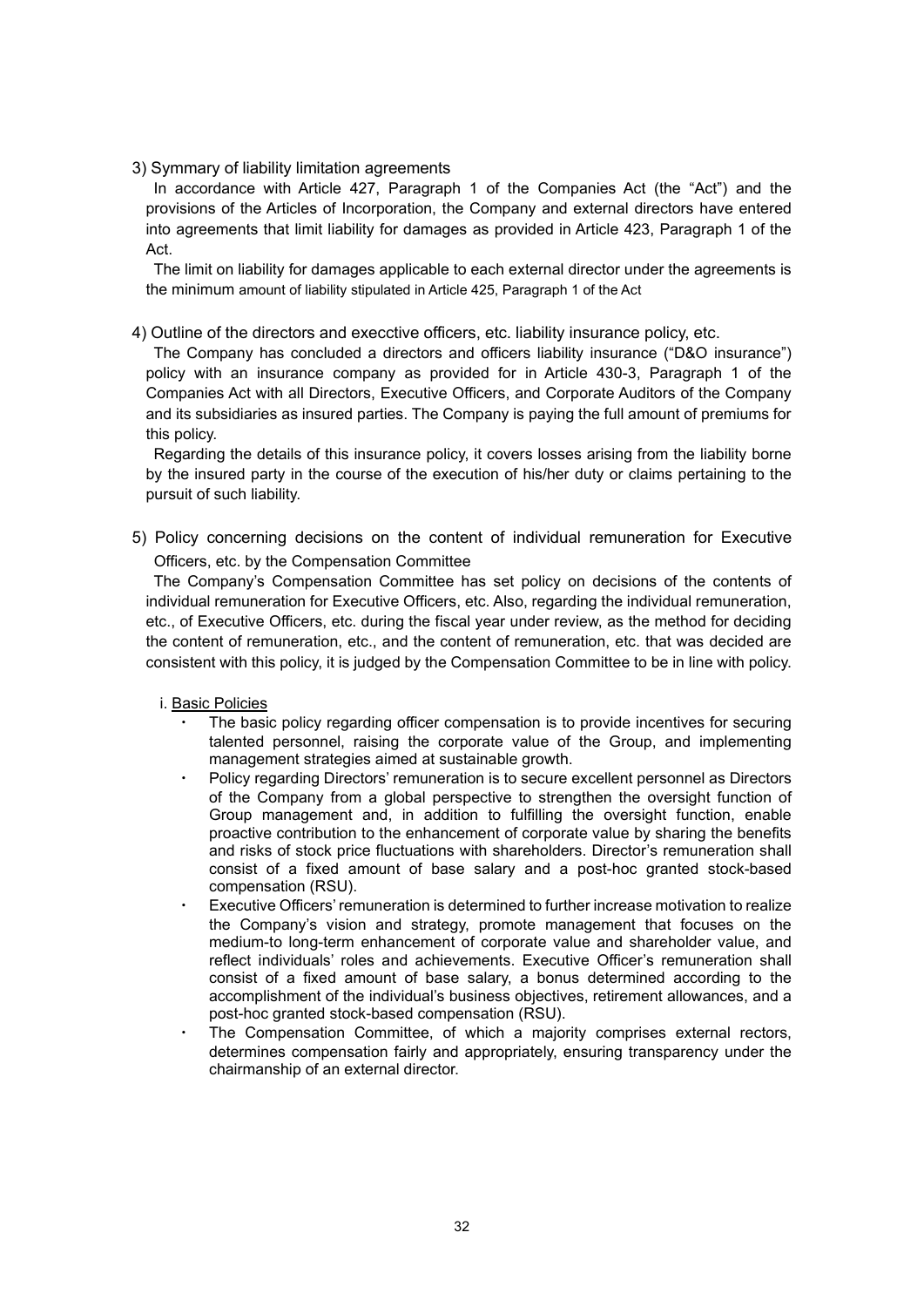#### ii. Policy for determining the amount or the method of calculation of individual remuneration,

- etc. (excluding non-monetary remuneration outlined in iii. below)
- a. Directors' remuneration
	- The amount of base salary (annual salary), which is a fixed remuneration, shall be the same for all Directors except for the Chairperson, and the remuneration level of this base salary shall be determined by taking into consideration the situation at other companies, etc. using the available databases of external research organizations as a reference. Directors who also concurrently serve as Executive Officers shall not be paid Directors' compensation.
- b. Executive Officers' remuneration
	- ・ Base salary (annual salary), which is a fixed remuneration, shall be determined based on the individual's performance in the previous fiscal year and an evaluation of contribution to the Company, taking into consideration factors such as the remuneration level of comparable companies in the country where the individual is acting or resides, using the available databases of external research organizations as a reference.
	- For bonuses, a base amount shall be the amount obtained by multiplying the amount of base salary by a certain percentage determined for each individual according to factors such as his/her responsibilities and performance, and the difficulty in securing persons fit for the role. The amount of this base amount paid shall be determined in accordance with the accomplishment of the individual's business objectives.
	- Retirement allowances shall be equivalent to the sum of the bonus and the annual salary for the previous business year. However, retirement allowances shall not be paid to Executive Officers who are not re-appointed or are dismissed due to misconduct, violation of laws, regulations and the Articles of Incorporation of the Company, breach of trust, gross negligence, incompetence or inability to execute duties, disqualification as an Executive Officer under the Companies Act, or any other justifiable reason. Furthermore, in cases where the law stipulates that a dismissal notice allowance is payable following a contract termination, only the difference between the amount of the annual salary of the previous year and the dismissal notice allowance shall be paid.
- iii. Contents of non-monetary remuneration, etc., and policy for determining the amount or

number or the method of calculating the amount or number of non-monetary remuneration The Company has introduced a post-hoc granted stock-based compensation (RSU) as non-monetary remuneration, etc. An overview of this post-hoc granted stock-based compensation (RSU) is as follows.

a. Conditions for allotment

Shares of the Company will be allotted on the condition that an individual has served continuously in the position of Director or Executive Officer of the Company throughout a performance period. However, in cases where a Director or Executive Officer ceases to hold office due to the expiration of his/her term of office, other grounds deemed by the Board of Directors to be justifiable, or death during the performance period, a number of shares calculated by the Company under the applicable share-based compensation regulations will be allotted.

- b. Maximum number of the Company's shares to be delivered The number of shares of the Company to be delivered under the plan, together with the number of shares to be issued under other share compensation plans, shall not exceed 10% of the total number of issued and outstanding shares of the Company.
- c. Performance period and number of allotted shares
	- ・ The performance period for Directors (excluding Directors who concurrently serve as Executive Officer) is one year, and after the expiration of said performance period, a number of shares shall be allotted which shall be calculated by dividing an amount equivalent to 130% of the amount of base salary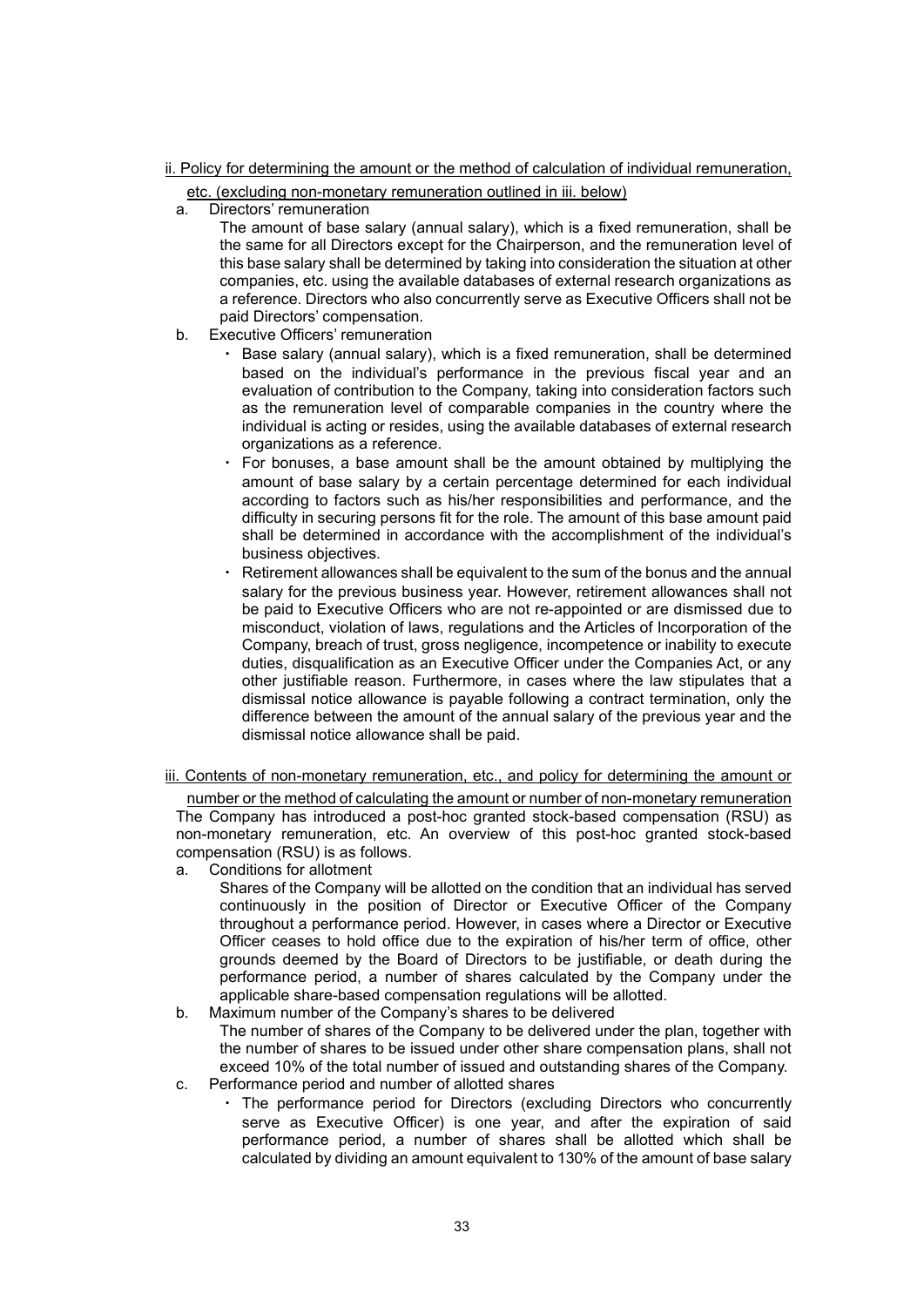by the stock price at the start of the performance period.

- ・ The performance period for Directors who concurrently serve as Executive Officer and Executive Officers shall be two years and three years from the first day of the performance period respectively. After the expiration of said performance period, one-half of a number of shares shall be allotted respectively and said number shall be calculated by dividing an amount equivalent to the amount of basic compensation multiplied by certain ratio (97.5% to 195%) set according to position by the stock price at the start of the performance period.
- d. Method for the allotment of shares

The allotment of shares shall be a payment of a monetary compensation claim to an officer to whom the shares are scheduled of an amount obtained by multiplying the number of allocated shares by the amount to be paid per share determined by decision of the Board of Directors or a Representative Executive Officer authorized thereby. Said monetary compensation claim shall be delivered as properties contributed in kind.

|                                                     | Base salary | <b>Bonus</b>   | <b>Stock</b><br>compensation<br>Restricted<br><b>Stock Units</b><br>(RSU). | Retirement<br>allowances |
|-----------------------------------------------------|-------------|----------------|----------------------------------------------------------------------------|--------------------------|
| <b>Director</b>                                     |             | $\blacksquare$ | $1 - 2$                                                                    |                          |
| Representative<br><b>Executive Officer</b><br>& CEO |             | 0.75           | 2                                                                          | 1.75                     |
| <b>Executive Officer</b>                            |             | $0.4 - 0.6$    |                                                                            | $1.4 - 1.6$              |

# iv. Policy for determining the composition of officer compensation

The composition ratio of the amount of individual remuneration, etc. shall be as follows:

In the above table, the model for the amount of bonus to be paid is a payment of standard amount determined by the Company. This ratio may change in accordance with factors such as the Company's business results and share price.

v. Policy on determining the timing or conditions for granting remuneration, etc. to officers

- One twelfth of base salary will be paid monthly.
- Bonuses will be paid in February every year.
- Post-hoc granted stock-based compensation (RSU) will be granted in April of each year, and shares will be allotted after the end of the performance period.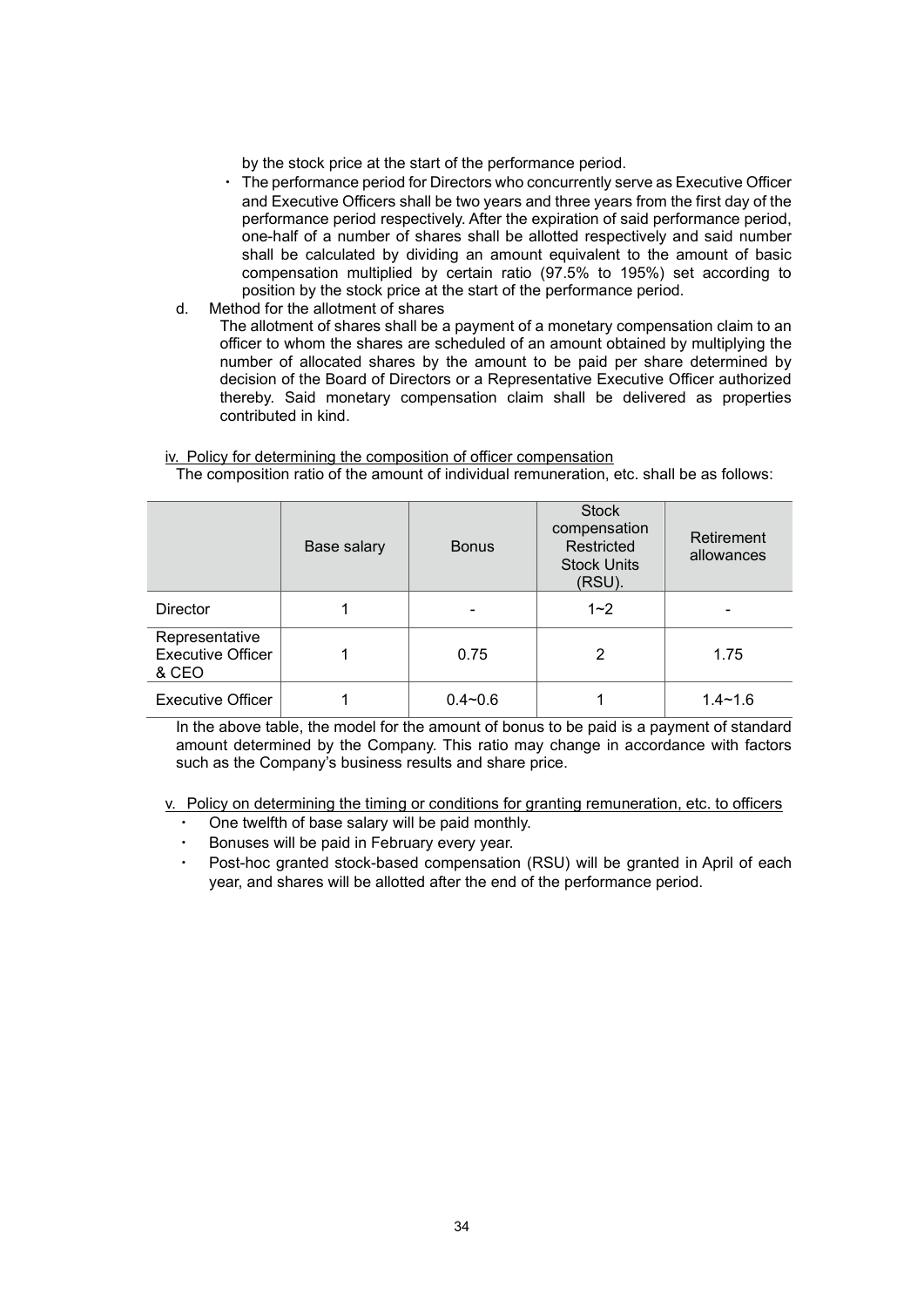|                                             | Total                            | Amount of remuneration        | Total number of     |                                |                                  |
|---------------------------------------------|----------------------------------|-------------------------------|---------------------|--------------------------------|----------------------------------|
| Item                                        | remuneration                     | Base<br>salary                | <b>Bonus</b>        | Non-monetary<br>remuneration   | directors/executi<br>ve officers |
| <b>Directors</b><br>(External<br>directors) | ¥134 million<br>$(4134$ million) | ¥60 million<br>(¥60 million)  | $(\textnormal{-})$  | ¥74 million<br>$(*74$ million) | 5<br>(5)                         |
| Executive<br>officers                       | ¥617 million                     | ¥179 million                  | ¥162 million        | ¥276 million                   | 3                                |
| Total                                       | ¥751 million<br>$(4134$ million) | ¥239 million<br>(¥60 million) | ¥162 million<br>(-) | ¥350 million<br>(¥74 million)  | 8<br>(5)                         |

# 6) Total amount of remuneration paid to directors and executive officers

(Notes) 1. Renumeration of Shinichi Tamura, Director and Executive Officer is excluded in Derectors.

- 2. Renumeration of Shinichi Tamura, Director and Executive Officer is included in Executive officers. 3. Non-monetary remuneration includes the Company's shares. The terms of allocation are as described in " iii Contents of non-monetary remuneration, etc., and policy for determining the amount or number or the method of calculating the amount or number of non-monetary remuneration". In addition, details of the allocation during the current fiscal year are described in "2 (1) 6) Status of Shares Issued as Consideration for the Execution of Duties to Directors and executive officers during FY2021".
- 4. The table above does not include the following: Salary of ¥117 million, bonuses of 52 million paid in February 2022 in accordance with the resolution of the Remuneration Committee held in January 2022, a post-hoc granted stock-based compensation (RSU) plan and a performance-linked stock-based compensation (PSU) plan of ¥136 million paid to three executive officers by subsidiaries

# 7) Attendance of external directors at meetings of the Board of Directors and Committees during the fiscal year under review and the status of their remarks and activities

| Name                                        | Attendance                               |                           | Remarks/Activities/Summary of duties performed in<br>relation to the role expected of an external director                                                                                                                             |
|---------------------------------------------|------------------------------------------|---------------------------|----------------------------------------------------------------------------------------------------------------------------------------------------------------------------------------------------------------------------------------|
|                                             | Board of<br><b>Directors</b><br>meetings | 26 out of 26<br>$(100\%)$ | Makes statements at the Board meetings as necessary                                                                                                                                                                                    |
| Tomohiro Tohyama                            | Compensation<br>Committee<br>meetings    | 8 out of 8<br>$(100\%)$   | for deliberations on agenda items from a professional<br>viewpoint as an attorney, leads audits as the chair of the<br>Audit Committee, and asks questions and gives opinions<br>and other statements as appropriate at each Committee |
|                                             | Audit<br>Committee<br>meetings           | 14 out of 14<br>$(100\%)$ | meeting.                                                                                                                                                                                                                               |
|                                             | Board of<br><b>Directors</b><br>meetings | 26 out of 26<br>$(100\%)$ | Makes statements at the Board meetings as necessary                                                                                                                                                                                    |
| Kuniaki Kaga                                | Nomination<br>Committee<br>meetings      | 3 out of 3<br>$(100\%)$   | for deliberations on agenda items from a professional<br>viewpoint based on the experience of management of<br>leading chemical and pharmaceutical companies in<br>Japan and asks questions and gives opinions and other               |
| Audit<br>Committee<br>$(100\%)$<br>meetings |                                          | 14 out of 14              | statements as appropriate at each Committee meeting.                                                                                                                                                                                   |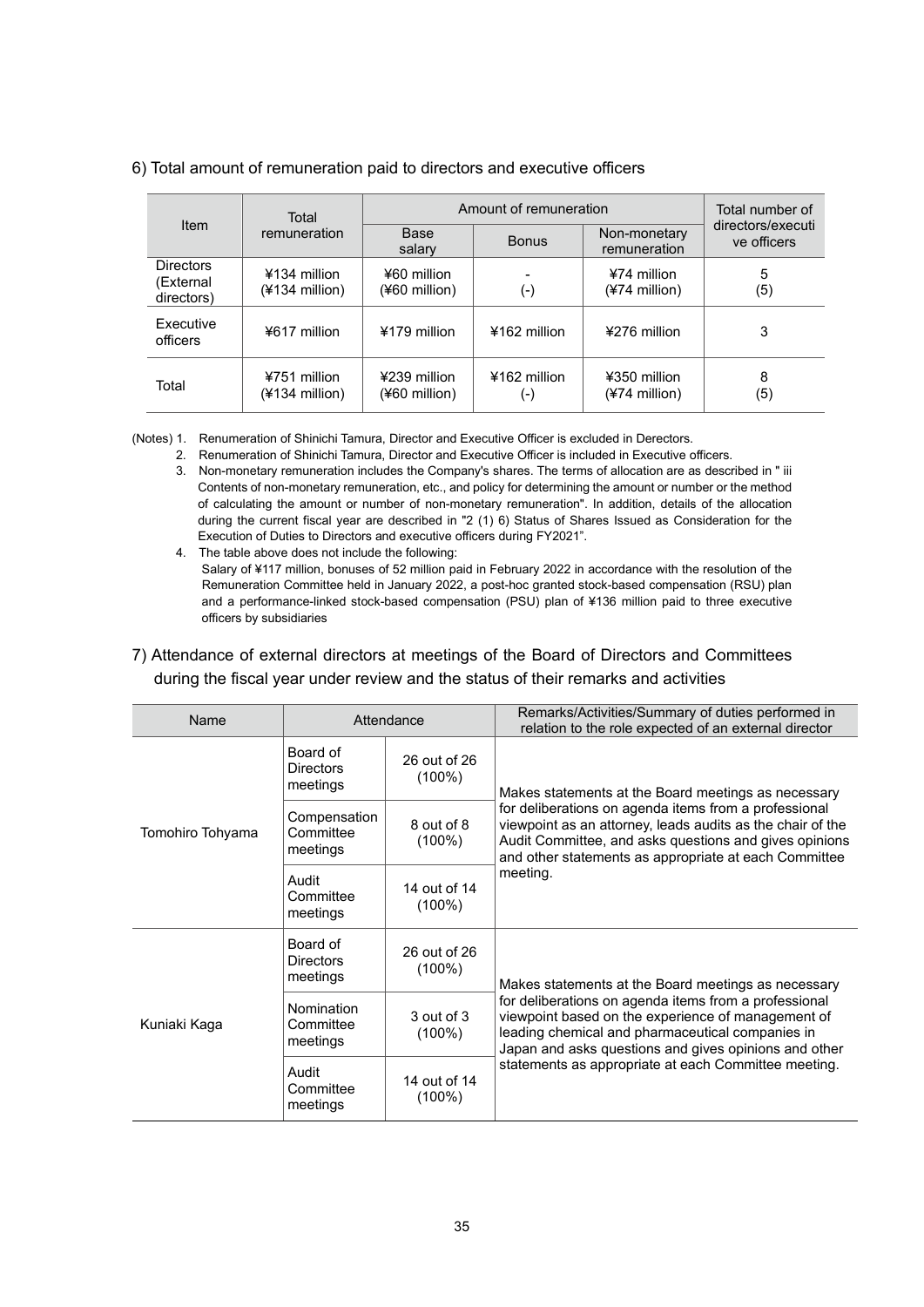|                        | Board of<br><b>Directors</b><br>Meetings | 25 out of 26<br>(96%)     | Makes statements at the Board meetings as necessary                                                                                                                                                                        |  |  |
|------------------------|------------------------------------------|---------------------------|----------------------------------------------------------------------------------------------------------------------------------------------------------------------------------------------------------------------------|--|--|
| David Roblin           | Nomination<br>Committee<br>meetings      | $2$ out of $3$<br>(67%)   | for deliberations on agenda items from a professional<br>viewpoint based on the clinical experience as a<br>physician and R&D experience of pharmaceutical<br>companies, and asks questions and gives opinions and         |  |  |
|                        | Compensation<br>Committee<br>meetings    | 8 out of 8<br>$(100\%)$   | other statements as appropriate at each Committee<br>meeting.                                                                                                                                                              |  |  |
|                        | Board of<br><b>Directors</b><br>Meetings | 25 out of 26<br>(96%)     | Makes statements at the Board meetings as necessary<br>for deliberations on agenda items from a professional<br>viewpoint based on his legal knowledge and his career<br>experience in important positions in corporate    |  |  |
| Noriaki Nagai          | Audit<br>Committee<br>meetings           | 14 out of 14<br>$(100\%)$ | departments at major securities companies and as a<br>professor of law, and asks questions and gives opinions<br>and other statements as appropriate at each Committee<br>meeting.                                         |  |  |
|                        | Board of<br><b>Directors</b><br>Meetings | 25 out of 26<br>(96%)     | Makes statements at the Board meetings as necessary<br>for deliberations on agenda items from a professional                                                                                                               |  |  |
| <b>Rolf Soderstrom</b> | Compensation<br>Committee<br>meetings    | 8 out of 8<br>$(100\%)$   | viewpoint based on his financial knowledge and his<br>career experience in the field of finance at companies in<br>Europe, North America, Asia, etc., and provides<br>opinions and other statements as appropriate at each |  |  |
|                        | Audit<br>Committee<br>meetings           | 13 out of 14<br>(93%)     | Committee meeting.                                                                                                                                                                                                         |  |  |

# (3) Independent Auditors

### 1) Name Ernst & Young ShinNihon LLC

2) Amounts of remuneration, etc.

|                                                                                                                             | Ernst & Young<br><b>ShinNihon LLC</b> |
|-----------------------------------------------------------------------------------------------------------------------------|---------------------------------------|
| Amount of remuneration, etc. payable to the independent auditors for services<br>related to this fiscal period              | ¥ 64 Million                          |
| Total amount of cash and other property benefits payable to the independent<br>auditors by the Company and its subsidiaries | ¥ 81 Million                          |

(Notes) 1. In the audit agreement between the Company and the Independent Auditors, there is no clear distinction between the remuneration for audits based on the Companies Act and the remuneration for audits based on the Financial Instruments and Exchange Act, and no distinction can be made in practice, so amounts of remuneration, etc. for the Independent Auditors for this fiscal year are the total of these remunerations.

2. The Audit Committee has confirmed the audit plan of the independent auditors, the state of execution of duties for accounting audits, and the basis of remuneration estimates, etc. and considered whether audit remuneration is adequate for the implementation of appropriate audits and as a result has found that remuneration is appropriate. Therefore, it has given consent to remuneration, etc. of the Independent Auditors in accordance with Article 399, Paragraph 1 of the Companies Act.

3. One of the Company's significant subsidiaries, Heptares Therapeutics Ltd. has been audited by an auditing firm that belongs to a member firm of Ernst & Young LLC., Which is a member of our accounting auditor, and the audit fee is ¥43 million.

4.¥2 million of remuneration excluded on the table above has been incurred for the services related to the previous consolidated financial year.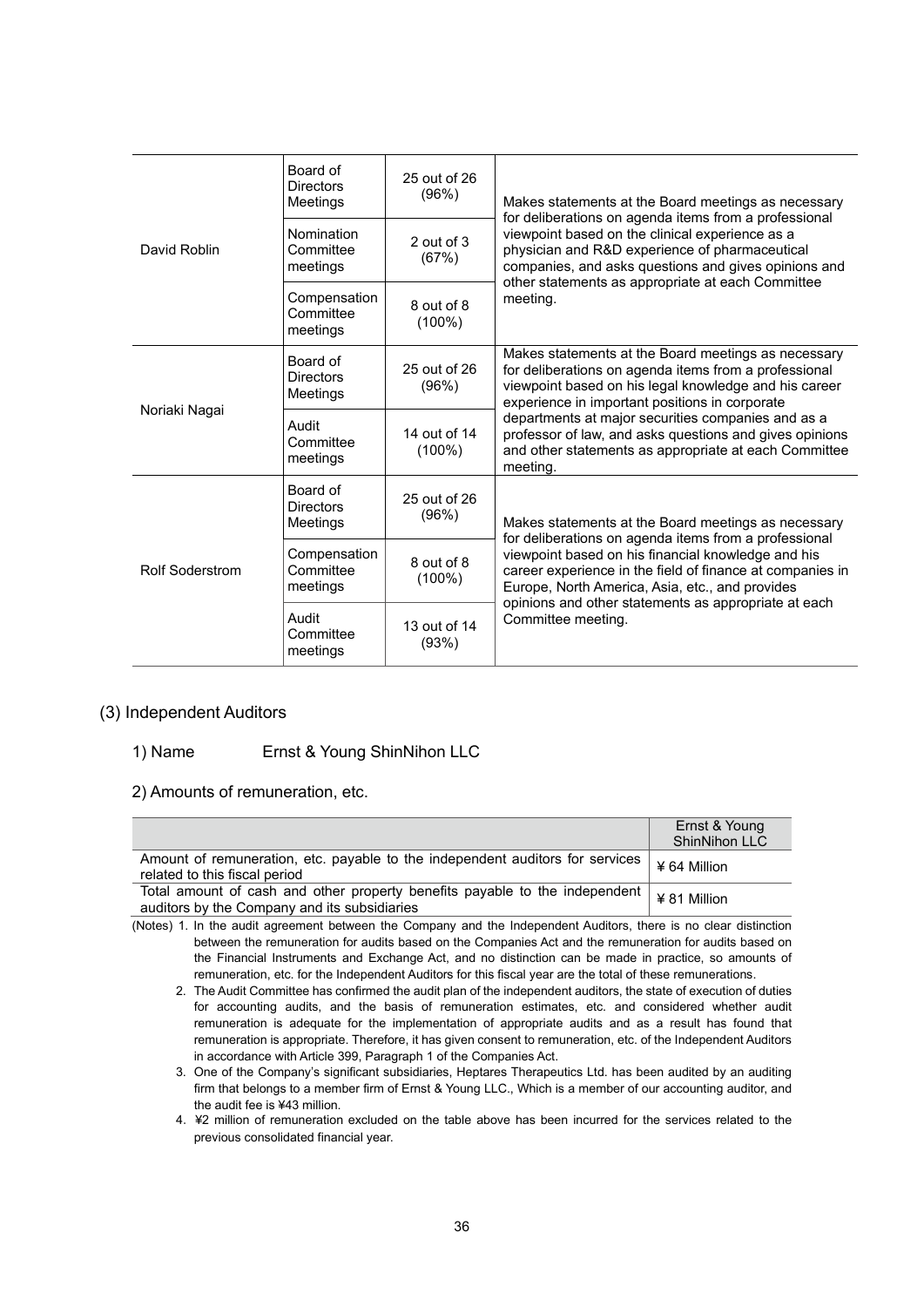## 3) Contents of non-audit services

The Company paid to Ernst & Young ShinNihon LLC fees for production of comfort letter in relation to the issuance of new shares in the international offering which is a work other than the work under Article 2, Paragraph 1 of the Certified Public Accountants Act.

## 4) Policy for dismissal or non-reappointment of the independent auditors

If circumstances arise that would interfere with the appropriate execution of the duties of the independent auditors or cause the Audit Committee to deem it appropriate to dismiss or not to reappoint the independent auditors, the Audit Committee will make a proposal for dismissal or non-reappointment of the independent auditors for submission to the Ordinary General Meeting of Shareholders. Also, when it deems that any cause stipulated in each item of Article 340, Paragraph 1 of the Companies Act applies to the independent auditors, the Audit Committee can dismiss the independent auditors by agreement of all committee members.

# 5) Summary of liability limitation agreements

The Company has not entered into an agreement with the Independent Auditors to limit their liability for damages under Article 423, Paragraph 1 of the Companies Act.

# (4) Policy on determination of Dividends, etc.

The declaration and payment of any dividends in the future will depend on the results of operations, financial conditions, cash requirements, future prospects, profits available for distribution and other factors deemed by the Board to be relevant at the time.

At present, the Group is making prudent investments to build a globally competitive biotechnology business and, therefore, does not expect to pay any dividends in the near to medium term. The Board will continue to reassess this position based on the factors above.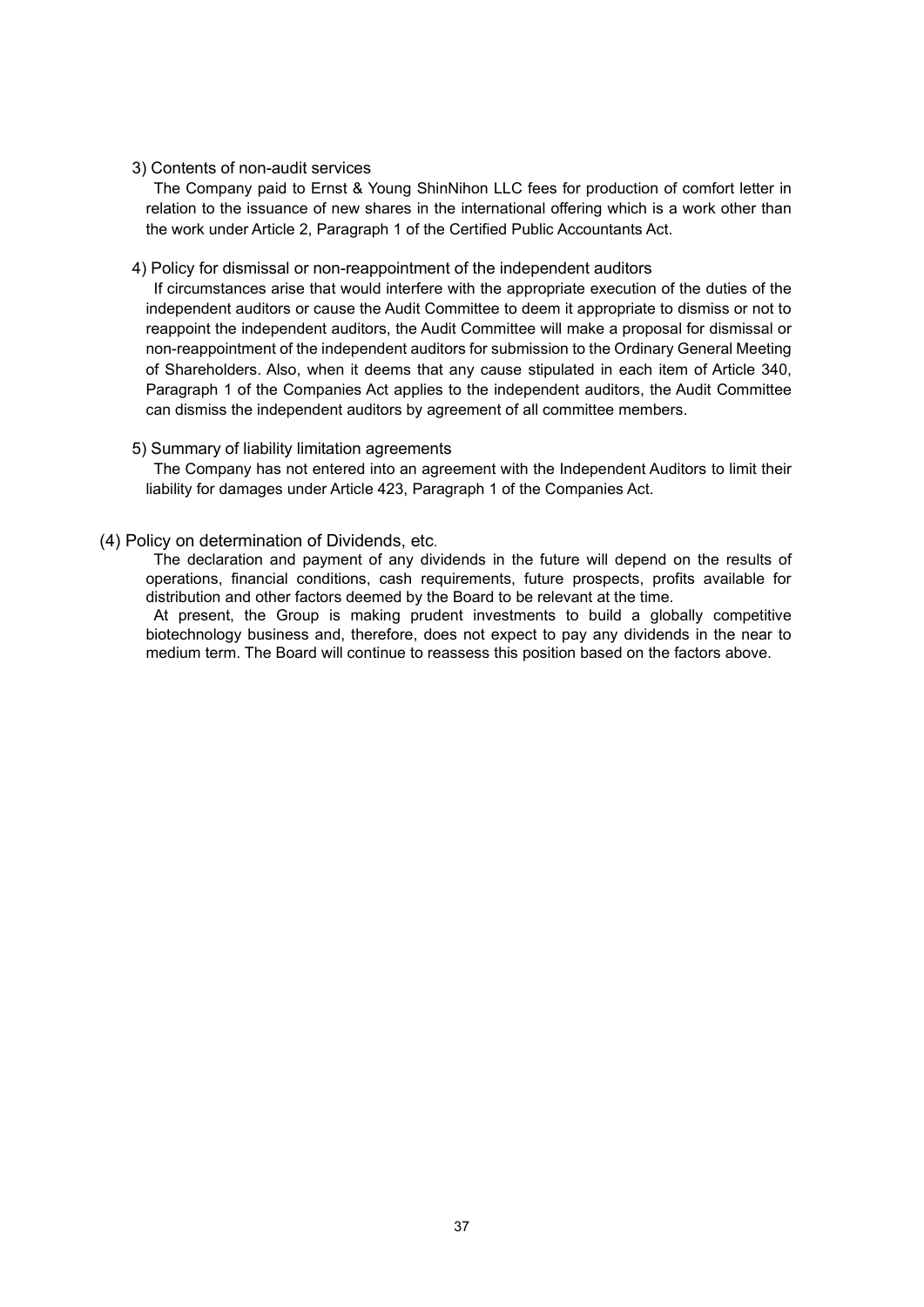# **Consolidated Balance Sheet**

|                                                      |                                      |                                                                  | (Millions of yen)                    |
|------------------------------------------------------|--------------------------------------|------------------------------------------------------------------|--------------------------------------|
| Item                                                 | The 32nd term<br>At December 31,2021 | Item                                                             | The 32nd term<br>At December 31,2021 |
| <b>Non-current assets</b>                            | 34,177                               | <b>Non-current liabilities</b>                                   | 32,326                               |
| Property, plant and<br>equipment                     | 3,817                                | Deferred tax liabilities                                         | 2,706                                |
| Goodwill                                             | 15,095                               | Contingent consideration in<br>business combinations             | 47                                   |
| Intangible assets                                    | 9,120                                | Corporate bonds                                                  | 27,440                               |
| Investments accounted for<br>using the equity method | 3,479                                | Lease liabilities                                                | 1,638                                |
| Other financial assets                               | 2,564                                | Other non-current liabilities                                    | 495                                  |
| Other non-current assets                             | 102                                  |                                                                  |                                      |
|                                                      |                                      | <b>Current liabilities</b>                                       | 7,191                                |
|                                                      |                                      | Trade and other payables                                         | 1,176                                |
| <b>Current assets</b>                                | 62,808                               | Contingent consideration in<br>business combinations             | 4,048                                |
| Trade and other receivables                          | 2,138                                | Income taxes payable                                             | 279                                  |
| Income taxes receivable                              |                                      | 70 Lease liabilities                                             | 193                                  |
| Other financial assets                               | 86                                   | Other current liabilities                                        | 1,495                                |
| Other current assets                                 |                                      | 427 Total liabilities                                            | 39,517                               |
| Cash and cash equivalents                            |                                      | 60,087 Equity                                                    |                                      |
|                                                      |                                      | Capital stock                                                    | 41,036                               |
|                                                      |                                      | Capital surplus                                                  | 29,100                               |
|                                                      |                                      | Treasury stock                                                   | (0)                                  |
|                                                      |                                      | Retained earnings                                                | (9,768)                              |
|                                                      |                                      | Other components of equity                                       | (2,900)                              |
|                                                      |                                      | <b>Equity attributable to</b><br>owners of the parent<br>company | 57,468                               |
|                                                      |                                      | <b>Total equity</b>                                              | 57,468                               |
| <b>Total assets</b>                                  |                                      | 96,985 Total liabilities and equity                              | 96,985                               |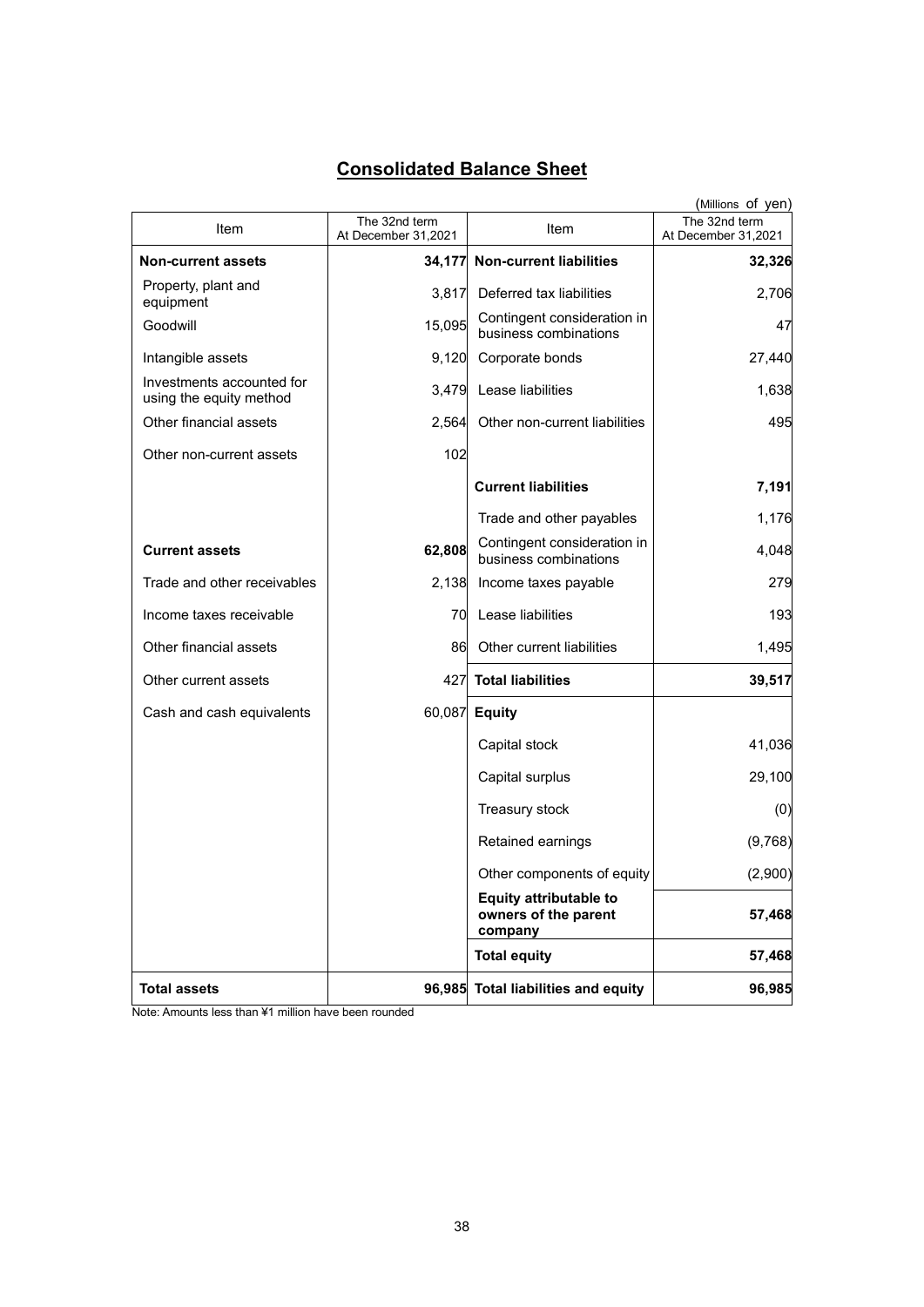# **Consolidated Statement of Profit or loss and other Comprehensive Income**

|                                                                                             |                                                         | (Millions of yen) |
|---------------------------------------------------------------------------------------------|---------------------------------------------------------|-------------------|
| Item                                                                                        | The 32nd term<br>Financial year ended December 31, 2021 |                   |
| Revenue                                                                                     |                                                         | 17,712            |
| Cost of sales                                                                               |                                                         | (933)             |
| <b>Gross Profit</b>                                                                         |                                                         | 16,779            |
| Other income and expenses                                                                   |                                                         |                   |
| Research and development expenses                                                           | (5,931)                                                 |                   |
| Selling, general and administrative expenses                                                | (3,940)                                                 |                   |
| Other income                                                                                |                                                         |                   |
| Other expenses                                                                              | (3, 141)                                                | (13,004)          |
| <b>Operating income</b>                                                                     |                                                         | 3,775             |
| <b>Finance income</b>                                                                       |                                                         | 199               |
| <b>Finance costs</b>                                                                        |                                                         | (3, 797)          |
| Share of gain of associates accounted for using the<br>equity method                        |                                                         | 50                |
| Gain on reversal of impairent loss for investments<br>accounted for using the equity method |                                                         | 206               |
| Profit before income taxes                                                                  |                                                         | 433               |
| Income tax benefit                                                                          |                                                         | 584               |
| Net profit for the year                                                                     |                                                         | 1,017             |
| Other comprehensive income                                                                  |                                                         |                   |
| Items that will not be reclassified subsequently to profit or<br>loss                       |                                                         |                   |
| Financial assets measured at fair value through other<br>comprehensive loss                 | 760                                                     |                   |
| Items that may be reclassified subsequently to profit or<br>loss                            |                                                         |                   |
| Exchange differences on translating foreign operations                                      | 3,846                                                   | 4,606             |
| Total comprehensive income for the year                                                     |                                                         | 5,623             |
| Net profit for the year attributable to                                                     |                                                         |                   |
| Owners of the parent                                                                        | 1,017                                                   | 1,017             |
| Total comprehensive income for the year attributable to:                                    |                                                         |                   |
| Owners of the parent                                                                        | 5,623                                                   | 5,623             |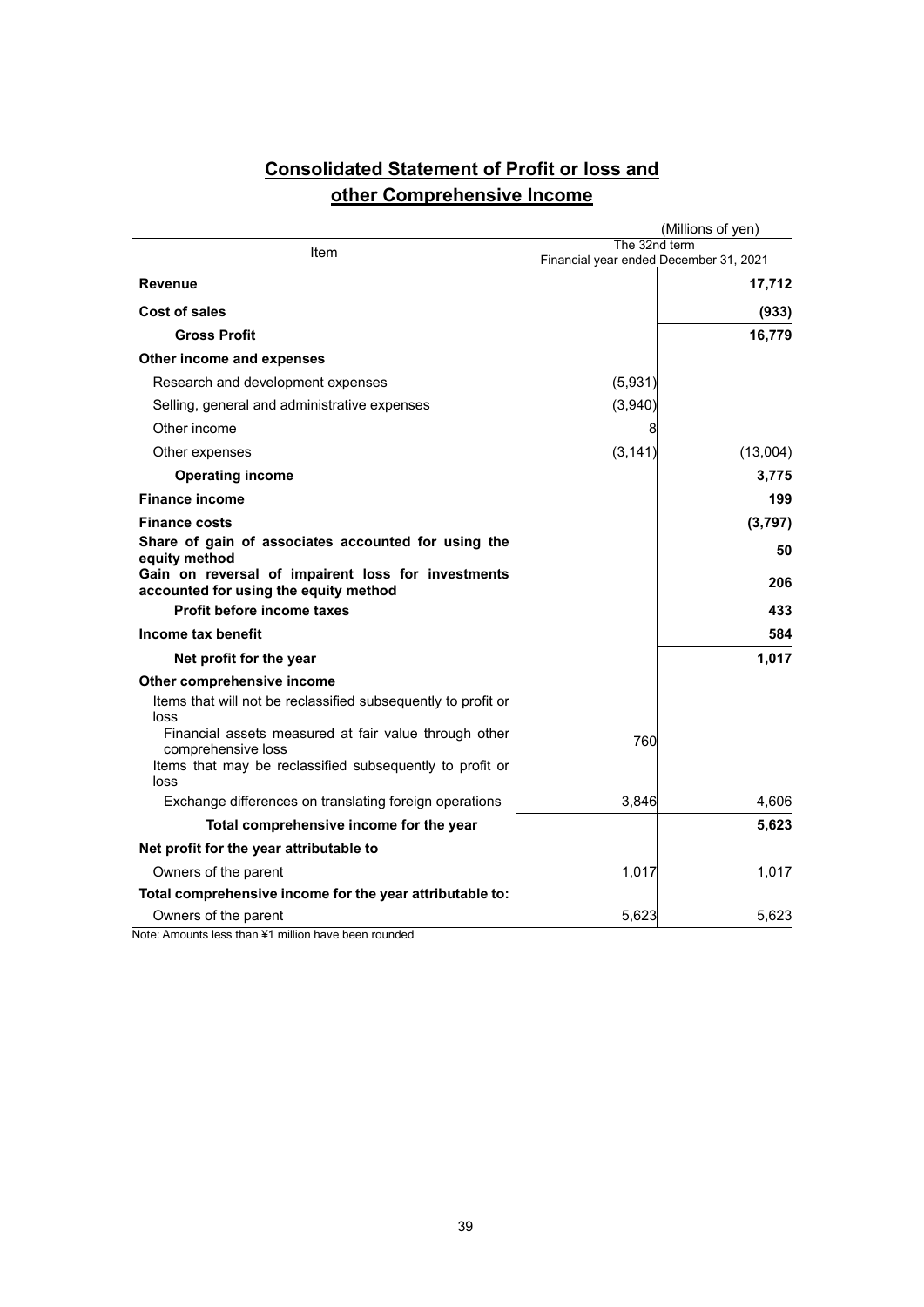# **Non-Consolidated Balance Sheet**

|                                             |                      |                                            | (Millions of yen)    |
|---------------------------------------------|----------------------|--------------------------------------------|----------------------|
| Item                                        | The 32nd term        | Item                                       | The 32nd term        |
|                                             | At December 31, 2021 |                                            | At December 31, 2021 |
| <b>Assets</b>                               |                      | <b>Liabilities</b>                         |                      |
| <b>Current assets</b>                       | 44,138               | <b>Current liabilities</b>                 | 5,003                |
| Cash and deposits                           | 44,064               | Lease liabilities                          | 15                   |
|                                             |                      | Accounts payable                           | 4,133                |
|                                             |                      | Accrued expenses                           | 89                   |
|                                             | 30                   | Income taxes<br>payable                    | 63                   |
| Prepaid expenses                            |                      | Deposit                                    | 19                   |
|                                             |                      | Provision for bonuses                      | 53                   |
|                                             |                      | Provision for                              |                      |
|                                             |                      | directors' bonuses                         | 165                  |
| <b>Others</b>                               | 44                   | Allowance for stock-<br>based compensation | 455                  |
|                                             |                      | <b>Others</b>                              | 11                   |
|                                             |                      | <b>Non-current liabilities</b>             | 30,876               |
|                                             |                      | Corporate bonds                            | 30,685               |
| <b>Non-current assets</b>                   | 50,211               |                                            |                      |
| Property, plant and<br>equipment            | 53                   | Asset retirement<br>obligation             | 13                   |
| <b>Buildings</b>                            | 31                   | Allowance for stock-<br>based compensation | 178                  |
| Tools, furniture and<br>fixtures            | 8                    | <b>Total liabilities</b>                   | 35,879               |
| Leased assets                               | 14                   | <b>Net Assets</b>                          |                      |
| Intangible assets                           | $\mathbf{2}$         | Shareholders' equity                       | 58,206               |
| Software                                    | $\overline{2}$       | <b>Capital stock</b>                       | 41,036               |
| <b>Others</b>                               | 0                    | <b>Capital surplus</b>                     | 29,153               |
| Investments and other<br>non-current assets | 50,156               | Capital reserve                            | 29,153               |
| Shares of subsidiaries<br>and associates    | 49,973               | <b>Retained earnings</b>                   | (11, 983)            |
| Long-term loans<br>receivable from          |                      | Other retained<br>earnings                 | (11, 983)            |
| subsidiaries and                            | 2,418                |                                            |                      |
| associates                                  |                      | Retained earnings<br>brought forward       | (11, 983)            |
| Investments in capital                      | 125                  | <b>Treasury stock</b>                      | (0)                  |
| Others                                      | 58                   | <b>Subscription rights to</b><br>shares    | 264                  |
| Allowance for doubtful<br>debts             | (2, 418)             | <b>Total net assets</b>                    | 58,470               |
| <b>Total assets</b>                         | 94,349               | <b>Total liabilities and net</b><br>assets | 94,349               |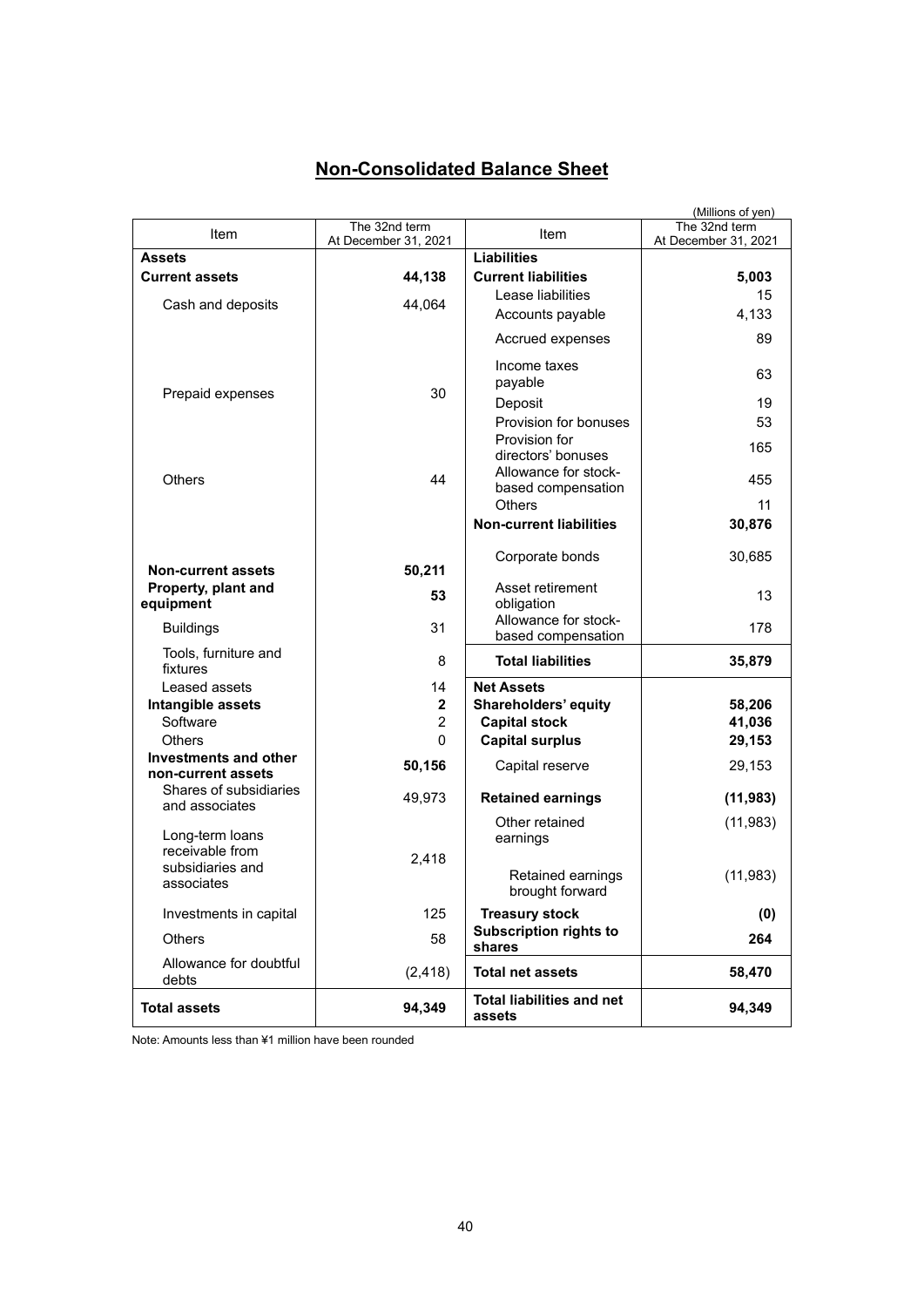|                                                                                        |         | (Millions of yen)                                     |
|----------------------------------------------------------------------------------------|---------|-------------------------------------------------------|
| Item                                                                                   |         | The 32nd term<br>Fiscal period ended December 31,2021 |
| <b>Operating revenue</b>                                                               |         | 823                                                   |
| <b>Operating expenses</b>                                                              |         | (1,981)                                               |
| <b>Operating loss</b>                                                                  |         | (1, 158)                                              |
| Non-operating profit                                                                   |         |                                                       |
| Interest income                                                                        | 66      |                                                       |
| Net foreign exchange gain                                                              | 555     |                                                       |
| Miscellaneous income                                                                   | 0       | 621                                                   |
| <b>Non-operating expenses</b>                                                          |         |                                                       |
| Interest expenses                                                                      | (1)     |                                                       |
| Commission fee                                                                         | (22)    |                                                       |
| Bond issuance costs                                                                    | (895)   |                                                       |
| Loss on redemption bonds                                                               | (2,895) |                                                       |
| Provision of allowance for doubtful accounts for<br>affiliated companies               | (350)   |                                                       |
| Miscellaneous loss                                                                     | (20)    | (4, 183)                                              |
| Ordinary loss                                                                          |         | (4, 720)                                              |
| <b>Extraordinary profit</b>                                                            |         |                                                       |
| Gain on sale of shares of subsidiaries and<br>associates                               | 194     |                                                       |
| Gain realized on contingent consideration<br>receivable relating to business disposals | 266     |                                                       |
| Gain on reversal of subscription rights to shares                                      | 1       | 461                                                   |
| Net loss before tax                                                                    |         | (4, 259)                                              |
| Corporate tax, residential tax and enterprise tax                                      | (1)     | (1)                                                   |
| Net loss for the year                                                                  |         | (4, 260)                                              |

# **Non-Consolidated Statement of Profit or Loss**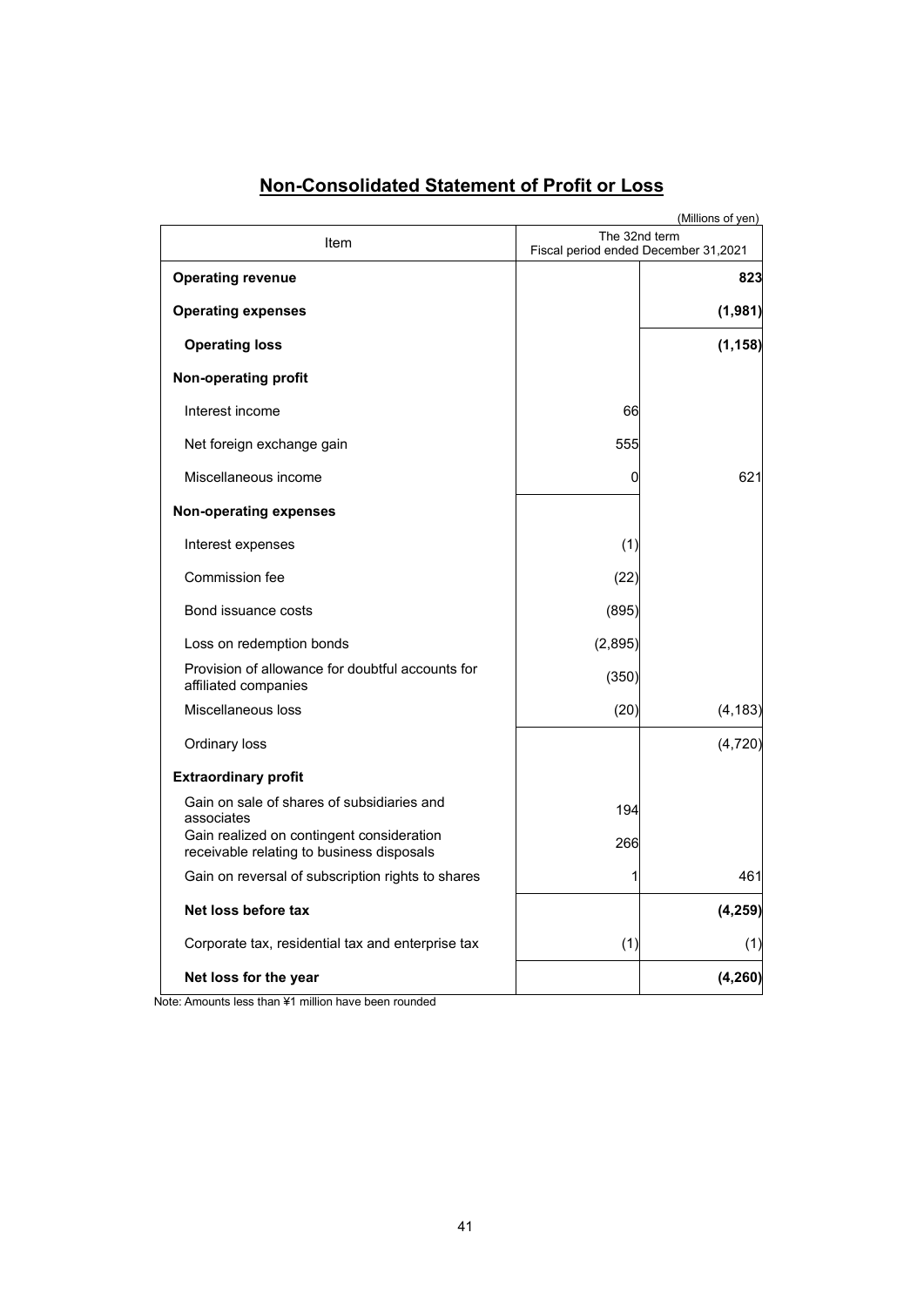# Accounting Audit Report on the Consolidated Financial Statements

|                                                      | Audit Report of the Independent Auditors                                                                                                                                           |                                                                  | February 16, 2022                 |
|------------------------------------------------------|------------------------------------------------------------------------------------------------------------------------------------------------------------------------------------|------------------------------------------------------------------|-----------------------------------|
| Sosei Group Corporation<br>To the Board of Directors |                                                                                                                                                                                    |                                                                  |                                   |
|                                                      | Ernst & Young ShinNihon LLC<br><b>Tokyo Office</b><br>Designated limited<br>liability employee<br>Managing partner<br>Designated limited<br>liability employee<br>Managing partner | Certified public<br>accountant<br>Certified public<br>accountant | Hironao Yazaki<br>Hiroshi Mishima |

#### Audit Opinion:

In accordance with the Article 444 (4) of Companies Act, the Auditors have audited the consolidated financial statements, which are the consolidated statements of financial position, consolidated statements of comprehensive income, consolidated statements of change in equity, and notes on the consolidated financial statements of Sosei Group Corporation for the consolidated fiscal period from January 1, 2021 to December 31, 2021.

The Auditors find that the aforementioned financial statements, which have been prepared excluding some disclosure items required by International Financial Reporting Standards in accordance with the stipulations of the latter part of Paragraph 1, Article 120 of the Corporate Accounting Rules, appropriately present on all major points the status of assets and income of the corporate group comprised of Sosei Group Corporation and its consolidated subsidiaries for the period of the consolidated financial statements.

# Ground of the Opinion:

 The Auditors performed the audit in conformance with generally accepted auditing standards in Japan. Responsibilities of the Auditors under audit standards are listed in " Auditor's Responsibility in an Audit of Consolidated Financial Statements". The Auditors are, in accordance with the relevenat regulations of professional ethics, independent from Sosei Group Corporation and its consolidated subsidiaries, and perform the duty of ethics as an auditor. The Auditors believe that audit evidence has been obtained on a sufficient and appropriate basis and which serves as the basis for expressing an opinion.

Responsibility of Management and Audit Committee for the Cnsolidated Financial Statements:

Management is responsible for the preparation and appropriate presentation of the consolidated financial statements in accordance with the stipulations of the latter part of Paragraph 1, Article 120 of the Corporate Accounting Rules, which allows the statements to be prepared excluding some of the disclosure items required under International Financial Reporting Standards. This responsibility includes the design and operation of internal controls judged to be necessary by management for the preparation and appropriate presentation of consolidated financial statements that are free of material misstatements due to fraud or error.

In preparing the consolidated financial statements, management has to assess whether it is appropriate to prepare the consolidated financial statements on the going concern assumption, and in case of disclosing matters as to going concern in accordance with the latter part of Paragraph 1, Article 120 of the Ordinance on Accounting of Companies, which permits the preparation of consolidated financial statements by omitting some of the disclosure items required under International Financial Reporting Standards, management has to disclose such matters.

The responsibility of the Audit Committee is to monitor the execution of duties by the Executive Officers and Directors in the development and operation of the financial reporting process.

#### Auditor's Responsibility in an Audit of Consolidated Financial Statements:

The auditor's responsibility is to obtain reasonable assurance about whether the consolidated financial statements as a whole are free of material misstatement due to fraud or error based on the audit conducted by the Auditors, and to express an opinion on the consolidated financial statements from an independent position in the auditor's report. A misstatement may occur due to fraud or error and is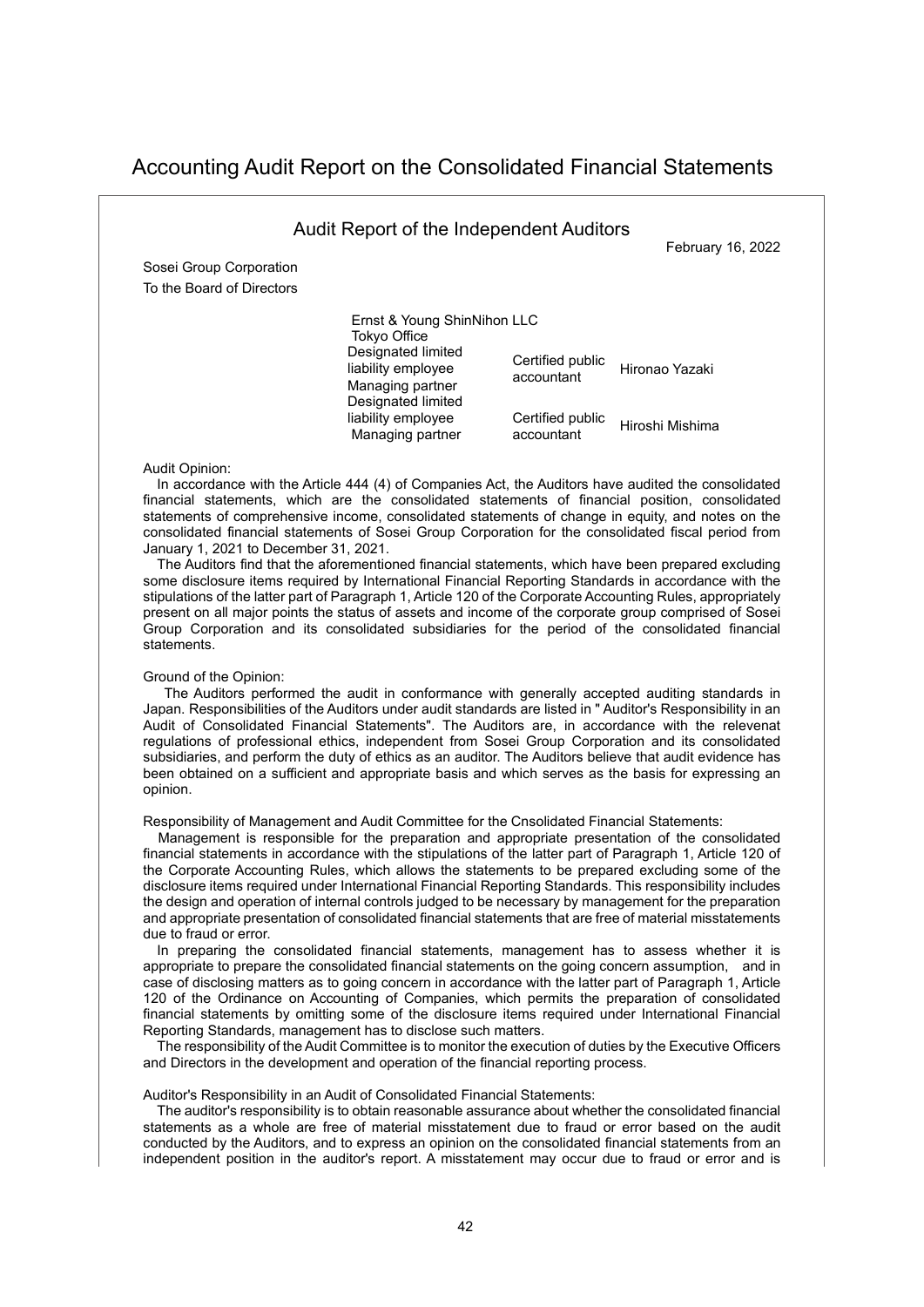considered to be material if it is reasonably expected to affect the decisions of users of the consolidated financial statements, either individually or in the aggregate.

The auditor performs the audit in accordance with auditing standards generally accepted in Japan, and throughout the course of the audit, the auditor shall exercise professional judgment and maintain professional skepticism in performing the following:

 \* Identify and assess the risks of material misstatement due to fraud or error. Also plan and perform audit procedures that address the risks of material misstatement. Select and applly audit procedures at the discretion of the auditor. In addition, obtain sufficient and appropriate audit evidence as a basis for expressing an opinion.

The purpose of an audit of consolidated financial statements is not to express an opinion on the effectiveness of internal control. However, in making those risk assessments, the auditor considers internal control relevant to the audit in order to design audit procedures that are appropriate in the circumstances.

\* Evaluate the appropriateness of accounting policies adopted by management and the method of their application, as well as the reasonableness of accounting estimates made by management and the relevance of related notes.

\* To conclude whether it is appropriate for management to prepare the consolidated financial statements on the going concern basis and, based on the audit evidence obtained, whether there is any material uncertainty regarding events or conditions that may cast significant doubt on the entity's ability to continue as a going concern. If there is a material uncertainty about the entity's ability to continue as a going concern, the auditor is required to draw attention to the notes to the consolidated financial statements in the auditor's report or, if the notes to the consolidated financial statements regarding the material uncertainty are not appropriate, to express an opinion with qualifications on the consolidated financial statements. Although the auditor's conclusions are based on audit evidence obtained up to the date of the auditor's report, it is possible that future events or circumstances may make it impossible for the entity to continue as a going concern.

\* Evaluate whether the presentation and notes to the consolidated financial statements comply with the latter part of Paragraph 1, Article 120 of the Ordinance on Accounting of Companies, which permits the preparation of consolidated financial statements by omitting some of the disclosure items required by International Financial Reporting Standards, as well as the presentation, organization and content of the consolidated financial statements, including the related notes, and whether the consolidated financial statements present fairly the underlying transactions and accounting events.

\* Obtain sufficient appropriate audit evidence regarding the financial information of the Company and its consolidated subsidiaries in order to express an opinion on the consolidated financial statements. The auditor is responsible for the direction, supervision and implementation of the audit of the consolidated financial statements. The auditor is solely responsible for the audit opinion.

The auditor shall report to the Audit Committee on the scope of the planned audit and the timing of the planned audit, significant findings of the audit, including significant deficiencies in internal control identified in the course of the audit, and other matters required by auditing standards.

The auditor shall report to the Audit Committee on the auditor's compliance with the Japanese rules of professional ethics regarding independence, as well as any matters that could reasonably be considered to affect the auditor's independence and any safeguards in place to remove or mitigate any disincentive.

#### Interest Relationships:

There are no interest relationships that must be disclosed under the provisions of the Certified Public Accountants Act between the Company or its consolidated subsidiaries and the Auditors or the managing partners.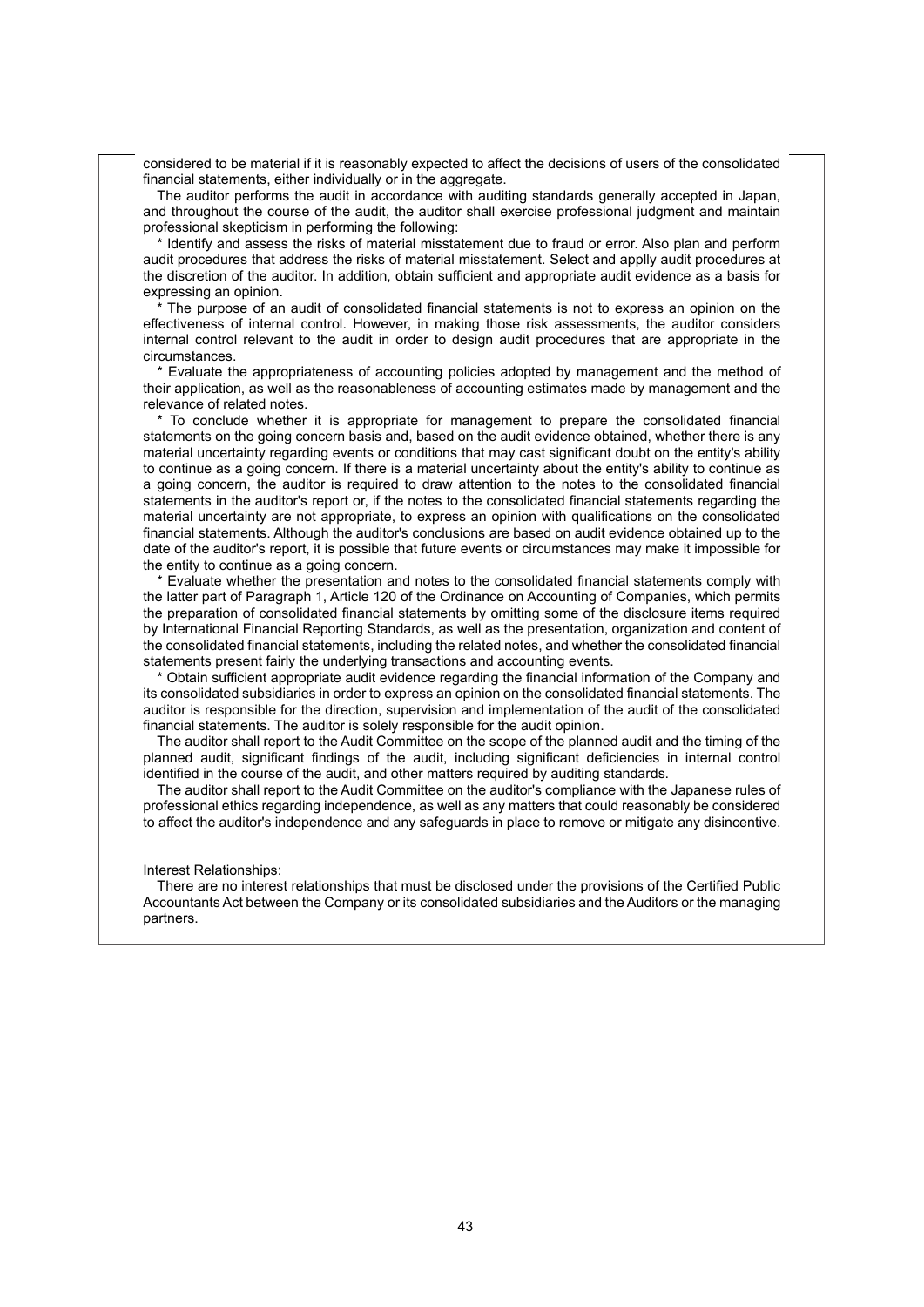# Accounting Audit Report on the Financial Statements

| Sosei Group Corporation               |                  |                 |
|---------------------------------------|------------------|-----------------|
| To the Board of Directors             |                  |                 |
| Ernst & Young ShinNihon LLC           |                  |                 |
| Tokyo Office                          |                  |                 |
| Designated limited liability employee | Certified public | Hironao Yazaki  |
| Managing partner                      | accountant       |                 |
| Managing partner                      | accountant       | Hiroshi Mishima |
| Designated limited liability employee | Certified public |                 |

1, 2021 to December 31, 2021.

The Auditors find that the aforementioned Financial Statements appropriately present on all major points the status of assets and income for the period of the Financial Statements in conformance with corporate accounting standards generally accepted in Japan.

#### Ground of the Opinion:

 The Auditors performed the audit in conformance with generally accepted auditing standards in Japan. Responsibilities of the Auditors under audit standards are listed in " Auditor's Responsibility in an Audit of Financial Statements". The Auditors are, in accordance with the relevenat regulations of professional ethics, independent from Sosei Group Corporation, and perform the duty of ethics as an auditor. The Auditors believe that audit evidence has been obtained on a sufficient and appropriate basis and which serves as the basis for expressing an opinion.

Responsibility of Management and Audit Committee for the Financial Statements:

Management is responsible for the preparation and appropriate presentation of the Financial Statements in conformance with generally accepted auditing standards in Japan. This responsibility includes the design and operation of internal controls judged to be necessary by management for the preparation and appropriate presentation of Financial Statements that are free of material misstatements due to fraud or error.

In preparing the Financial Statements, management has to assess whether it is appropriate to prepare the Financial Statements on the going concern assumption, and is responsible for disclosing, when required, matters related to going concern in accordance with accounting principles generally accepted in Japan.

The responsibility of the Audit Committee is to monitor the execution of duties by the Executive Officers and Directors in the development and operation of the financial reporting process.

#### Auditor's Responsibility in an Audit of Financial Statements:

The auditor's responsibility is to obtain reasonable assurance about whether the Financial Statements as a whole are free of material misstatement due to fraud or error based on the audit conducted by the Auditors, and to express an opinion on the Financial tatements from an independent position in the auditor's report. A misstatement may occur due to fraud or error and is considered to be material if it is reasonably expected to affect the decisions of users of the Financial Statements, either individually or in the aggregate.

The auditor performs the audit in accordance with auditing standards generally accepted in Japan, and throughout the course of the audit, the auditor shall exercise professional judgment and maintain professional skepticism in performing the following:

 \* Identify and assess the risks of material misstatement due to fraud or error. Also plan and perform audit procedures that address the risks of material misstatement. Select and applly audit procedures at the discretion of the auditor. In addition, obtain sufficient and appropriate audit evidence as a basis for expressing an opinion.

\* The purpose of an audit of Financial Statements is not to express an opinion on the effectiveness of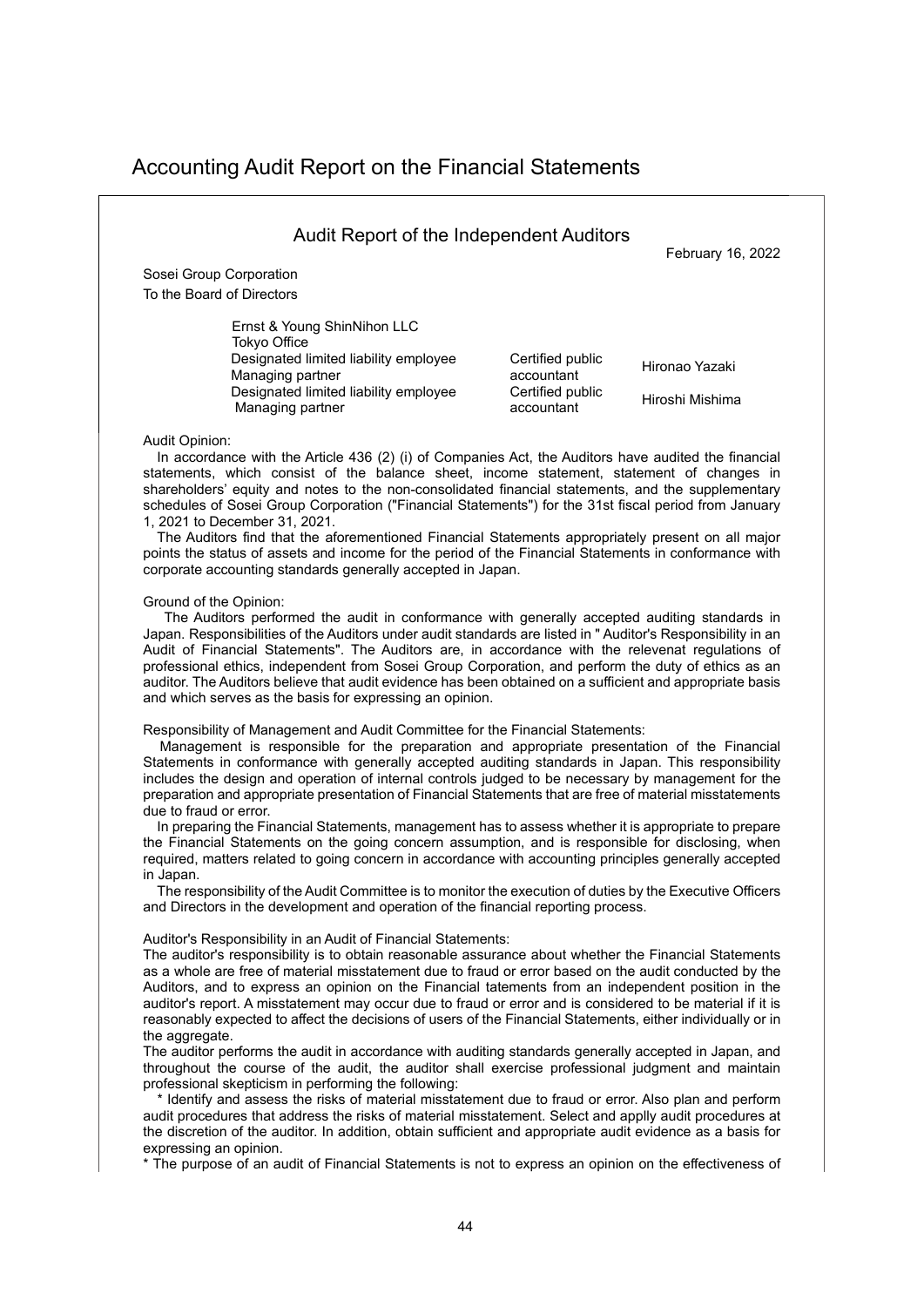internal control. However, in making those risk assessments, the auditor considers internal control relevant to the audit in order to design audit procedures that are appropriate in the circumstances.

 \* Evaluate the appropriateness of accounting policies adopted by management and the method of their application, as well as the reasonableness of accounting estimates made by management and the relevance of related notes.

 \* To conclude whether it is appropriate for management to prepare the Financial Statements on the going concern basis and, based on the audit evidence obtained, whether there is any material uncertainty regarding events or conditions that may cast significant doubt on the entity's ability to continue as a going concern. If there is a material uncertainty about the entity's ability to continue as a going concern, the auditor is required to draw attention to the notes to the Financial Statements in the auditor's report or, if the notes to the Financial Statements regarding the material uncertainty are not appropriate, to express an opinion with qualifications on the Financial Statements. Although the auditor's conclusions are based on audit evidence obtained up to the date of the auditor's report, it is possible that future events or circumstances may make it impossible for the entity to continue as a going concern.

\* Evaluate whether the presentation and notes to the Financial Statements are in conformance with corporate accounting standards generally accepted in Japan, as well as the presentation, organization and content of the Financial Statements, including the related notes, and whether the Financial Statements present fairly the underlying transactions and accounting events.

The auditor is responsible for providing direction, supervision and performance of the audit of the Financial Statements. The auditor is solely responsible for the audit opinion. The auditor shall report to the Audit Committee on the scope of the planned audit and the timing of the planned audit, significant findings of the audit, including significant deficiencies in internal control identified in the course of the audit, and other matters required by auditing standards.

The auditor shall report to the Audit Committee on the auditor's compliance with the Japanese rules of professional ethics regarding independence, as well as any matters that could reasonably be considered to affect the auditor's independence and any safeguards in place to remove or mitigate any disincentive.

Interest Relationships:

There are no interest relationships that must be disclosed under the provisions of the Certified Public Accountants Act between the Company and the Auditors or the managing partners.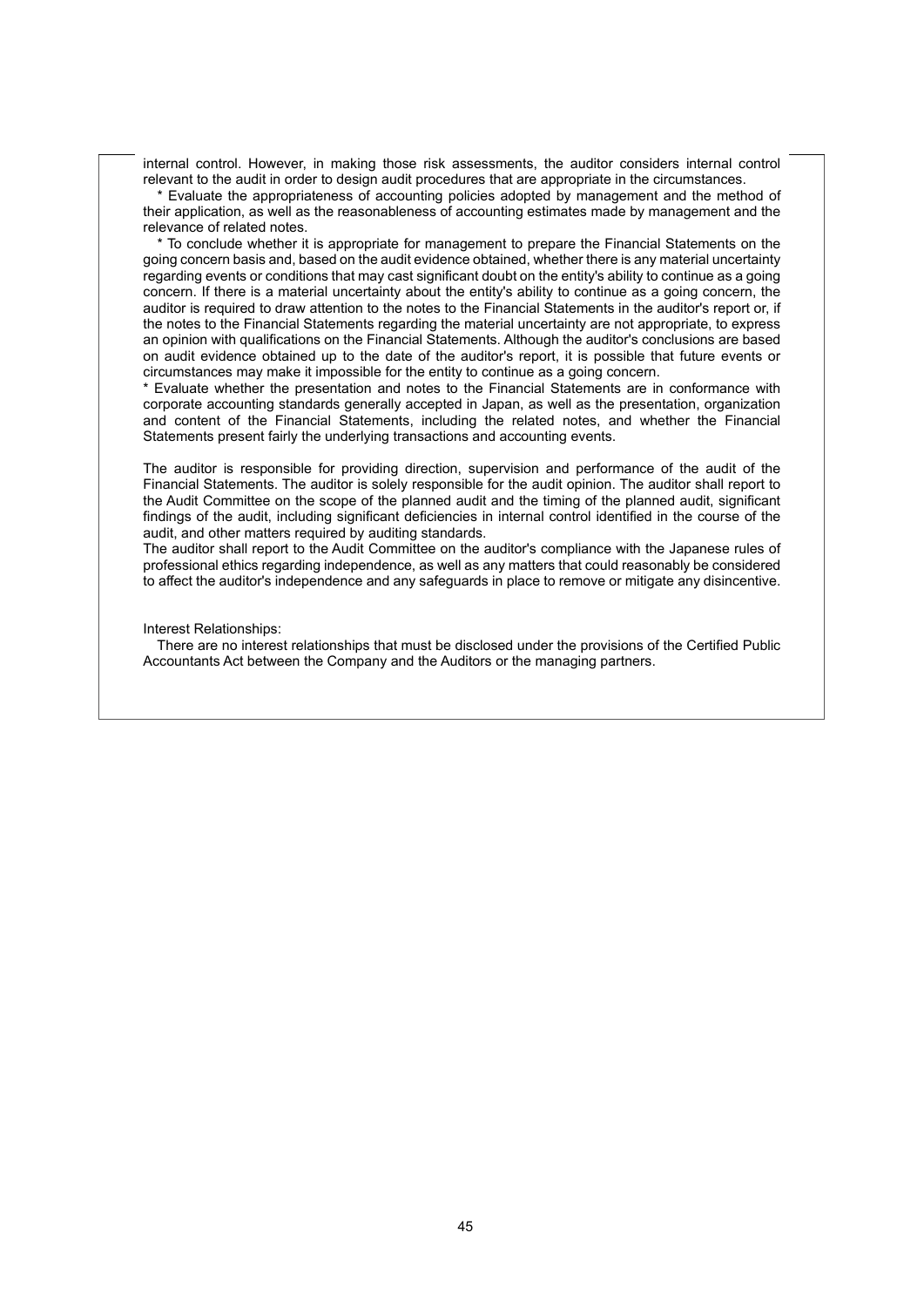# Audit Report of the Audit Committee

#### Audit Report

The Audit Committee of Sosei Group Corporation (the "Company") has audited the performance of duties by directors and executive officers for the 32nd fiscal period from January 1, 2021 to December 31, 2021. The methods and findings are reported as follows.

1. Methods and Content of the Audit

The Audit Committee received reports from directors, executive officers and employees, etc. on a regular basis of the content of resolutions of the Board of Directors related to items provided in Article 416, Paragraph 1, Item 1 (b) and (e) of the Companies Act and of the structures and operation of the systems established in accordance with the resolutions (internal control systems), requested explanations and expressed opinions as necessary, and conducted an audit as follows.

- 1) In accordance with the audit policy and the division of responsibilities, etc. determined by the Audit Committee, each member of the Committee attended meetings of the Board of Directors and other important meetings, received reports from directors, executive officers and others on the performance of their duties, etc., and requested additional explanations as necessary, and reviewed the documents relating to the important decisions, and investigated the state of the business and assets of the Company in cooperation with the Internal Audit Department. Regarding subsidiaries, the Audit Committee sought to achieve a mutual understanding of subsidiaries, exchanged information with the directors and corporate auditors, etc. of subsidiaries and received business reports from subsidiaries as necessary.
- 2) The Audit Committee monitored and verified whether the Independent Auditors maintained independence and conducted appropriate audits, received reports from the Independent Auditors on the performance of their duties, etc., and requested explanations as necessary. Also, the Audit Committee received notification from the Independent Auditors that they had established the "Structure for Ensuring Appropriate Operation" (matters provided in each item of Article 131 of the Regulation on Accounting of Companies) in accordance with the "Quality Control Standards for Audits" (Business Accounting Council, October 28, 2005).

Based on the aforementioned methods, the Audit Committee examined the business report and supplementary schedules thereof, non-consolidated financial statements (non-consolidated balance sheet, nonconsolidated statement of profit or loss, non-consolidated statement of changes in equity and notes thereto) and supplementary schedules thereof, and consolidated financial statements (consolidated balance sheet, consolidated statement of profit or loss and other comprehensive income, consolidated statement of changes in equity, and notes thereto) for the fiscal period under review.

2. Results of Audit

(1) Results of audit of business report, etc.

- 1) The Committee found that the business report and supplementary schedules accurately present the status of the Company in accordance with laws, regulations and the Articles of Incorporation.
- 2) The Committee did not find any inappropriate conduct related to the execution of duties by directors or executive officers or any material facts indicating violation of laws and regulations or the Articles of Incorporation.
- 3) The Committee found that the contents of resolutions of the Board of Directors related to the system of internal control to be appropriate. In addition, the Committee did not find any matter requiring it to comment on the contents of the business report or execution of duties by directors or executive officers regarding the system of internal control.

(2) Results of audit of non-consolidated financial statements and supplementary schedules

- The Committee found that the methods and results of the audit performed by the Independent Auditors, Ernst & Young ShinNihon LLC were appropriate.
- (3) Results of audit of consolidated financial statements
- The Committee found that the methods and results of the audit performed by the Independent Auditors, Ernst & Young ShinNihon LLC were appropriate.

February 16, 2022

Sosei Group Corporation Audit Committee

Member of Audit **Committee** 

Chair of Audit Tomohiro Tohyama \*

**Committee** Member of Audit **Committee** Kuniaki Kaga \* Member of Audit **Committee** Noriaki Nagai \*

Rolf Soderstrom

Note: All members of the Audit Committee are external directors as stipulated in Article 2, Item 15 and Article 400, Paragraph 3 of the Companies Act.